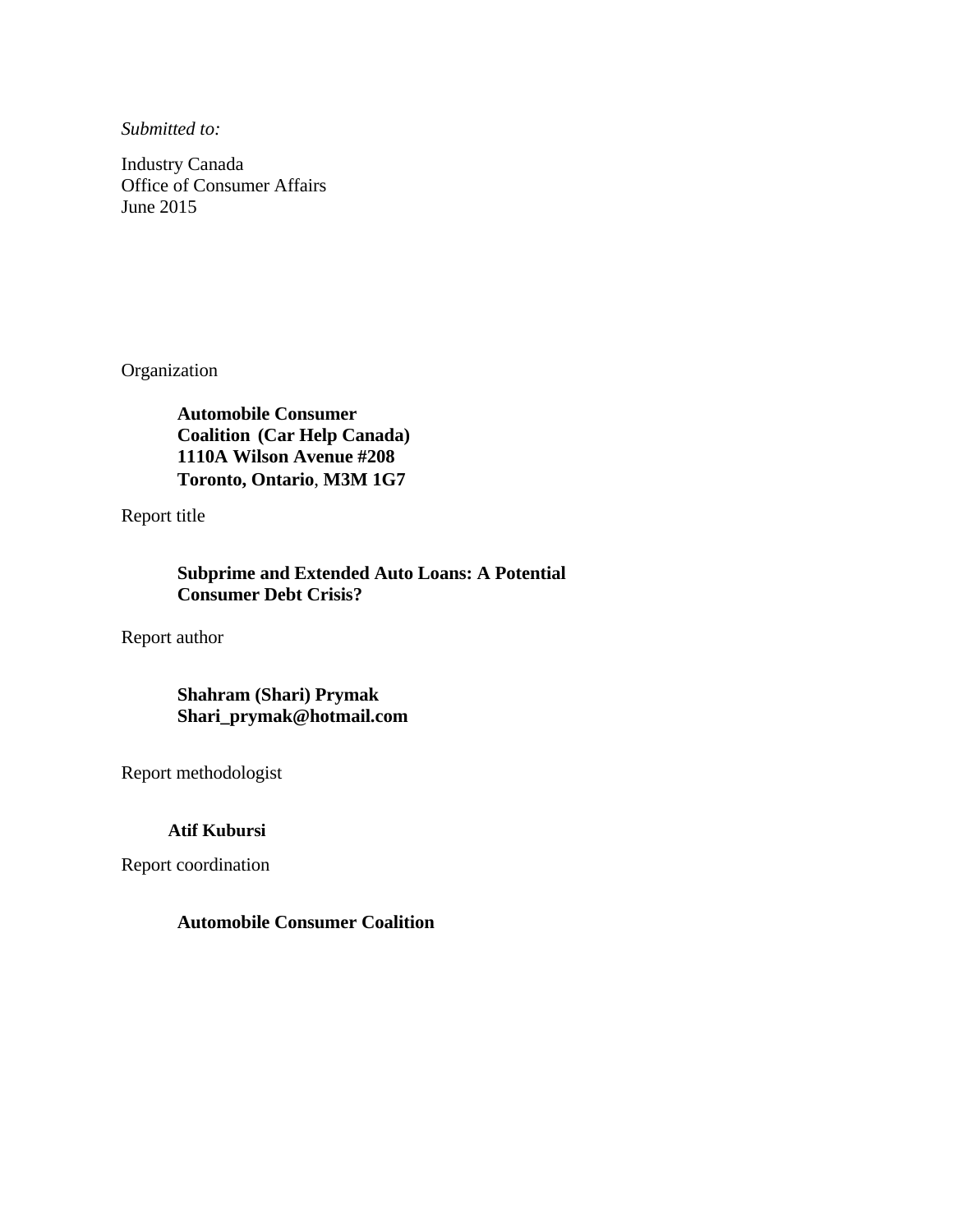The ACC would like to thank George Iny at the Automobile Protection Association (APA) for his research and administrative support with this report.

The Automobile Consumer Coalition received funding from Industry Canada's Contributions Program for Non-profit Consumer and Voluntary Organizations. The views expressed in the report are not necessarily those of Industry Canada or the Government of Canada.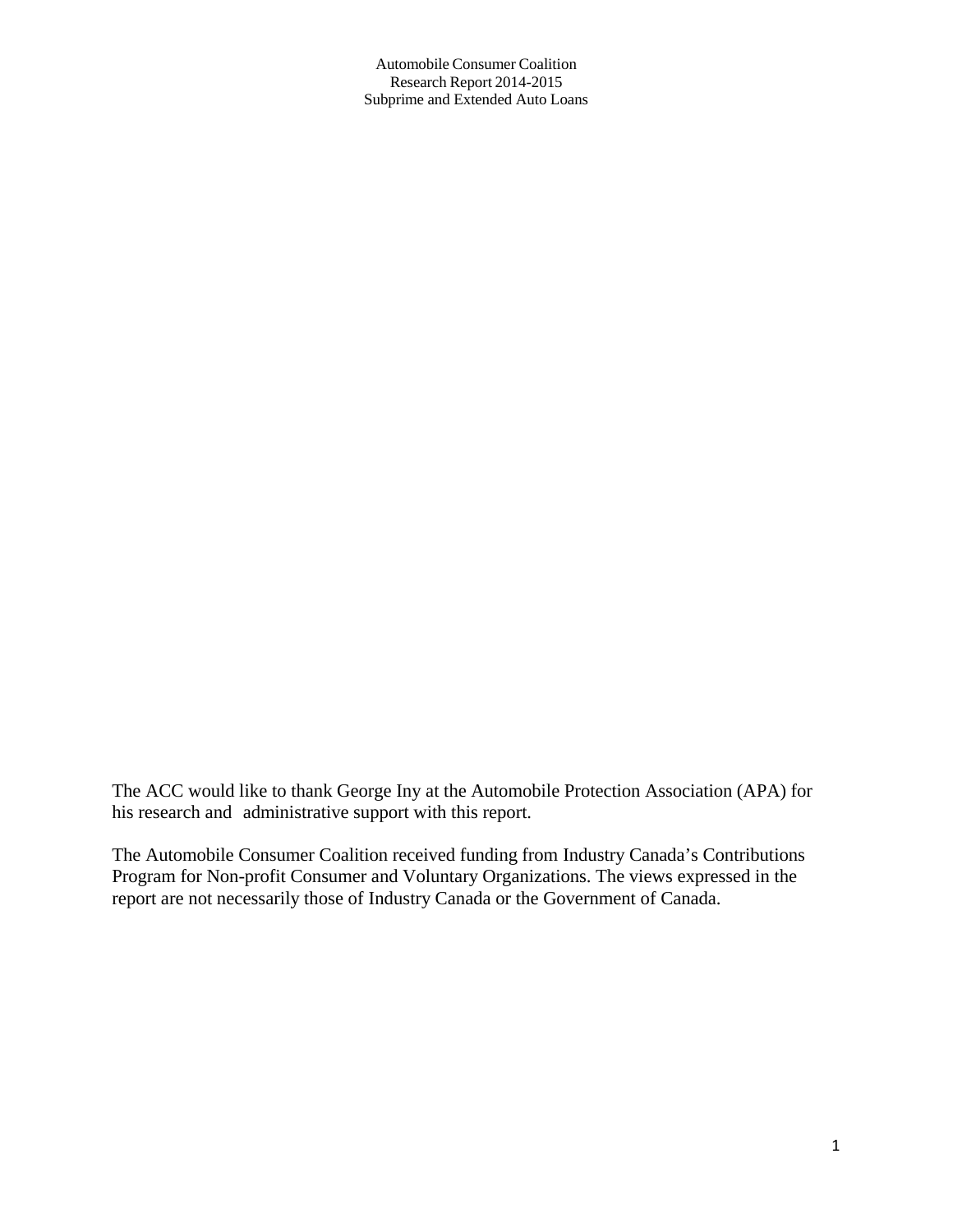## **Table of Contents**

| List of Acronyms                                              | 3              |
|---------------------------------------------------------------|----------------|
|                                                               |                |
| <b>Summary</b>                                                | $\overline{4}$ |
| Introduction                                                  | 6              |
| <b>Research Goals</b>                                         | $\overline{7}$ |
| Methodology                                                   | 8              |
| <b>Consumer Survey</b>                                        | 8              |
| Review of Articles and Prior Studies                          | 8              |
| <b>Stakeholder Interviews</b>                                 | 9              |
| <b>Background Subprime and Extended Auto Loans</b>            | 10             |
| Factors Driving the Growth of Subprime and Long-term Loans    | 12             |
| The Extent of the Phenomenon                                  | 15             |
| <b>Incentives and Positive Effects</b>                        | 16             |
| <b>Disadvantages and Negative Effects</b>                     | 18             |
| <b>Current Regulations and Efforts at Consumer Protection</b> | 23             |
| <b>Consumer Survey Results and Analysis</b>                   | 26             |
| <b>Unresolved Questions for Future Research</b>               | 28             |
| Recommendations                                               | 29             |
| <b>Bibliography</b>                                           | 30             |
| Research Team                                                 | 34             |
| Appendices                                                    | 36             |
| Appendix A: Stakeholder List                                  | 37             |
| <b>Appendix B: Sample Amortization Schedule</b>               | 39             |
| Appendix C: Consumer Survey Questionnaire                     | $42\,$         |
| <b>Appendix D: Consumer Survey Results</b>                    | 47             |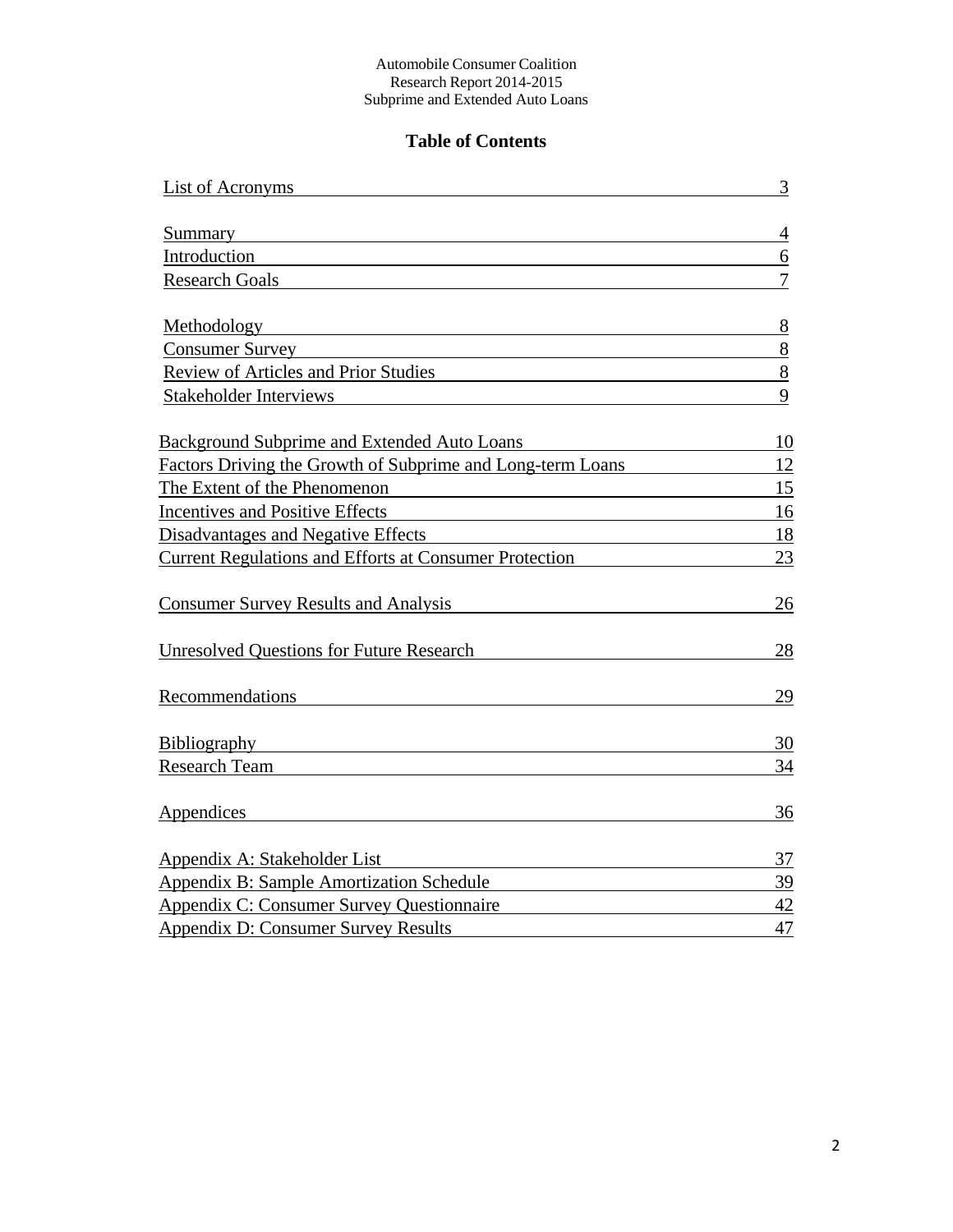## **LIST OF ACRONYMS**

| <b>ABS</b>   | Asset-backed securities                                       |
|--------------|---------------------------------------------------------------|
| <b>ACC</b>   | Automobile Consumer Coalition (also known as Car Help Canada) |
| <b>AMVIC</b> | Alberta Motor Vehicle Industry Council                        |
| APA          | <b>Automobile Protection Association</b>                      |
| <b>CTL</b>   | Canadian Title Loans                                          |
| <b>CPA</b>   | <b>Consumer Protection Act</b>                                |
| FAQ          | frequently asked questions                                    |
| <b>OMVIC</b> | <b>Ontario Motor Vehicle Industry Council</b>                 |
| <b>OPC</b>   | Office de la Protection du Consommateur of Québec             |
| <b>VSA</b>   | Motor Vehicle Sales Authority of British Columbia             |
|              |                                                               |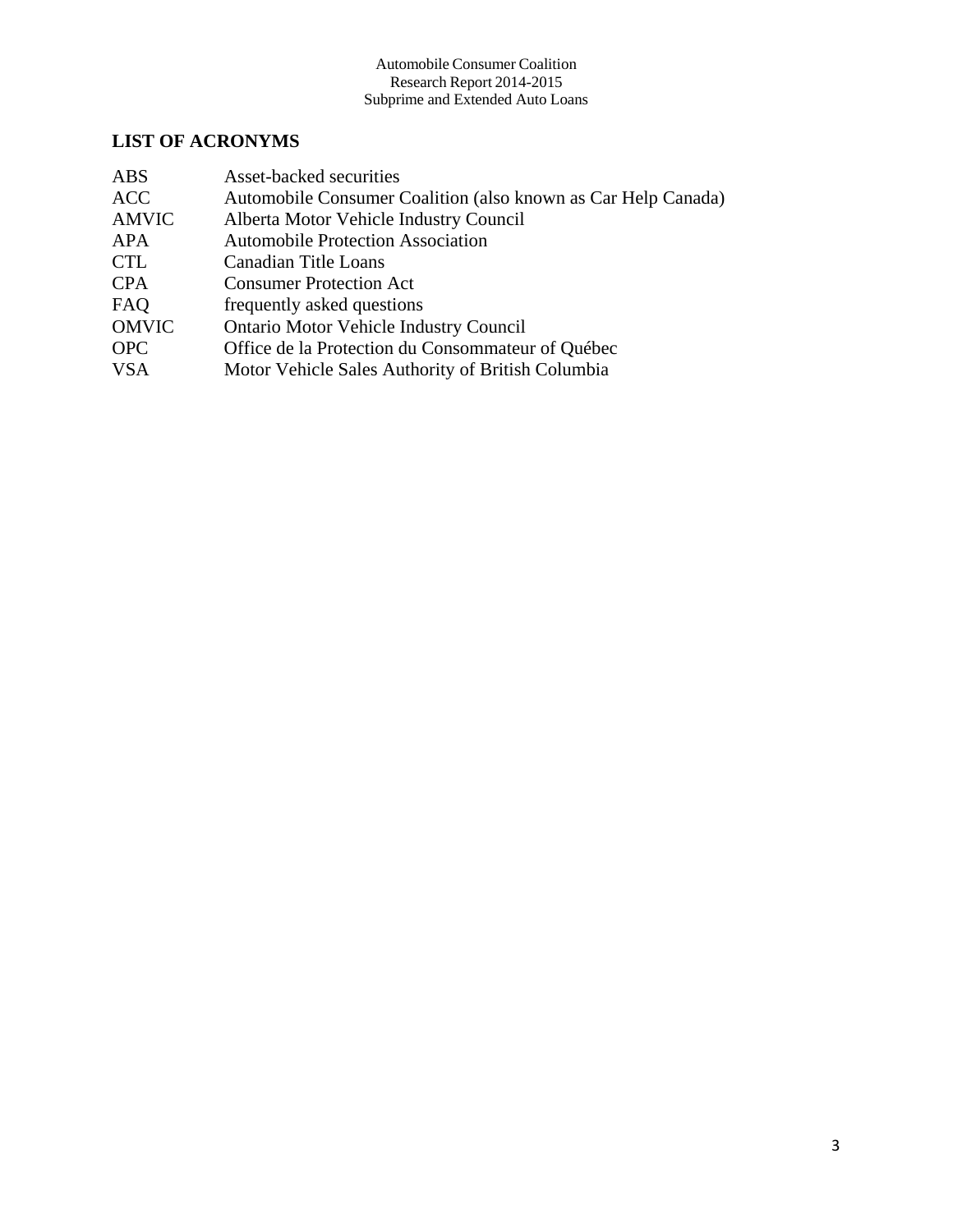## **SUMMARY**

The automobile industry has enjoyed several consecutive years of large vehicle sale volumes in Canada. Many factors have contributed to this resurgence in sales since the financial crisis of 2008, but the largest one of all is arguably the increasing popularity of auto loans.<sup>1</sup> While auto loans are nothing new, this trend comes at the time of a stagnant economy and record levels of consumer debt.<sup>2</sup> Moreover, an increasing number of consumers are choosing to finance their vehicle purchases through extended-term or subprime loans. This could have serious implications for the health of the auto industry itself, financial institutions, and the economy in general.

In June 2014, the ACC began researching the extent, risks, and benefits of extended-term and subprime auto loans. The ACC also researched the present extent of regulation with respect to auto loans in the industry and its possible benefits to the consumer. The ultimate task was to draft a set of workable recommendations that consumers, industry, and government bodies could pursue to reduce potential and actual problems for the consumer, and for others.

A number of important facts about extended-term and subprime loans were revealed after a review of the previously published literature, and a series of interviews with industry stakeholders: In particular, 25 to 35 percent of all automotive financing is subprime, $3$  and loans that are financed for 72 months or longer make up 69 percent of all auto loans in Canada.<sup>4</sup> It is evident that, at present, both extended-term and subprime loans are major tools used by the automobile industry to maintain steady sales, and even increase them.

One of the major disadvantages to both types of loans is "**negative equity**," which is a situation in which the outstanding balance of the auto loan exceeds the value of the vehicle bought with the loan.<sup>5</sup> Other significant disadvantages for consumers include **excessive spending** on extended-term loans, **misleading tactics** on the part of dealers and lenders, **implicit high interest rates,** and **add-on fees** for subprime loans, and the **increasing vulnerability** of consumers to micro and macroeconomic changes.

As part of the research the ACC commissioned Vision Critical to conduct a Canada-wide survey to determine the vehicle purchase behaviour of consumers. The survey data revealed that: 1)

<sup>&</sup>lt;sup>1</sup> Madhavi Acharya-Tom Yew, Accelerating auto loans leave Canadian banks at risk: Moody's." The Star, October 2014.

<sup>&</sup>lt;sup>2</sup> Christopher Ragan, "Canada's job recovery may not be the world's envy after all." The Globe and Mail, October 2013. And Garry Marr, "Canadian consumer debt hits record high as car loans rise: survey." Financial Post, February, 2013.

<sup>&</sup>lt;sup>3</sup> Interview with Jeffrey Newhouse, CTL, October 2, 2014.

<sup>4</sup> Jeremy Cato, "Longer loan terms means 'the monthly payment is king." The Globe and Mail, October 2014. And Greg Keenan, "Bank of Canada raises alarm over growing consumer auto debt." The Globe and Mail, December, 2014.

<sup>5</sup> OMVIC circular letter, "Subprime not Subterfuge." July, 2014.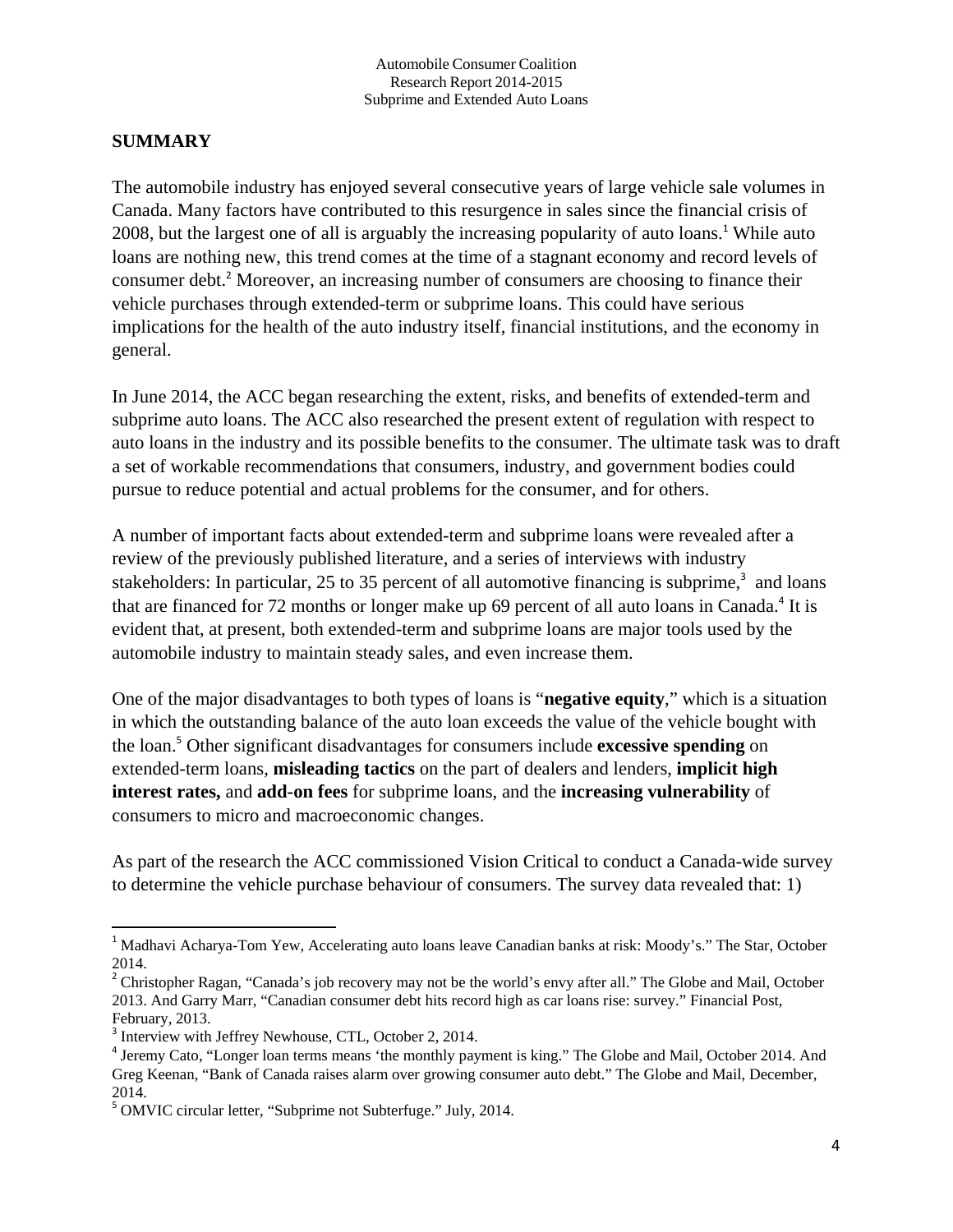**Consumers know that they are presently taking on more debt than they would recommend** to others, or more than they themselves would have liked to. 2) Not all consumers keep their cars for as long as they originally planned to, which then sometimes leads to **piling on one debt onto a new one**, and **negative equity**. 3) About one third of all consumers have **no money at all set aside for repairs**. 6

Based on the findings of the report, the ACC is making recommendations in a number of areas: Regulators should implement the use of a disclosure statement, amortization schedule, income verification, down payment requirement, and restrict the use of immobilization devices, vehicle repossessions, and misleading advertising. Financial institutions should form a self-regulating council to help prevent or eliminate the use of predatory tactics by some private lenders. Regulators and dealerships should increase public awareness of the pitfalls of taking out longterm and/or subprime loans through an extensive education campaign. For more information on the ACC's recommendations, see page 29 of the report.

 <sup>6</sup> 2014 ACC-Vision Critical Survey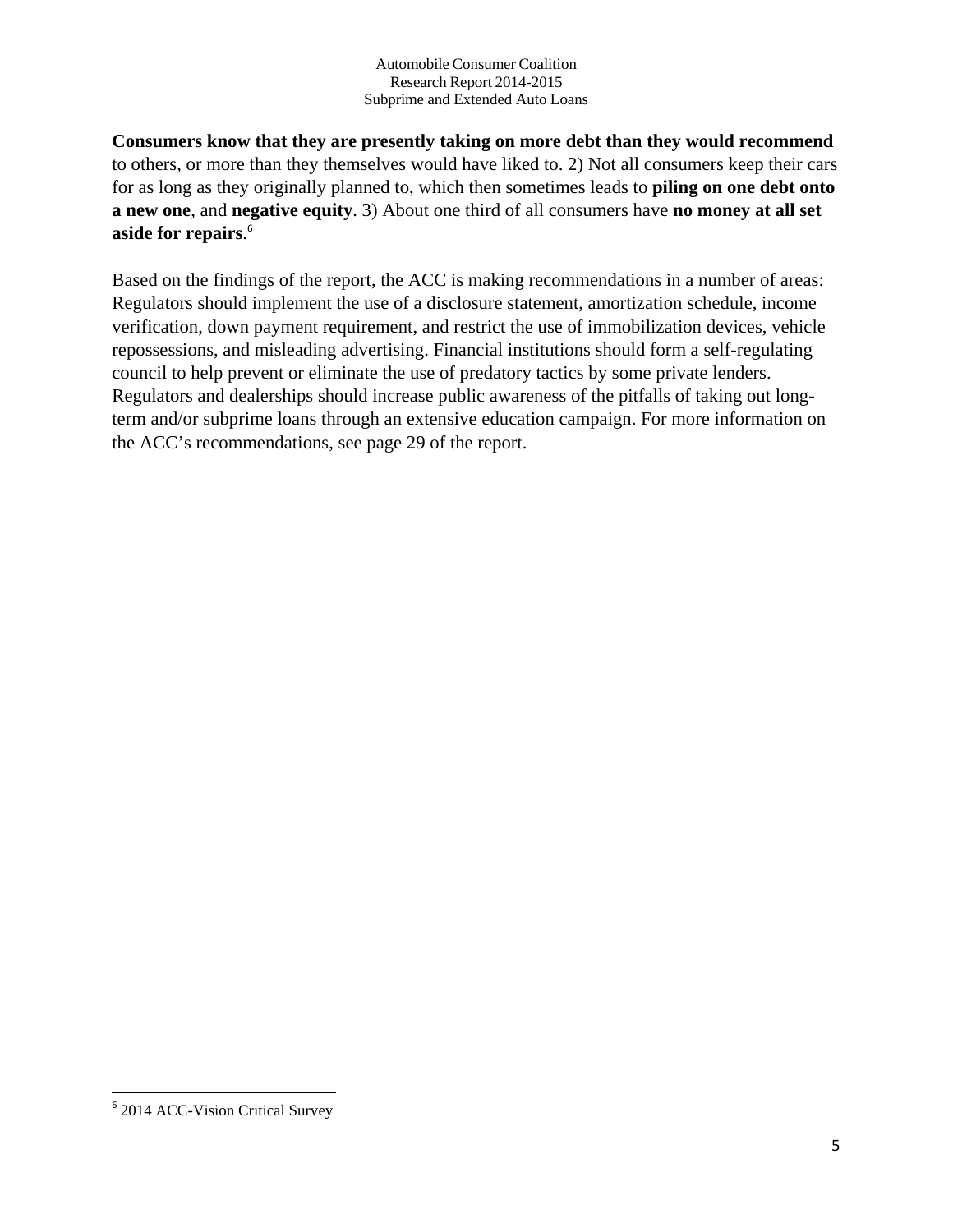## **INTRODUCTION**

The year 2014 was a record year for the auto industry in Canada. Vehicle sales across all provinces hit an all-time record of 1.89 million.<sup>7</sup> This was a significant increase from the 2009 sales volumes when the financial crisis of 2008 caused sales to collapse.<sup>8</sup>

Economists, industry representatives, and government, however, are concerned that the sales success is out of step with the continuing anemic economic growth, high unemployment, and increasing consumer debt.<sup>9</sup>

An alarming sign that consumers are under financial stress can be noted in the way many of these record car sales are being financed, by 'second chance lending,' that is through subprime loans or through extended-term loans. For these consumers, already burdened by debt, bad credit ratings and poor loan collateral, financing a car purchase by a subprime or extended-term loan with their low monthly payments was their only option. Unfortunately, the low monthly payments have tended to conceal the high interest rates and other fees that come with some subprime or extended-term loans, costs which can be financially taxing to the consumer. Furthermore, extended term loans can quickly put the consumer in a position of negative equity; that is, the borrower owes more than what the car is actually worth.

An important observer of this phenomenon, John Bachinski of the Alberta Motor Vehicle Council (AMVIC), reports that "there is too much focus on how low payments can be and not on equity both short term and long term. Eventually, the negative equity situation is going to blow up as consumers cannot keep digging themselves into debt before they cannot get new financing. At that point, they have a worn out vehicle in need of repairs and no cash."10

Regardless of who or what institution is offering `Second Chance Loans' they can add substantially to the vulnerability of consumers to economic shock, ranging from job loss to medical expenses not covered by provincial medical insurance.

Even in those off and on `booming resource industry' provinces like Alberta and Saskatchewan there are increasing concerns about the future as was noted by Bachinski even prior to the present crisis in the oil industry caused by the current collapse in oil prices:

 "Alberta has experienced a long and prosperous boom. As a result, Albertans have been lulled into a sense of certainty and that the good time will go on forever. When we do experience an

 <sup>7</sup> See the chart from Statistics Canada: http://www.statcan.gc.ca/tables-tableaux/sum-som/l01/cst01/trade12eng.htm Also see Greg Keenan, "December sales surge helps auto industry post new record." The Globe and Mail, January 2015.

 $\frac{8}{9}$  See *ibid*.

<sup>&</sup>lt;sup>9</sup>See the two detailed graphs demonstrating this phenomenon from Transunion, "Average Total Consumer Debt Excluding Mortgage for Canada," and "Canada Market Trends." Accessed on March 29, 2015*.* Also see Greg Keenan, "Debt-burdened Canadians succumb to lure of long-term car loans." The Globe and Mail, July 2012. <sup>10</sup> Interview with John Bachinski, AMVIC, July 30, 2014.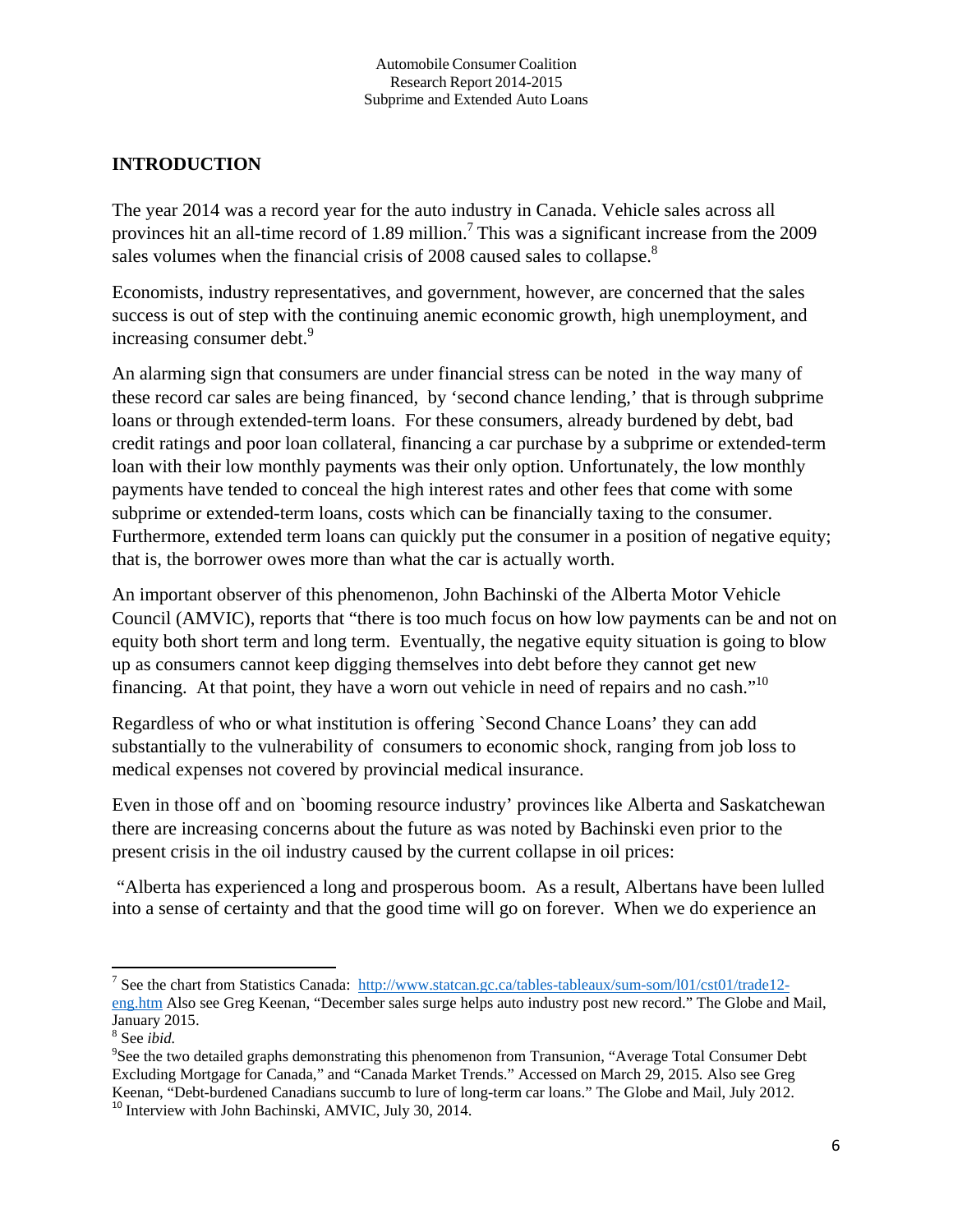economic slowdown there will be job loss and tightening of money and we expect to see consumers in default and businesses going under."<sup>11</sup>

This could have serious implications for the health of the overall economy and in particular for the auto industry and the lending institutions. The economy of Canada is highly integrated through the financial sector; the economic contractions in the oil sector in Alberta are likely to spread to other sectors and other provinces.

In the wider milieu, it is a well-accepted notion by financial institutions, government and economists that important general steps must be taken to reduce the personal /household debt of Canadians that has grown to worrying levels. But this is beyond the scope of this particular report; it is noted here by way of positioning auto loans within the overall state of household indebtedness.

The scope of the problems arising from the subprime long term loan options of purchasing a vehicle needs to be defined and evaluated. What actions or polices do government and industry need to take to manage the growing use of `second chance loans' and how can consumers be weaned away from them, or what other options might be available/proposed or legislated to deal with this emerging problem?

It is within this context that the following research goals were formulated:

## RESEARCH GOALS

- Determine the present extent of subprime loans and extended-term auto loans in Canada;
- Determine the risks of such loans to the consumer both in the short-term and the longterm;
- Determine the advantages, if any, of such loans to the consumer;
- Understand why the industry engages in making such loans;
- Determine the present extent of regulation with respect to auto loans in the auto industry and how it benefits the consumer;
- Draft a set of recommendations that consumers, industry and government bodies could pursue to reduce potential and actual problems for the consumer.

<sup>&</sup>lt;sup>11</sup> Interview with John Bachinski, AMVIC, July 30, 2014.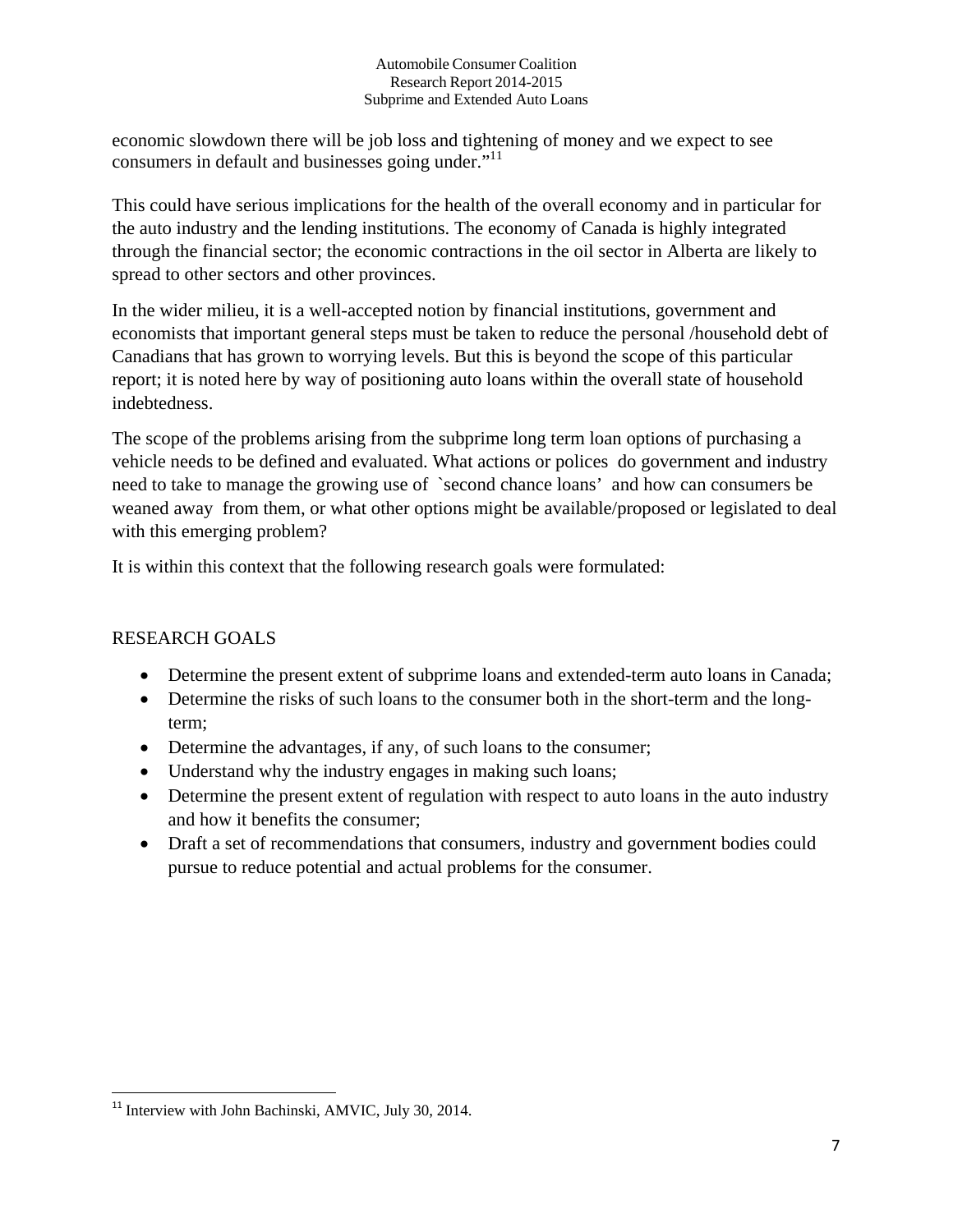## **METHODOLOGY**

The research encompassed the following:

1) A widely distributed consumer survey coordinated by the Automobile Consumer Coalition and Vision Critical;

2) Review of previously published literature, including press reports and prior studies; 3) Interviews with stakeholders (including dealerships, lenders, industry figures, and relevant government administrators).

An ACC-affiliate methodologist helped to coordinate, review, and consolidate the research process. The report was reviewed by select stakeholders prior to the completion of a final draft.

### CONSUMER SURVEY

The ACC commissioned Vision Critical to conduct a consumer survey in July of 2014. The survey was completed by 1016 Canadians (Angus Reid Forum Panellists) who currently own or lease a vehicle. The information that was collected was broken down by age, gender, education, household income, language, and location.

The questionnaire drafted by the ACC included questions concerning the financial situation of the consumer's vehicle and their perceptions as to what is an appropriate length of time to pay off and own a vehicle.

For more information on the ACC-Vision Critical consumer survey, see Appendices D and E.

## REVIEW OF PRESS REPORTS AND PRIOR STUDIES

The research began with an examination of several press reports, published studies, and scholarly articles on or related to subprime and extended-term auto loans. The search was broad enough to include both Canadian and American literature. The articles were collected and filtered to remove anything that was not directly relevant to the topic (see the appendix for a bibliography).

It was noted that most of the media (chiefly press) coverage focused on the prevalence and impacts on the consumer who resorted to a subprime or extended loan to purchase a vehicle. Unfortunately there was little space given to an examination of the issues of regulating the `second chance loan market' protecting the consumer or suggestions as to how this might be accomplished.

Surprisingly, while the ACC came across an extensive variety of mainstream press reports on subprime and extended-term auto loans, there were few published scholarly articles on the topic.

Studies and academic articles on extended-term auto loans in particular, were especially difficult to come across. This can be explained, in part, by the fact that extended auto loans for new car purchases are a relatively new phenomenon to the auto industry.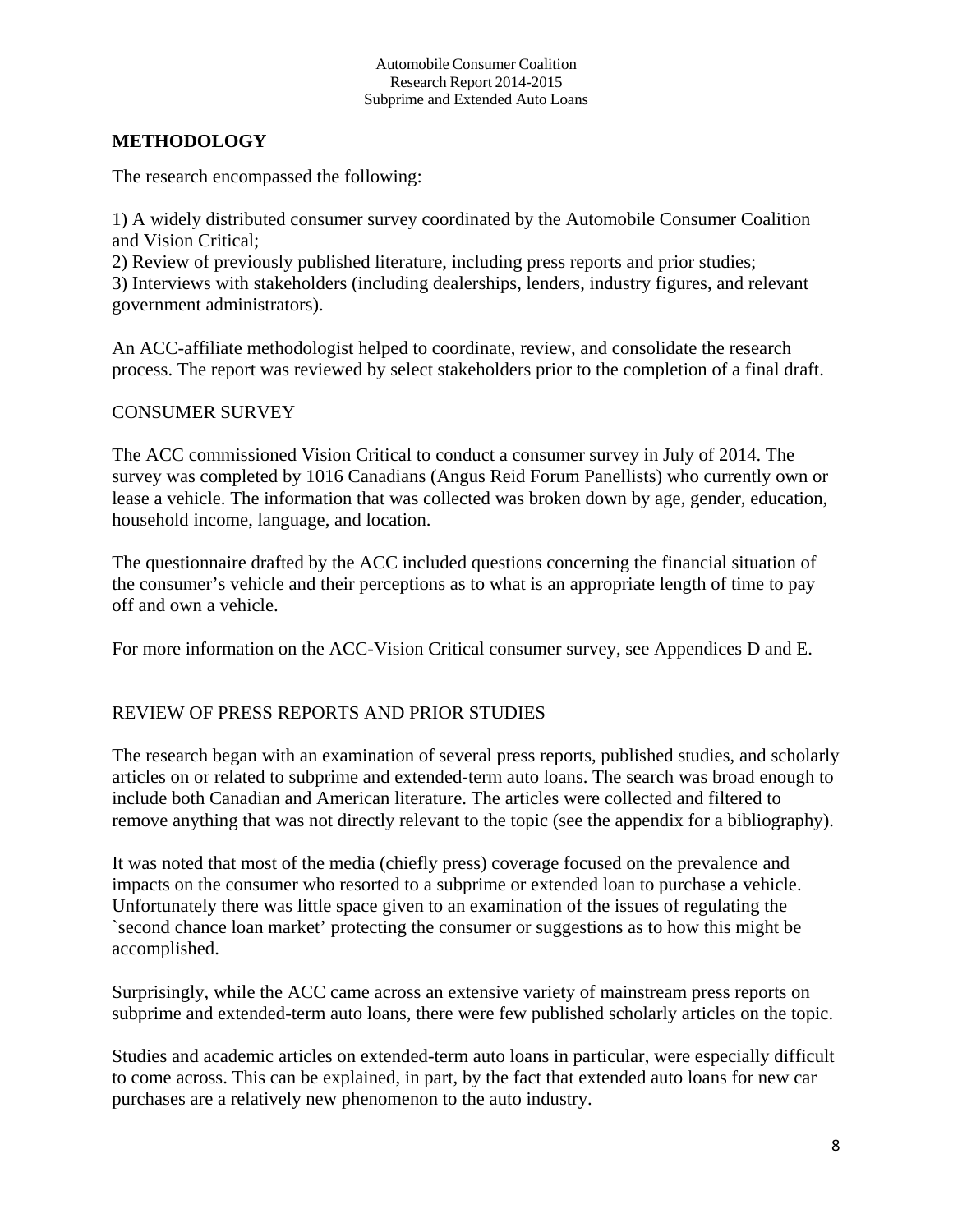The quickly changing nature of auto loans, as well as their subsequent impact on consumers, the auto industry, and the national economy, means that it does not take long for studies that do exist to become out of date.

Throughout the literature review process, it quickly became apparent to us that there was a need for a formal study that not only explores the prevalence and the effects of auto loans, but one that also explores regulatory and consumer protection measures.

## STAKEHOLDER INTERVIEWS

The ACC conducted interviews with a list of stakeholders by email, telephone, and in-person over several months. The stakeholders included representatives from the lending industry, auto dealerships, auto manufacturers, and regulatory bodies.

Lenders and financial experts that were contacted and interviewed included Canadian Title Loans and the Canadian Finance & Leasing Association.

Car dealerships that were contacted and interviewed included Ready Honda, Erin Mills Mitsubishi, and Auto Showplace.

For auto manufacturers, the ACC contacted and interviewed Nissan Canada and Mitsubishi Canada.

Regulatory bodies contacted and interviewed included investigators from the Motor Vehicles Sales Authority of B.C. (VSA); the Alberta Motor Vehicle Industry Council (AMVIC); the Ontario Motor Vehicle Industry Council (OMVIC); and the Office de la Protection du Consommateur (OPC) of Quebec.

**It would have been helpful to draw a statistically valid representative sample of all participants and stakeholders in the industry, but this was beyond the time and budgetary constraints of the study. The consumer survey was completed, however, according to the highest standards of the industry with valid statistical techniques and safeguards. We raise this point to warn the reader that we are not claiming that all our primary research results reflect fully statistically unbiased results of the underlying industry population.**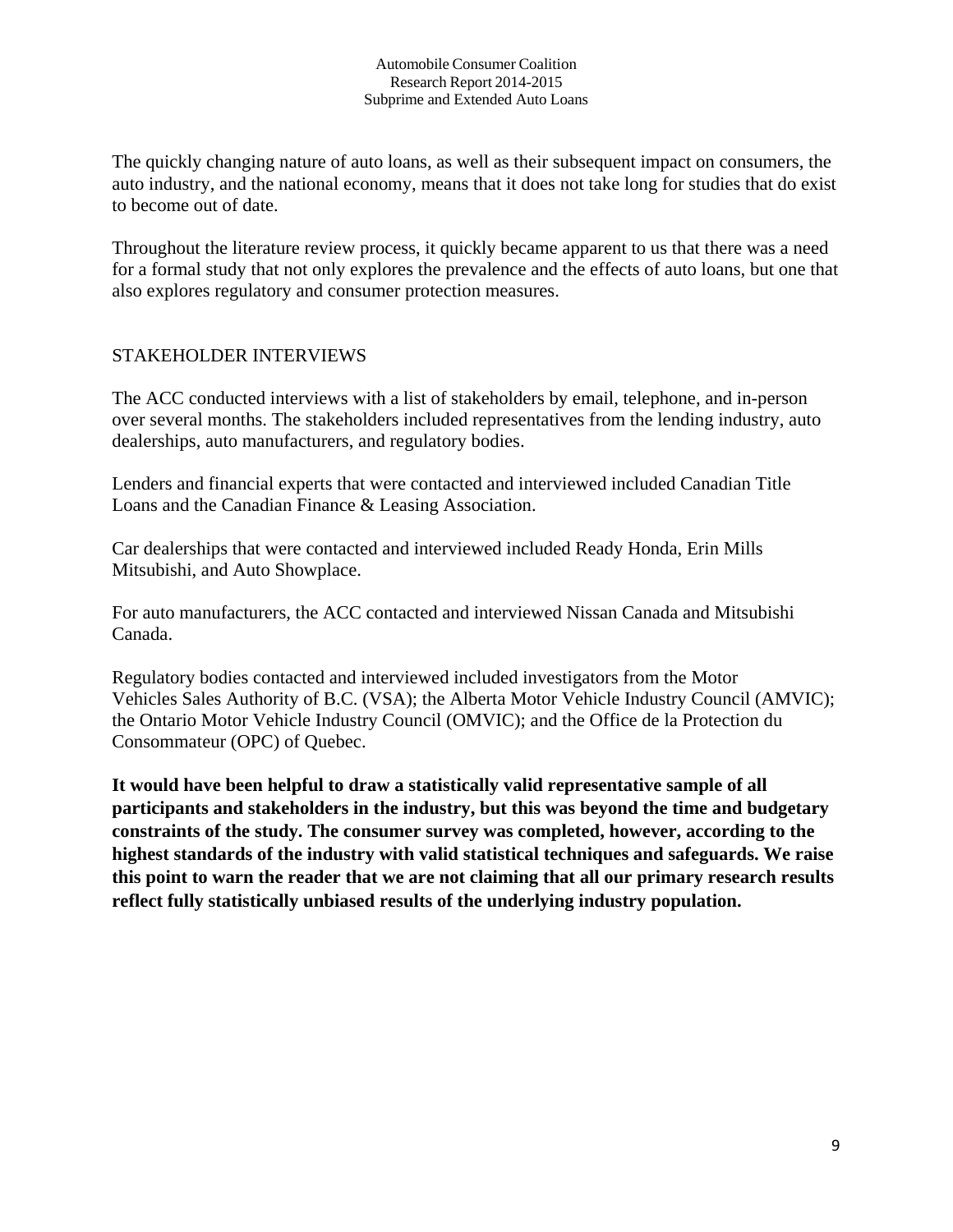## **BACKGROUND**

## **SUBPRIME AND EXTENDED AUTO LOANS**

Canada's auto industry has come a long way since the recession of 2008. New vehicle sales hit an all-time record of 1.89 million in 2014.<sup>12</sup> This represents an increase of 19.2 percent over the 2009 sales of 1.48 million.<sup>13</sup>

According to industry experts there were number of factors that led to the resurgence in sales.

With 50 percent of the vehicles on Canadian roads being eight years or older, replacement demand is a significant factor.<sup>14</sup> Many consumers who put off purchasing a new car and chose to keep their aging car running due to the 2008 recession have finally re-entered the market.<sup>15</sup> At the same time, in light of government concerns about fuel consumption, auto manufacturers are building attractive vehicles that are more reliable, safe, but more important, are increasingly fuel efficient.<sup>16</sup>

Another important factor comes from increasingly attractive manufacturer-subsidized incentives offered by car dealerships to lure buyers.<sup>17</sup> Cash-purchase discounts as high as \$12,000, or over 25 percent of the retail price, can be found on pickup trucks.<sup>18</sup> And compact cars with retail prices below \$15,000 can be found with \$2500 in cash-purchase discounts or greater.<sup>19</sup>

The largest contributing factor to the resurgence, however, might well be the exploding popularity of auto loans.20 Since 2008, auto loans from Canadian banks have increased annually at a compound growth rate of 21 percent.<sup>21</sup> According to the Bank of Canada, the share of

leasing in auto financing has declined below 30 percent from a peak of 66 percent in 2007, and auto loans have almost doubled in eight years to more than \$120 billion.<sup>22</sup>

<sup>&</sup>lt;sup>12</sup> Greg Keenan, "December sales surge helps auto industry post new record." The Globe and Mail, January 2015. <sup>13</sup>See chart from Statistics Canada http://www.statcan.gc.ca/tables-tableaux/sum-som/l01/cst01/trade12-eng.htm<br><sup>14</sup> TD Economics report, Dina Ignjatovic, "Canandian Auto Sales to Remain Strong, But Further Upside Limited.

March 2013.

<sup>&</sup>lt;sup>15</sup> Chris Sorensen, "Car sales skyrocket amid fears of high consumer debts and a slowing economy." Maclean's, June 2013. are<br><sup>16</sup> Interview with Kevin Bavlaar, Auto Showplace, July 8, 2014.

<sup>&</sup>lt;sup>17</sup> Chris Sorensen, "Car sales skyrocket amid fears of high consumer debts and a slowing economy." Maclean's, June 2013.

<sup>&</sup>lt;sup>18</sup> Jeremy Cato, "Three ways car dealers can sell cars faster and make buyers happy." The Globe and Mail, March 2014.

<sup>&</sup>lt;sup>19</sup> Jeremy Cato, "Want to keep your car payment under \$200 per month? You've got options." The Globe and Mail, May 2014.

 $^{20}$  See, in particular, p. 12, of Equifax, "Canadian Consumer Credit Trends Q4 2014." And Madhavi Acharya-Tom Yew, Accelerating auto loans leave Canadian banks at risk: Moody's." The Star, October 2014. 21 Jason Kirby, "When will Canada's subprime car loan bubble burst?" Canadian Business, May 2015.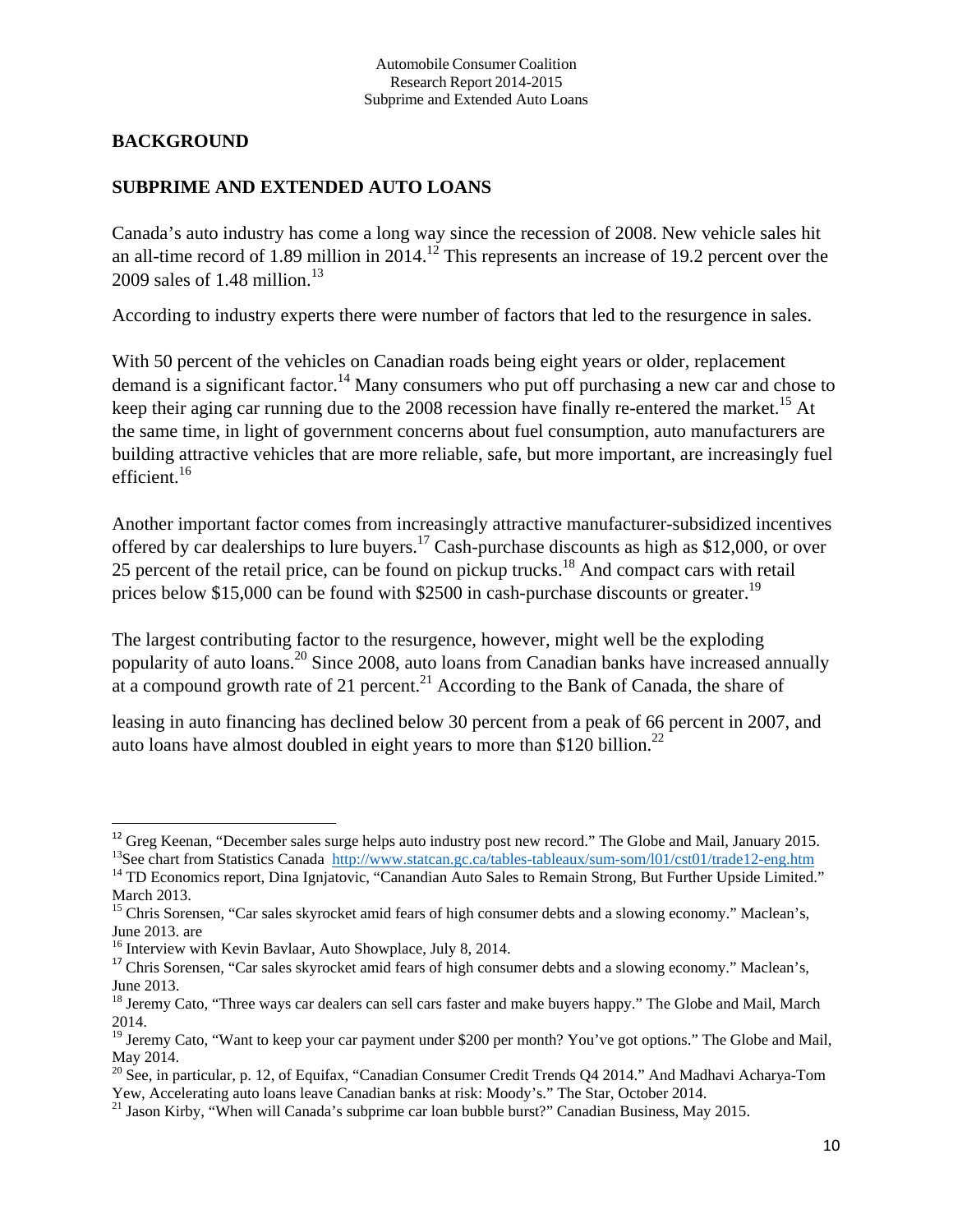While the use of loans to finance car sales is nothing new, this lending trend comes at a time of an almost stagnant economy, with low or no growth, and record levels of consumer debt. $^{23}$ 

Not only are consumers choosing to purchase cars through loans rather than through savings, but an increasing number of consumers are choosing either "extended-term" or "subprime loans."

Extended-term, or long-term, auto loans consist of loans which typically have amortization periods between 6-8 years, as opposed to a shorter, more traditional, loan period of 3-5 years. This longer payment period results in lower monthly payments than a short-term loan would provide.

Subprime auto loans are characterized by high interest rates and other fees that make the cost of borrowing especially high. With interest rates that typically range between 15 to 28 percent plus additional fees, the cost of borrowing can easily match or exceed the purchase price of the car. $^{24}$ Subprime loans (including so-called near-prime, non-prime, deep subprime, or second chance lending) are designed for consumers with poor credit scores (typically below 680) or no credit history who don't qualify for regular financing. For these consumers, a subprime loan is often the only option to obtain a car.  $25$ 

It is also common in the industry to define subprime in a much more specific way. For example, Jeffrey Newhouse defines subprime as "a segment within the non-traditional credit market used to describe consumers who have a credit score of 550-600. Other segments within the nontraditional credit market include 'near-prime' consumers, 'non-prime' consumers and 'deep subprime' consumers. In contrast there are differing segments of the traditional credit market as well, including 'super-prime' and 'prime.'<sup>26</sup> Newhouse further suggests replacing the term "subprime" with the term "non-traditional credit." However, in this paper, the more common term "subprime" will be retained.

Although long-term and subprime auto loans can be mutually exclusive, it is not uncommon for an auto loan to be both long-term and subprime. In general, long-term loans are more prevalent among new car buyers and subprime loans are more prevalent among used car buyers.<sup>27</sup>

<sup>&</sup>lt;sup>22</sup> Bank of Canada, "Assessment of Vulnerabilities and Risks." *Financial System Review* (December 2014. Web. March 29, 2015) pp. 11-13. Also see: Greg Keenan, "Bank of Canada raises alarm over growing consumer auto debt." The Globe and Mail, December, 2014.

<sup>&</sup>lt;sup>23</sup> See the two detailed graphs demonstrating this phenomenon from Transunion, "Average Total Consumer Debt Excluding Mortgage for Canada," and "Canada Market Trends." Accessed on March 29, 2015*.* Also see Christopher Ragan, "Canada's job recovery may not be the world's envy after all." The Globe and Mail, October 2013. And Garry Marr, "Canadian consumer debt hits record high as car loans rise: survey." Financial Post, February, 2013.<br><sup>24</sup> Interview with Michal Rothe, OMVIC, July 2, 2014.

 $^{25}$  Bank of Canada. Assessment of Vulnerabilities and Risks. Financial System Review. December 2014. P.13, ft 6. Kathy Tomlinson, "Couple Feel Robbed by 25% Interest TD Car Loan." CBC News, January 2014.

<sup>&</sup>lt;sup>26</sup> Jeffrey Newhouse, Email letter to the author, March 22, 2015.

<sup>&</sup>lt;sup>27</sup> Interview with Michael Rothe, OMVIC, July 2, 2014.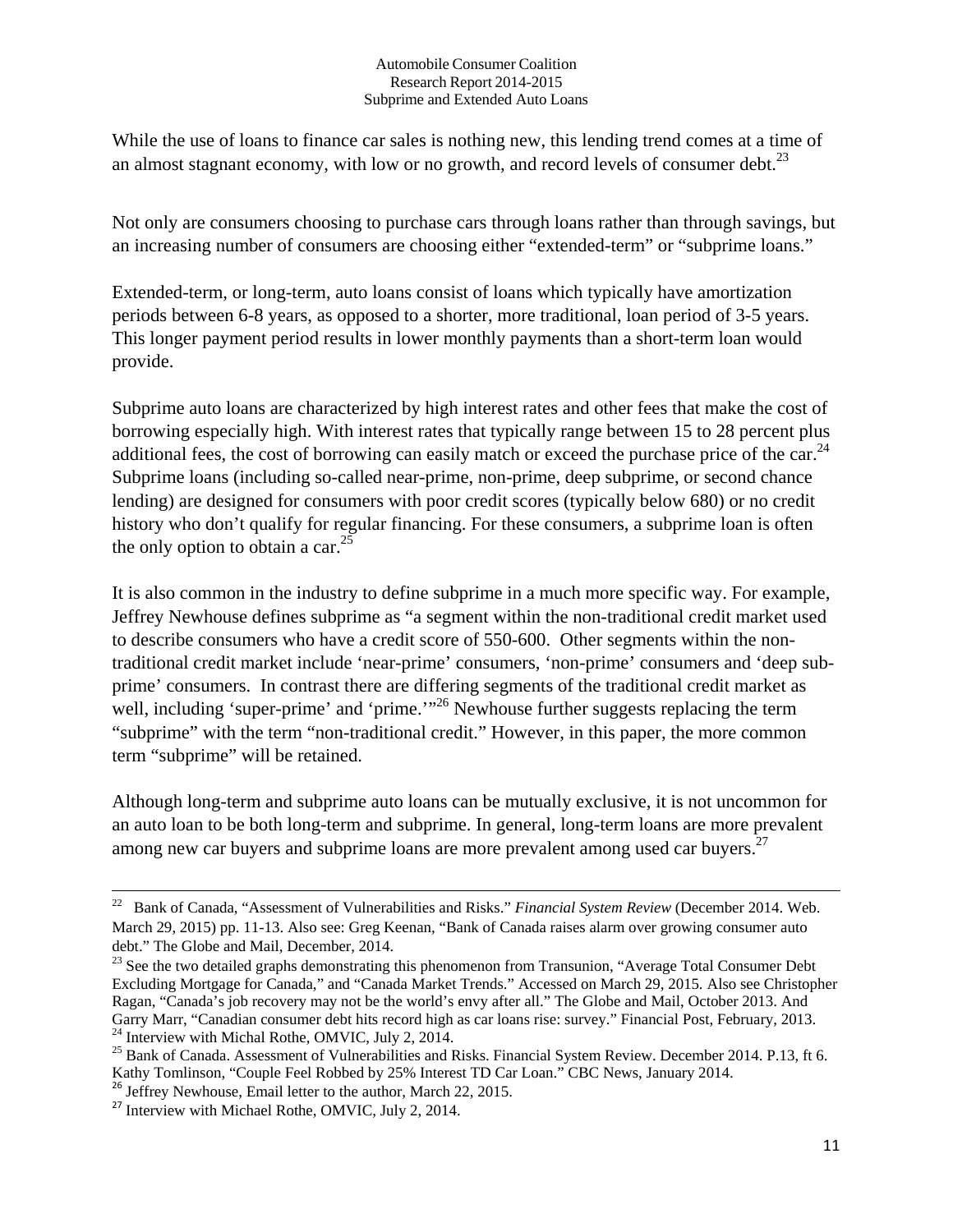## FACTORS DRIVING THE GROWTH OF SUBPRIME AND LONG-TERM LOANS

These loans are driven by two different forces within the economy: 1) Consumer Demand, especially among lower income and heavily indebted consumers, and 2) The Financial Industry. In addition to these major stakeholders in this sector of the economy, a third element should be mentioned, and that is the financing branch of the automobile industry itself, which also promotes these loans in order to compete with the banking sector, even though, as will be shown in this paper, it may not be in the long term interest of the automobile manufacturers and dealerships.

Consequently, a third player has emerged, the financing branch of the auto industry. In fierce competition with the banks for this new type of loan business they are eagerly offering them up to their customers. $^{28}$ 

In recent years, Canadian consumers have consistently shown an attachment to low payment options when it comes to financing a vehicle. Although this appears rational that consumers seek to assume more low interest loans and low monthly payments, it becomes a problem when they have to contend with negative equity. On a different but related level, auto manufacturers gave various incentives, such as low interest rate offers, in their leasing programs, which resulted in attractive, low monthly or biweekly payment options for consumers.<sup>29</sup>

When the financial crisis hit, however, auto manufacturers began eliminating their incentives on leasing. This was because the sources of credit that had backed these enticing leasing campaigns had disappeared. The finance divisions of certain auto manufacturers were sold to major banks, who are not legally permitted to offer leasing. As a result, the extent of leasing has dramatically decreased, now representing only around 30 percent of auto financing.<sup>30</sup>

However, the demand for low cost payment options, such as those once provided by leases, still existed. In fact, such low cost options were even in greater demand because of the financial hit taken by vulnerable consumers in 2008, and indebtedness has since that time continually increased (particularly since 2011, auto lending in Canada has grown at an average annual rate of 9 percent compared with about 4 percent for total household credit).<sup>31</sup> Therefore, different lending practices were used by the financial sector to meet this growing demand. These were long-term and sub-prime loans. The former allowed the automaker to offer low monthly payments similar to the leases they had discontinued, and the latter remain the only option for heavily indebted and high risk consumers.

<sup>&</sup>lt;sup>28</sup> Madhavi Acharya-Tom Yew, Accelerating auto loans leave Canadian banks at risk: Moody's." The Star, October

<sup>2014.&</sup>lt;br><sup>29</sup> Interview with Kevin Bavlaar, Auto Showplace, July 8, 2014.

 $30$  Interview with Michal Rothe, OMVIC, July 2, 2014. Also see Bank of Canada *ibid*.<br><sup>31</sup> Bank of Canada *ibid*. Also see Greg Keenan, "Debt-burdened Canadians succumb to lure of long-term car loans." The Globe and Mail, July 2012.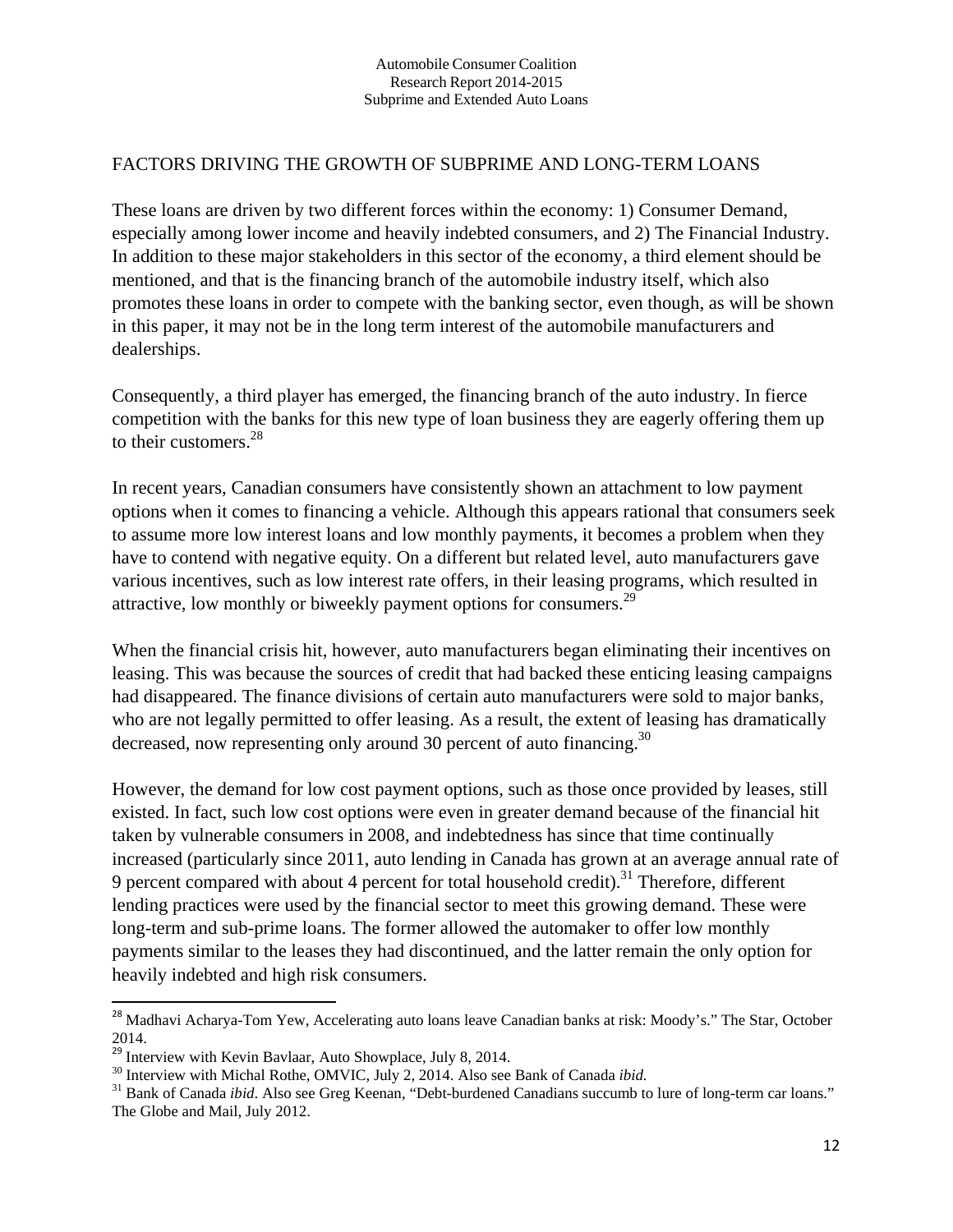The banking industry was, in fact, eager to create these new financial instruments as the general conditions in the economy after 2008 did not provide many opportunities for high-yield investments. For example, construction slowed and mortgage returns were low due to generally low interest rates. In this way, the banks turned to the financing of automobiles as a financial alternative. An important Bank of Canada report explains what then happened:

During the crisis, the Canadian financing arms of automakers, which at that time were the dominant providers of auto financing, experienced funding problems as a result of the freeze in the market for asset-backed commercial paper (ABCP) and the financial challenges faced by their parent companies with their relatively strong balance sheets, banks were able to expand their auto financing activities in the years that followed (in some cases purchasing the financing subsidiaries of automakers) and gain significant market share. More recently, the strong growth in auto lending has attracted other new entrants, including credit unions, insurance companies, foreign financial institutions and unregulated entities.  $32$ 

Also, at that time, some banks took over a number of smaller private lenders who specialized in car loans. (For example, TD Bank took over Chrysler Financial, a former in-house finance arm of Chrysler, and VFC, a major car loan company, and in this way immediately became a very important player in this financial sector and the largest lender of sub-prime loans.)<sup>33</sup> As noted, banks were legally forbidden to handle car leasing. To replace the leases and fill the continuing demand for something like them, the banks created and promoted new forms of both long-term and sub-prime loans, which were within their legal prerogative.  $34$ 

In the case of long-term loans, the auto manufacturers immediately saw some benefits for their own sector of the industry. Firstly, such loans, as mentioned above, allow very low monthly payments, and consumers were therefore eager to take advantage of them.

Secondly, not only did the auto manufacturers benefit from the unexpectedly high volume of sales, but the profit potential of `second chance/subprime/long term loans' enticed them to get into the loan/subprime financing and compete with the banks for a share of this lucrative auto financing business. One thing they did was to factor in the cost of defaults. But whatever the long term negatives costs of these types of financing for the dealers, the necessity to maintain a steady volume of sales in a slow economy seems to override concerns about future problems.

In fact, they managed to keep up auto sales at a time of general stagnation in the economy. This was, and to the present remains, of great short-term benefit to the manufacturers.<sup>35</sup> Thirdly, the

 32 See Bank of Canada, *Financial System Review*. December 2014. Accessed on: March 29, 2015. Also see: Matthew McClearn, "Driving us into debt." Canadian Business, March 2013.

<sup>&</sup>lt;sup>33</sup> Tara Perkins, "TD kicking tires at Chrysler Financial." The Globe and Mail, December 2010. And Grant Robertson, "TD driving hard for auto loans." The Globe and Mail, February 2012.

<sup>&</sup>lt;sup>34</sup> Grant Robertson and Greg Keenan, "Car dealerships next battleground for Canada's banks." The Globe and Mail, April 2013.

 $35$  Interview with Ian Christman, VSA, July 9, 2014.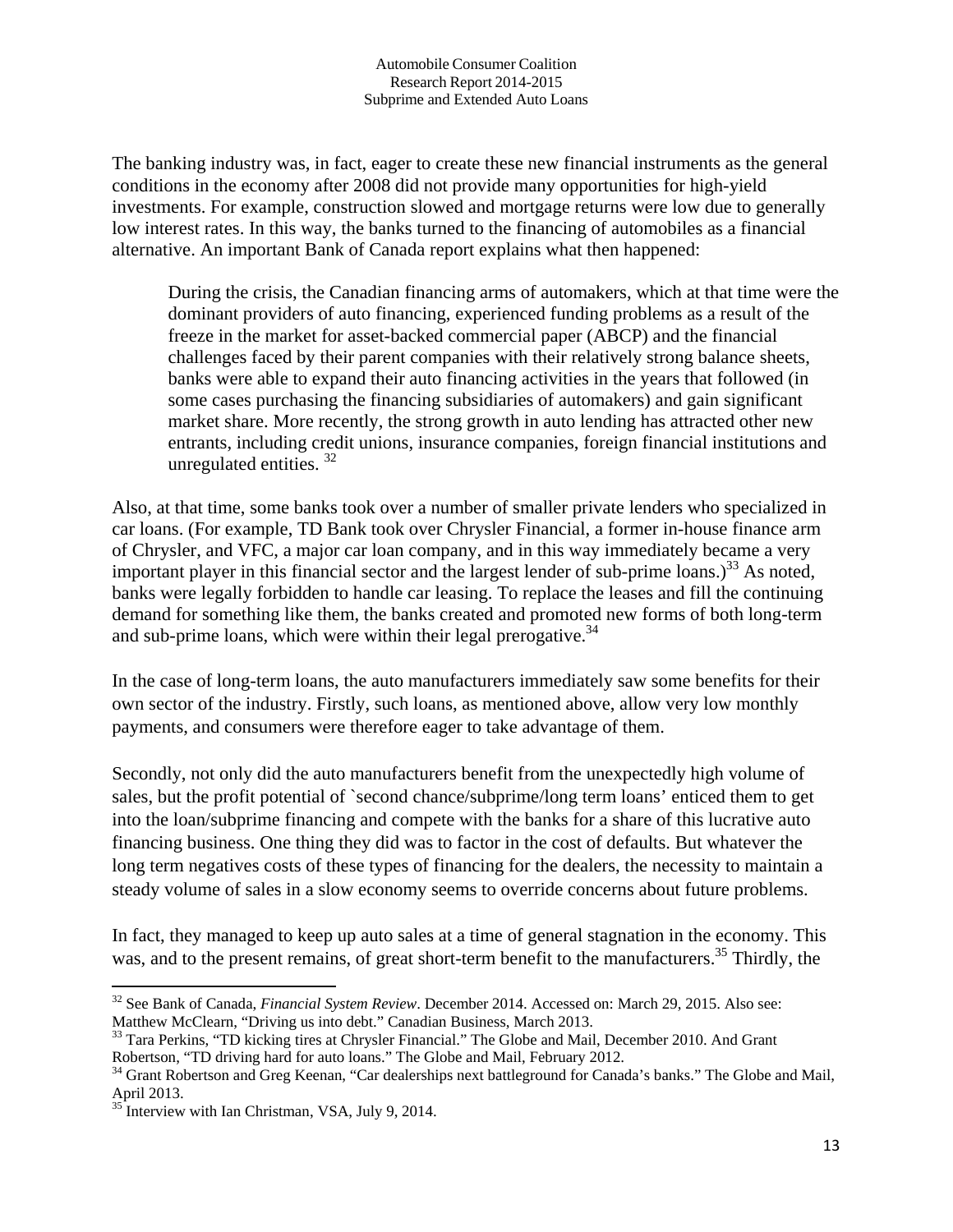manufacturers got into the act themselves and began to compete with the banks by offering such loans on their own and factoring the cost into the general price of the product; that is, the cost of new cars is higher than it would have been otherwise. Finally, the dealers also promote these loans as they too are concerned with surviving a generally slow economy by keeping up a steady flow of sales. In spite of these major changes in the industry, private lenders still retain a large piece of the action and compete with the banks and the automobile companies which offer  $loans.<sup>36</sup>$ 

As to sub-prime loans, the general economic situation brought on by the financial crisis of 2008 was a major factor in increasing the incidence of such loans, which would have been more seldom made under more ordinary circumstances. It was often those consumers with already low incomes who were hit most hard in the period following 2008. They lost their jobs more often, and they declared bankruptcy more often than other, better heeled consumers. They became the highest risk individuals for financial institutions, but they also presented a new opportunity for greater profits for them.<sup>37</sup>

The opportunity for greater profits is explained by the fact that some banks bundled masses of these debts into what are generally called "high yield, asset-backed securities" (ABS).<sup>38</sup> In spite of the individual high risk involved in individual loans, the banks made and still make substantial profits when all such debts are bundled into what is transformed into a low risk accumulation, also known as diversification.<sup>39</sup> Moreover, defaults are far less common than what is usually thought, as consumers are generally very reluctant to default on a car loan as opposed to a mortgage for a house. (The 90+ day delinquency rate excluding mortgage in Canada is a low 1.09 percent.) <sup>40</sup> In fact, it seems, consumers are often more willing to make a payment on their car than on their house. This might be because, for some low income consumers, a car is usually a necessity for work and livelihood, whereas a house is not, at least in some cases. Many consumers have even turned to bundling their mortgage and auto loans together. This effectively gives the auto loan the same interest rate and amortization period as the mortgage. $41$ 

Other points that could be made regarding the proliferation of subprime loans are the general push within the financial industry to increase the number of ABS loans and the continued decline of stringent lending standards required of consumers. In other words, in their continued pursuit for greater profits, financiers are taking on ever greater risk, hoping that, in the short run, their investments will be paid off quite handsomely. Furthermore, these risks are presently reduced by

<sup>&</sup>lt;sup>36</sup> Chris Sorensen, "Car sales skyrocket amid fears of high consumer debts and a slowing economy." Maclean's, June 2013.

<sup>&</sup>lt;sup>37</sup> Interview with Sasa Jurovicki, MNP LLP, January 22, 2015. See also: Jessica Silver-Greenberg et al, "In a Subprime Bubble for Used Cars, Borrowers Pay Sky-High Rates." The New York Times, July 2014.

<sup>&</sup>lt;sup>38</sup> See DBRS, "Rating Canadian Auto Retail Loan and Lease Securitizations." October 2014. Accessed on: March 29, 2015.

<sup>39</sup> Interview with Sasa Jurovicki, MNP LLP, January 22, 2015. See also: Vivianne Rodriguez, "Sales of subprime car loan securities soar." The Globe and Mail, March 2013.<br><sup>40</sup> See Equifax, "Canadian Consumer Credit Trends Q4 2014."<br><sup>41</sup> Interview with Sasa Jurovicki, MNP LLP, January 22, 2015.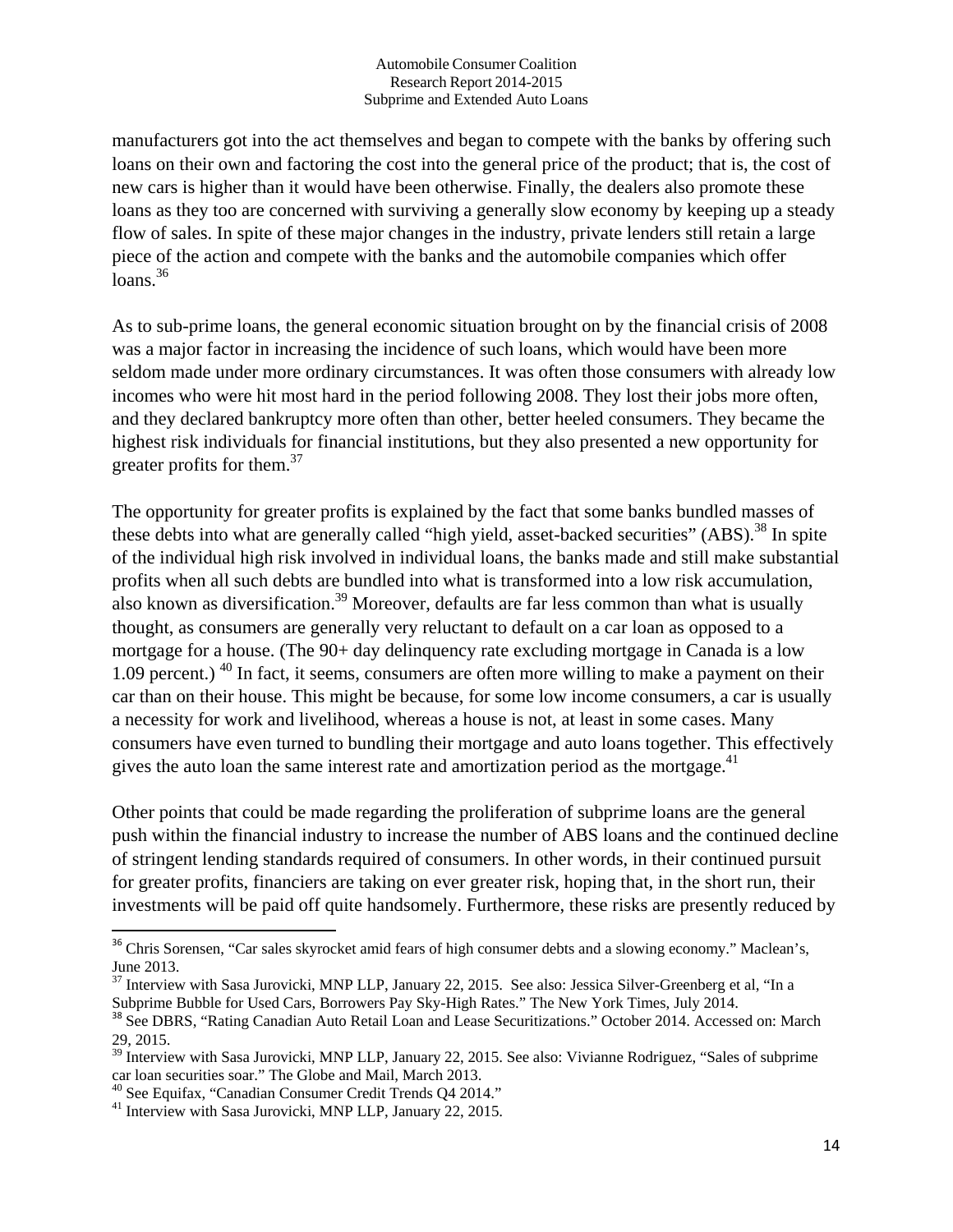the fact that new technology, such as tracking devices and engine immobilizer devices can be installed in cars at the time of purchase. This makes it much easier to repossess cars when loan payments are not made and much easier to sell, given their condition. Finally, used car prices, since 2008, have remained high, and therefore, resale value of repossessed cars has also remained high. All of these factors make subprime loans exceedingly attractive to the lenders.<sup>42</sup>

## THE EXTENT OF THE PHENOMENON

The number of long-term auto loans in Canada since 2008 has greatly increased. According to a study by J.D. Power & Associates, the average length of auto loans has increased from 63 months in 2010 to 74 months in 2014. The following graph illustrates this point:



Source: J.D. Power & Associates, "Extended Term Loans Drive..."

This noticeable shift in the term period of the loan is demonstrated by the fact that in 2007 only 14 percent of loans were long term. Less than a decade later, loans that are 72 months or longer now make up 69 percent of all auto loans in Canada.<sup>43</sup> This phenomenon is illustrated by the following graph:

 $42$  Interview with Michal Rothe, OMVIC, July 2, 2014. See also: Jessica Silver-Greenberg et al, "In a Subprime Bubble for Used Cars, Borrowers Pay Sky-High Rates." The New York Times, July 2014.

<sup>&</sup>lt;sup>43</sup> Jeremy Cato, "Longer loan terms means 'the monthly payment is king." The Globe and Mail, October 2014. And Greg Keenan, "Bank of Canada raises alarm over growing consumer auto debt." The Globe and Mail, December, 2014.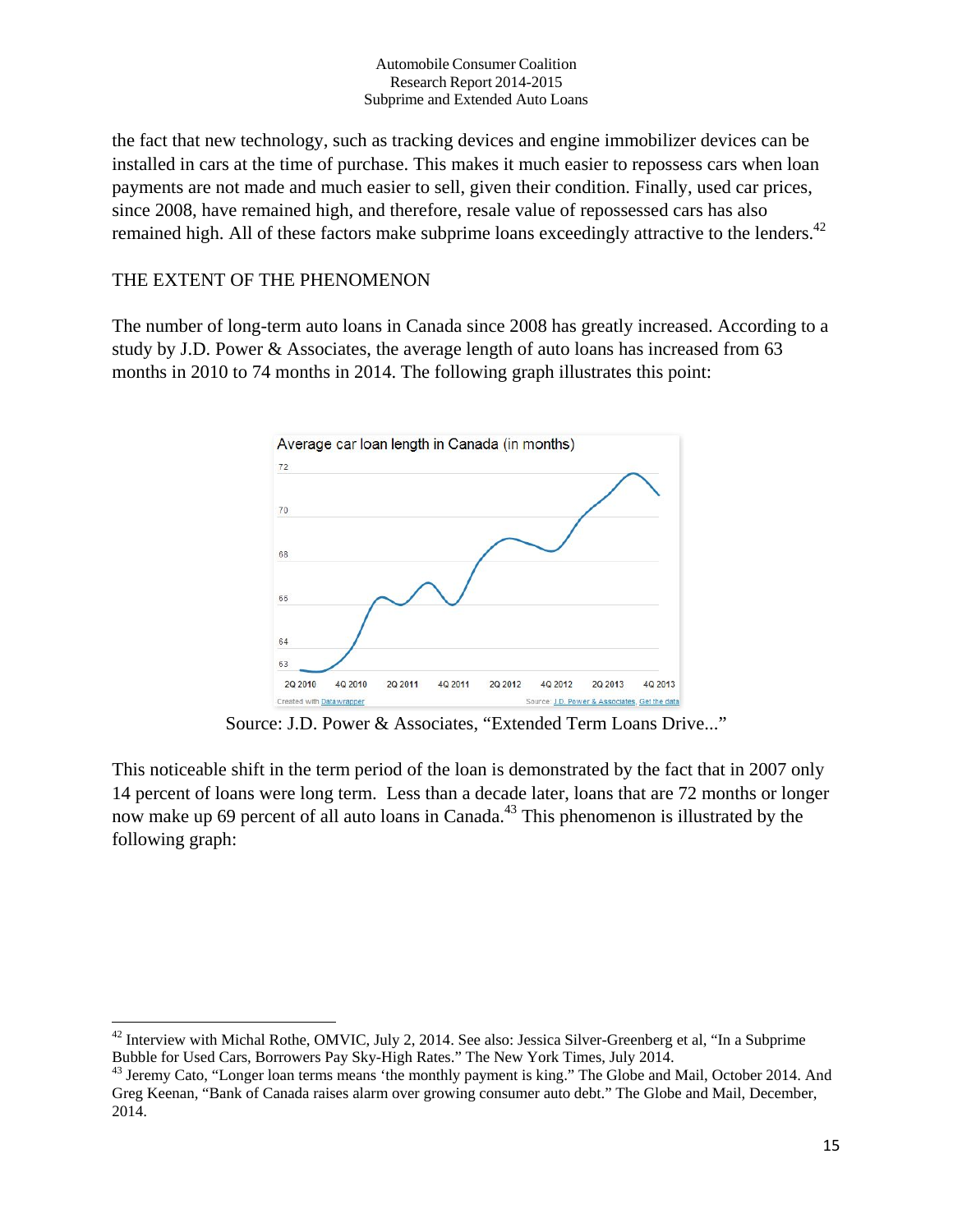

Source: J.D. Power & Associates, "Extended Term Loans Drive..."

This trend was underlined by the CEO of Ford Canada, Dianne Craig, who estimates that roughly 40 percent of all auto loans in the country are 84 months or longer.<sup>44</sup> According to some sources, 96 month loans have grown to around 14 percent of the market. $45$ 

With regard to subprime loans, current research suggests that 25 to 35 percent of all automotive financing is subprime.46 Jeffrey Newhouse of CTL says: "At certain times, as high as 40 percent of auto loans in Canada are non-prime."47 Statistical data available from 2008 to early 2014 reveals that both in terms of total balance owed and also number of accounts, the subprime loans market has grown significantly. Moreover, the average balance on each loan and the average amount financed on each loan has grown.<sup>48</sup>

It is evident that the growing use of subprime and long-term loans to finance a car purchase has become a major tool used by the auto industry to maintain increasing sales. However the long term impact on the industry has yet to be determined.

## INCENTIVES AND POSITIVE EFFECTS

The primary reason why long-term and subprime auto loans have grown so dramatically in recent years is that they have a certain basic attraction to various stakeholders in the automobile industry. Firstly, consumers seem to like long-term loans because the monthly or biweekly

 <sup>44</sup> Scott Deveau, "Auto industry gears up for another record sales year, but raises flags on long-term financing." Financial Post, January 2014.

<sup>&</sup>lt;sup>45</sup> Greg Keenan, "Long-term car loans a worrying trend for auto, financing industry." The Globe and Mail, November 2014.

 $^{46}$  OMVIC circular letter, "Subprime not Subterfuge." July, 2014.<br> $^{47}$  Interview with Jeffrey Newhouse, CTL, October 2, 2014.

 $48$  Roger Mitchel, "Prime vs. Subprime Auto Trends." Equifax, April 2013.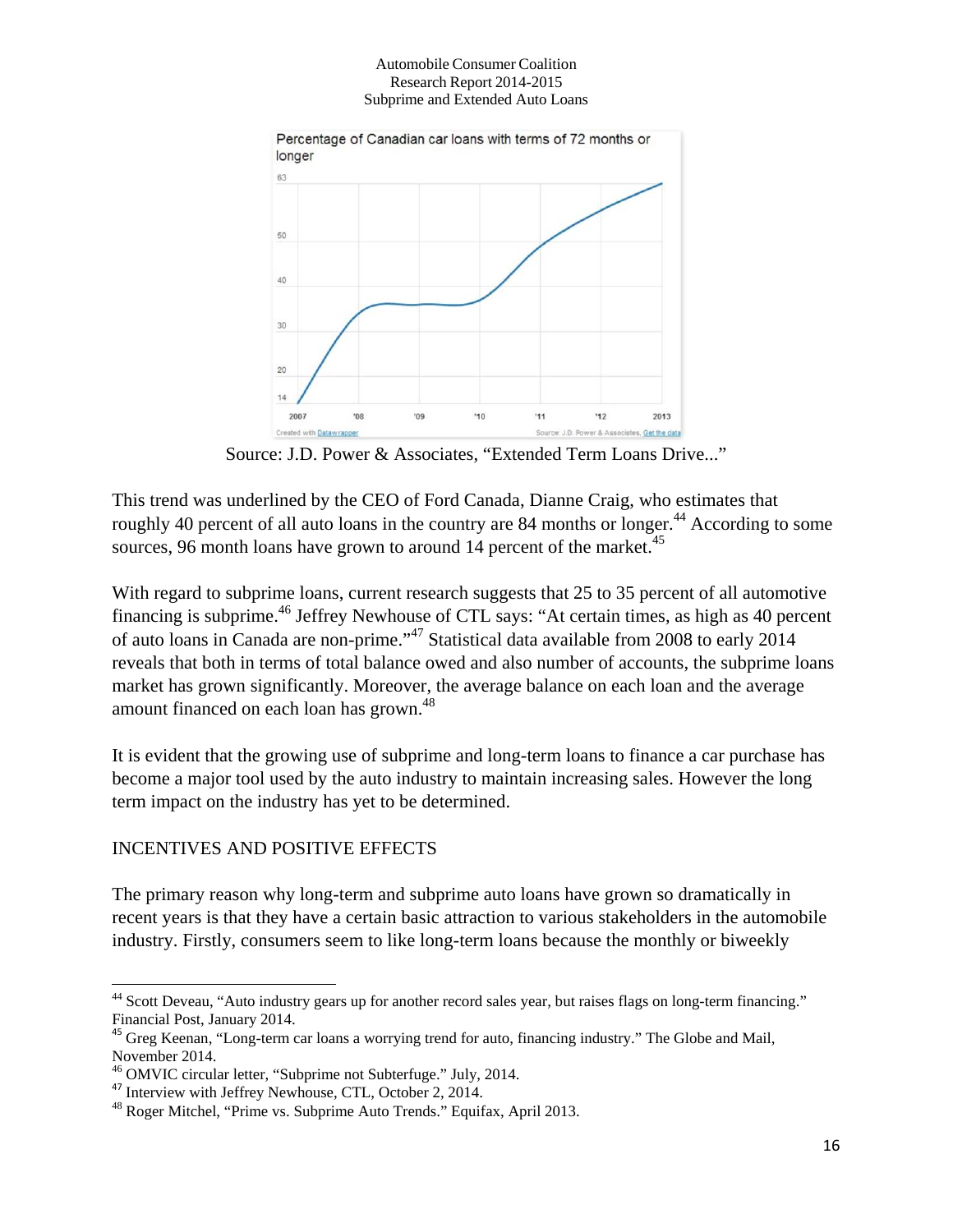payments for them are usually much lower than shorter term loans. In fact, payments are sometimes so low that consumers are, on occasion, are believed to have been enticed to purchase more expensive vehicles than they would have otherwise. Thus, according to Ian Christman of VSA, "luxury vehicles become more affordable and within reach of more consumers. We are aware of some Recreational Vehicle Dealers now offering up to 20 year loans for the more expensive Class A type motorhomes (retail price of \$200,000 plus)."<sup>49</sup>

Other points raised by Christman, which need to be made here include the following: "Consumers who could not afford any type of a vehicle may now be able to afford a used vehicle. Consumers who bought (cars, paying in cash in the unregulated market) may (shift to buying) from a dealer within the regulated market and enjoy more consumer protection rights. Consumers who could only afford cheaper used vehicles of questionable quality may now be able to afford an entry level new vehicle."<sup>50</sup> These points argue that there may be some advantages to the greater affordability of some cars subject to lower monthly payments and extended periods of repayment. Of course these advantages have to be squared against the many disadvantages inherent in higher implicit interest rates, fees and charges as well as negative equity.

Subprime loans are aimed at a different, more financially vulnerable, consumer market. Such consumers are usually people with very poor credit ratings who may even have declared bankruptcy at some point or another. Banks and other financial institutions would not give them loans on better terms, and so, they are forced to take out subprime loans.<sup>51</sup> The one clear benefit to such consumers is that, without the subprime loans, they would be deprived of a vehicle which, for some, could mean the difference between having a job or not.<sup>52</sup> As Matthew Poirier puts it: "it (a subprime loan) gets people with bad credit into cars who NEED them. To clamp down on long term loans would inevitably result in some people not getting access to cars if they need them. Not everyone lives in a city, and access to an automobile is critical for their employment or families."<sup>53</sup> Some lenders rationalize the high cost of their loans by claiming it gives high risk borrowers the opportunity to improve their credit rating.<sup>54</sup>

For manufacturers and their dealers, the benefit of both long-term and subprime loans is that these financial instruments help maintain sales, and on occasion increase them in the short term by tempting `timid' or `uncertain buyers' into purchasing a vehicle.<sup>55</sup> This is an important consideration during a time of general economic stagnation. And for some dealers there is the

<sup>&</sup>lt;sup>49</sup> Interview with Ian Christman, VSA, July 9, 2014.<br><sup>50</sup> *ibid.* 

<sup>&</sup>lt;sup>51</sup> Jessica Silver-Greenberg et al, "In a Subprime Bubble for Used Cars, Borrowers Pay Sky-High Rates." The New York Times, July 2014.

<sup>&</sup>lt;sup>52</sup> Grant Robertson, "TD driving hard for auto loans." The Globe and Mail, February 2012.

 $53$  Interview with Matthew Poirier, Canadian Finance & Leasing Association, September 25, 2014.<br>
<sup>54</sup> Interview with Jeffrey Newhouse, CTL, October 2, 2014.

<sup>&</sup>lt;sup>55</sup> Damon Lowney, "More car buyers favoring longer term loans up to 10 years." www.autoblog.com, July 2013.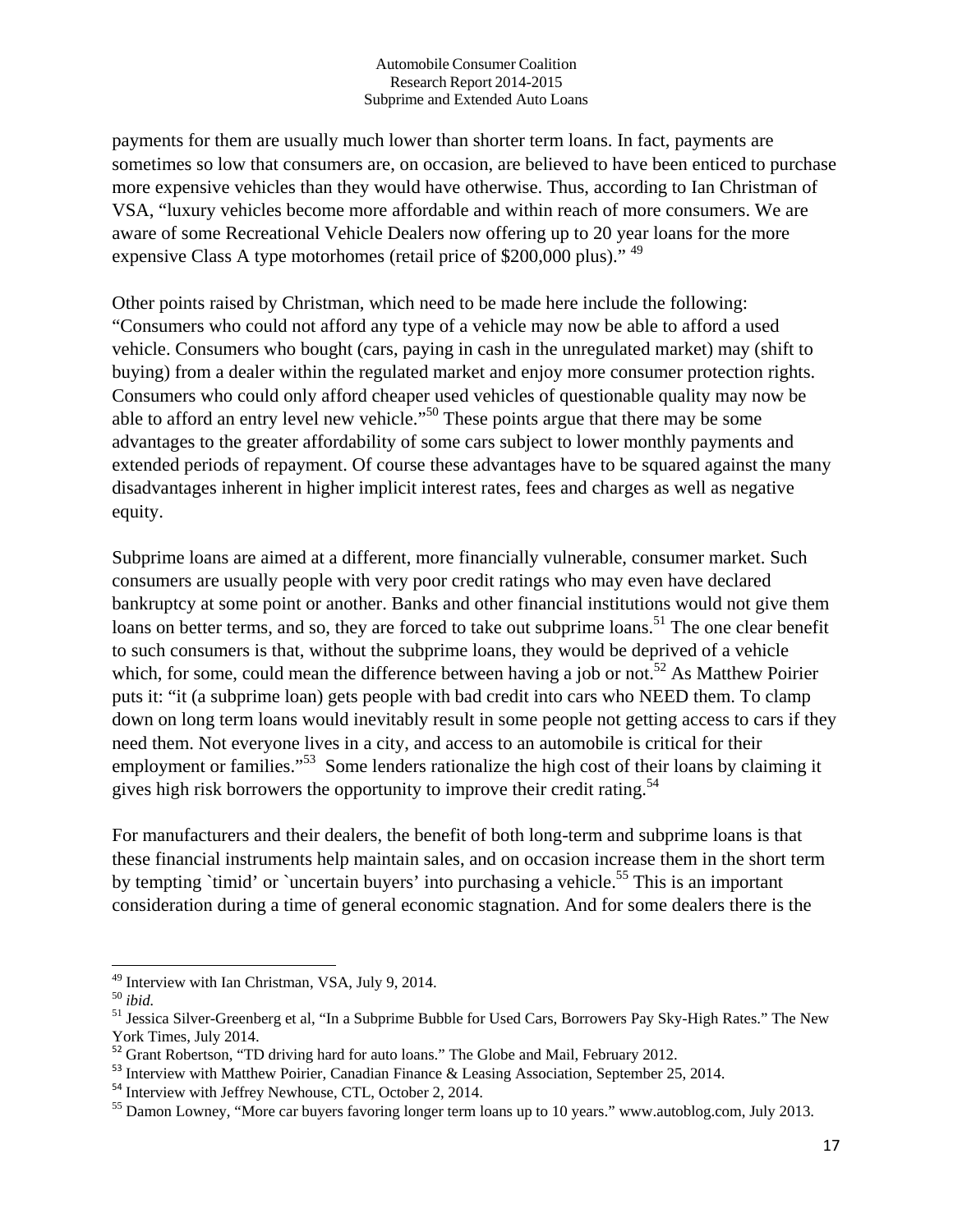possibility of a lucrative `commission payment' from specific lenders for referring customers to them.<sup>56</sup>

For financial institutions, especially banks, it bears repeating that they had initiated the push for long-term loans because they, along with subprime loans, were and continue to be very profitable. The incentive for entering the auto loan market came from the down turn in the demand for construction loans and mortgages resulting from the financial downturn in 2008. However how this will play out over the long term as the economy improves remains to be seen.<sup>57</sup>

## DISADVANTAGES AND NEGATIVE EFFECTS

One of the most important disadvantages of long-term and subprime auto loans is the phenomenon we referred to earlier as "negative equity." This term is used by economists and industry experts to refer to "a situation where the outstanding balance of a secured loan exceeds the value of the property bought with the loan."<sup>58</sup>

John Bachinski of AMVIC explains: "We are finding there is a strong industry trend to lend more than the equity in the vehicle. We are seeing some loans that are very alarming with the debt being more than twice the value of the vehicle."<sup>59</sup> It is a phenomenon that has been flagged by the Bank of Canada in its Financial System Review in December 2014.<sup>60</sup>

Though various media sources estimate the number of consumers trading in their vehicles with negative equity to be between 30 to 40 percent,  $61$  anecdotal data, which is not confirmed, from OMVIC suggests that number could be as high as 80 percent.<sup>62</sup>

Negative equity works in two different ways depending on whether the consumer is taking out a long-term loan or a subprime loan. In the former, because the initial value of the car is quite substantial, and long-term loans are principally made for the purchase of new cars, there is initially a significant amount of negative equity involved in the purchase. This negative equity only diminishes substantially after 4 to 6 years. However, subprime loans, in contrast to longterm loans, are usually negotiated for the purpose of buying a used car. In such cases, if the loan is substantial, a situation of negative equity occurs at the onset.<sup>63</sup> In addition to this, the overall cost of subprime loans is generally high because of the high interest rates and other fees often

<sup>&</sup>lt;sup>56</sup> Interview with Mitch Cadesky, Erin Mills Mitsubishi, August 16, 2014.

<sup>&</sup>lt;sup>57</sup> Grant Robertson and Greg Keenan, "Car dealerships next battleground for Canada's banks." The Globe and Mail, April 2013.

<sup>&</sup>lt;sup>58</sup> OMVIC circular letter, "Subprime not Subterfuge." July, 2014.

 $^{59}$  Interview with John Bachinski, AMVIC, July 30, 2014.<br><sup>60</sup> Bank of Canada. Assessment of Vulnerabilities and Risks. Finacial System Review. December 2014.

<sup>&</sup>lt;sup>61</sup> Matthew McClearn, "Driving us into debt." Canadian Business, March 2013. And Jeremy Cato, "Negative equity woes? Sparkling car sales sweeteners ease the pain." The Globe and Mail, December 2013.

<sup>62</sup> OMVIC circular letter, "Subprime not Subterfuge." July, 2014.

<sup>63</sup> OMVIC circular letter, "Subprime not Subterfuge." July, 2014.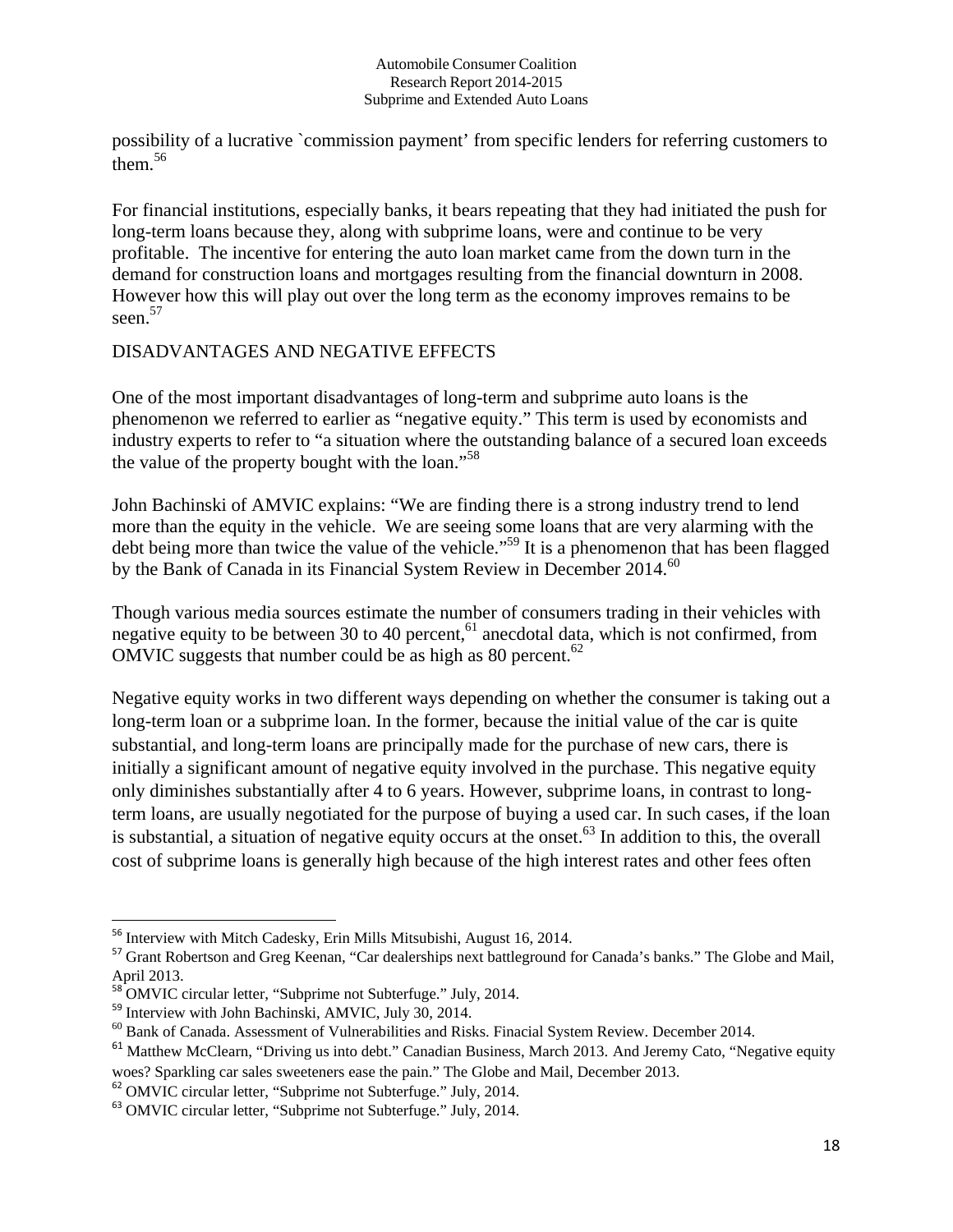attached to these loans, such as life insurance, which the consumer is compelled to pay from the onset of the car purchase. 64

Michael Rothe of OMVIC explains: "Consumers on average will change their car after four years and if their loans are 72 or 84 months they will likely be upside down on the value of their vehicle at that time and have to either pay-off the balance owing on the vehicle or as we are increasingly seeing refinance that amount in the purchase of their new vehicle. We have seen examples of negative equity of over \$25,000 refinanced as part of a vehicle purchase."<sup>65</sup>



Source: DBRS, "Rating Canadian Retail Loan and Lease Securitizations." October 2014.

To be sure, there is not complete unanimity about the question of negative equity. According to Dennis DesRosiers of DesRosiers Automotive Consultants, the median new car buyer in Canada keeps their vehicle for over eight years. This is longer than the repayment term for even the longest automaker low-interest new car loan, and, in his opinion, effectively addresses most of the concerns over negative equity. Under certain circumstances, such as a zero percent interest rate, a longer-term loan can be a rational choice for consumers.<sup>66</sup> There are many industry experts, however, who do not agree with the opinion of DesRosiers.

In the case of subprime loans, especially, the disadvantage to the consumer is even more serious than in other cases. Because of the very high interest rates involved in the contract, a situation of negative equity begins from the onset. This is not only because of the low value of used cars, but also because the total interest to be paid sometimes amounts to more than the value of the car.

 <sup>64</sup> Interview with Michael Rothe, OMVIC, July 2, 2014. 65 *ibid.* 

<sup>&</sup>lt;sup>66</sup> Interview with Dennis DesRosiers, DesRosiers Automotive Consultants, September 30, 2014.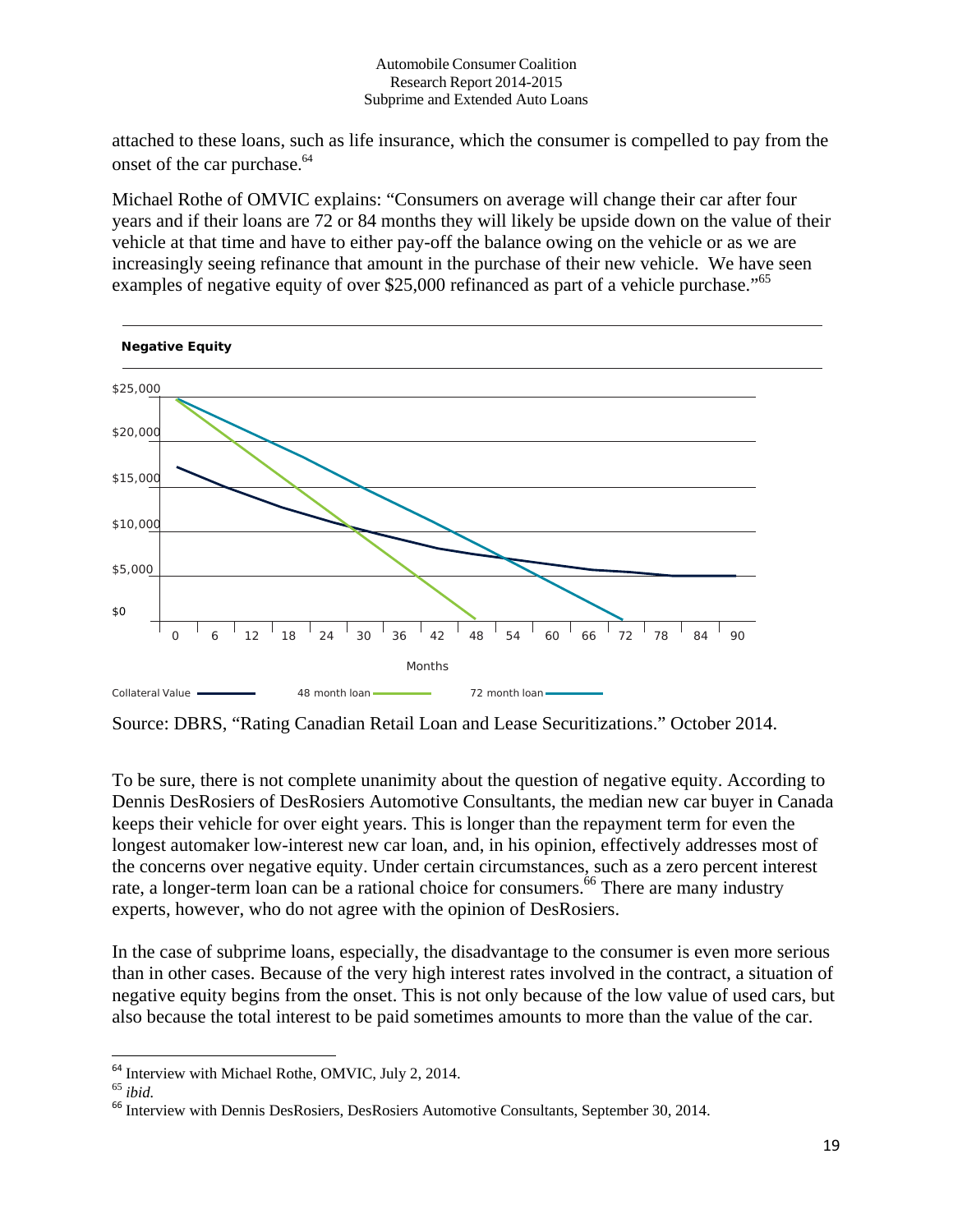Typically, the subprime borrower keeps their car for only 12 to 15 months.<sup>67</sup> At the end of this period, such a borrower either refinances and purchases another car, to which previous debt is added, or simply defaults on the loan. Although defaults are presently relatively few, such a situation is unsustainable in the long-term, as continuous refinancing and mounting debt cannot go on forever. Consequently, a classical financial bubble ensues. The most financially burdened consumers will be hurt the most.<sup>68</sup>

Other disadvantages for consumers include excessive spending on long-term loans, misleading or predatory tactics on the part of some dealers and lenders, add-on fees for subprime loans, and the increasing vulnerability of consumers to micro and macroeconomic shock.

Because of the low monthly or biweekly payments that characterize long-term loans, consumers are typically tempted to spend more on a car than they can comfortably afford.<sup>69</sup> Kevin Bavlaar of Auto Showplace says: "The buyer asks themselves: 'why should I buy the compact base model over 48 months when, for the same monthly payments, I could have the optioned up midsized model over 84 months?"<sup>70</sup>

Despite the trend toward auto loans having longer and longer payment periods, the average transaction price of new cars has consistently increased over the last few years. For example, in 2014, transaction prices jumped, on average, to \$31,389 from \$26,774 five years before.<sup>71</sup>

According to a TD Economics report, an increasing number of consumers are purchasing luxury vehicles with high sticker prices. The report states: "The trend is likely due in part to the attractive financing options available for consumers. Indeed, if lenders are willing to extend the loan term, consumers are able to afford a more expensive vehicle (luxury, larger, or both), with the same monthly payment that they would have under a shorter loan term for a less expensive vehicle. So long as the right incentives are in place, this trend should continue."<sup>72</sup> Ian Christman of VSA puts it this way: "Luxury vehicles, which generally have higher margins, become affordable to more people. Again, increasing the pool of customers who can afford luxury vehicles."<sup>73</sup>

Other studies show that long-term financing poses risks of overconsumption. In a consumer survey conducted by Option consommateurs, more than half of the respondents said that access

 $67$  Interview with Jeffrey Newhouse, CTL, August 18, 2014.

 $68$  Interview with Michael Rothe, OMVIC, July 2, 2014.

<sup>69</sup> *Ibid.*

<sup>&</sup>lt;sup>70</sup> Interview with Kevin Bavlaar, Auto Showplace, July 8, 2014.

<sup>71</sup> Greg Keenan, "Bank of Canada raises alarm over growing consumer auto debt." The Globe and Mail, December, 2014. Jeremy Cato, "Savvy shoppers knock about \$4,000 off car prices in Canada." The Globe and Mail, May 2014. And Jeremy Cato, "Deals of the week: Kia Optima, Ford Mustang, GMC Terrain, and Dodge Ram." The Globe and Mail, May 2013.

<sup>&</sup>lt;sup>72</sup> TD Economics report, Dina Ignjatovic, "Canadian Auto Sales to Remain Strong, But Further Upside Limited." March 2013.

 $73$  Interview with Ian Christman, VSA, July 9, 2014.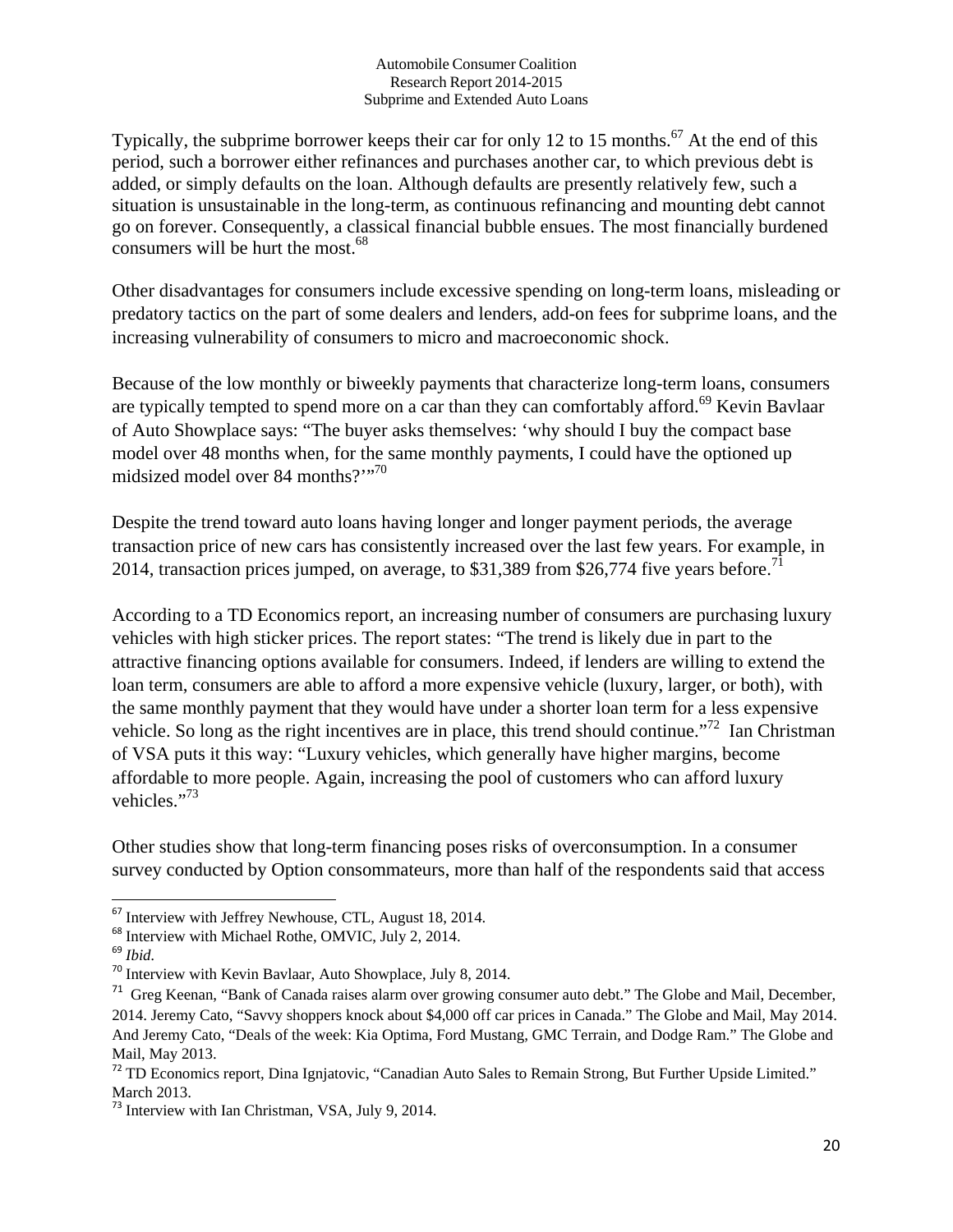to long-term financing allowed them to buy a more expensive item (more than half of which are automobiles) than they had planned. Over a quarter of the respondents said that they would be likely to buy a much more expensive item if the payments were the same, but extended over a longer period. $74$ 

The fact that increasing transaction prices on new cars is positively correlated with the increasing lengths of loans is a sign that many consumers are likely spending much more than they can afford on their car purchases. OMVIC reports: "These historically long financing terms (sometimes extending to double the length the average person keeps their vehicle), have allowed consumers to become 'monthly payment junkies' by masking the true cost of borrowing for the purchase of the vehicle with tantalizingly low monthly (or increasingly bi-weekly) payments."75

Another problem that consumers face with regard to subprime loans consists of "questionable," "unethical," or even, in some cases, simply dishonest tactics used by some dealers and lenders. The temptation for some dealers to engage in such tactics is very great because of the frequent desperation of subprime consumers to get basic transportation. (Typically, they have poor credit ratings, or no credit rating whatsoever.) As mentioned before, very often these consumers are dependent upon such transportation for their very livelihood. To be denied it would spell disaster. The dealers usually know this and, in the absence of comprehensive regulation, some are tempted to take advantage of the consumer, who, in many cases, is ignorant of both personal finance economics and the law. Furthermore, the subprime consumer has no other option but to accept such a contract because regular loans with lower interest rates are simply out of the question.<sup>76</sup>

The array of tactics used by such dealers are effective. They include assurances that, after a year or so, the loan can be renegotiated with a lower interest rate; assurances that the fulfillment of the contract would be good for building a positive credit rating (in other words, short term pain for long-term gain);<sup>77</sup> withholding of down payments when consumers wish to withdraw from the deal; misleading consumers about their debt by rolling it over into the price of a new car; and finally, passing on misinformation or false information about credit worthiness of the consumer to the financial institutions concerned. This last misinformation often concerns employment status, and other personal details.<sup>78</sup>

Unfortunately, similar tactics are sometimes used by some financial institutions. Firstly, some financial institutions too sometimes engage in unrealistic assurances about future renegotiation of a loan. Of course, in such cases, no assurances of renegotiation are written into the contract.

<sup>74</sup> Option consommateurs, "The highs and lows of long-term financing." June 2015. Accessed on May 20, 2015.

<sup>75</sup> OMVIC circular letter, "Subprime not Subterfuge." July, 2014.

<sup>76</sup> Interview with Jeffrey Newhouse, CTL, August 18, 2014. See also: Jessica Silver-Greenberg et al, "In a Subprime

Bubble for Used Cars, Borrowers Pay Sky-High Rates." The New York Times, July 2014.<br><sup>77</sup> Kathy Tomlinson, "Couple Feel Robbed by 25% Interest TD Car Loan." CBC News, January 2014.

<sup>&</sup>lt;sup>78</sup> Jessica Silver-Greenberg et al, "In a Subprime Bubble for Used Cars, Borrowers Pay Sky-High Rates." The New York Times, July 2014.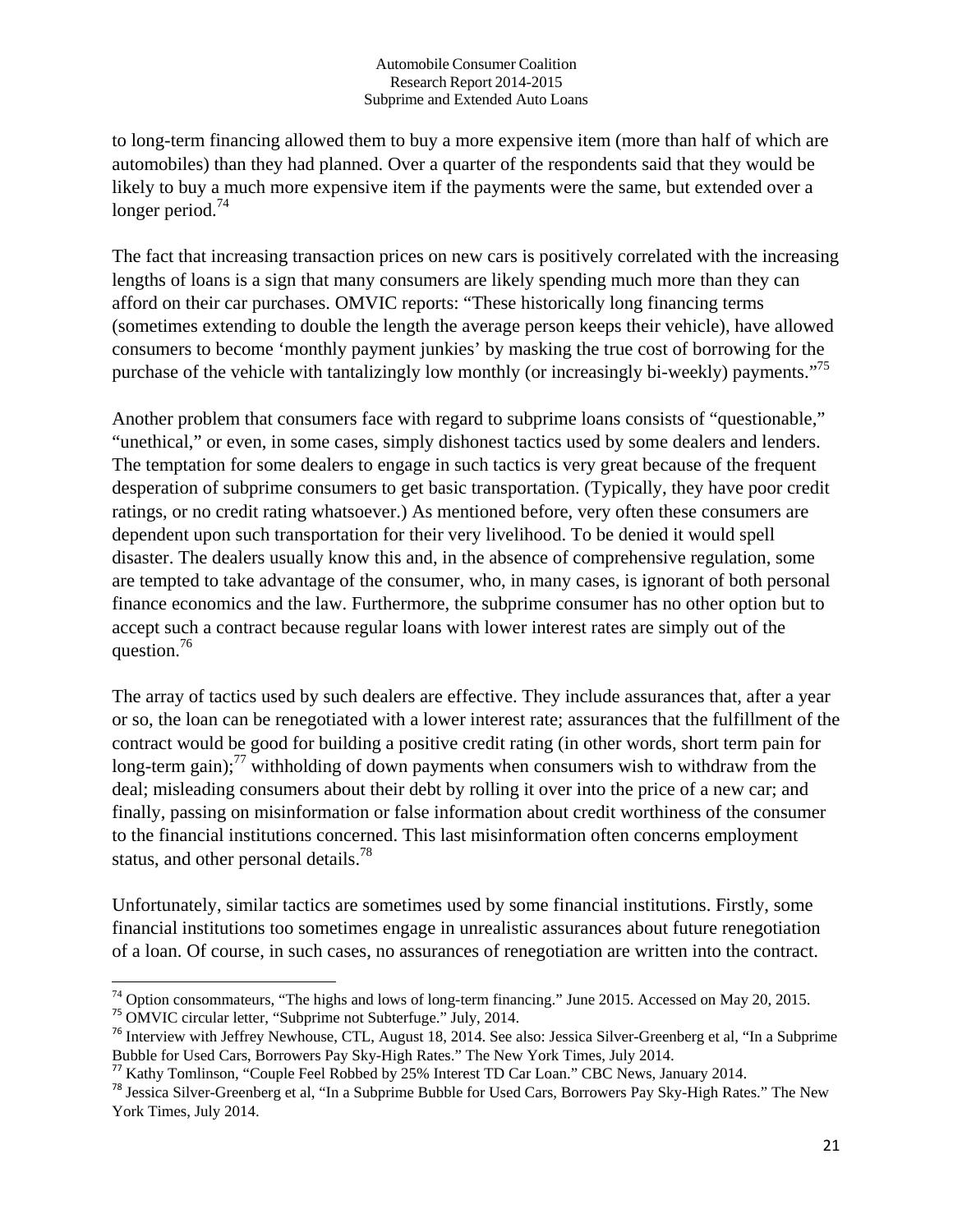Thus, the subprime consumer is stuck with a high interest rate over the long-term.<sup>79</sup> Secondly, some financial institutions occasionally promote the sale of "add-ons" to the basic purchase. Add-ons are unnecessary fees or products which are added to the price of the vehicle. Typical add-ons for subprime loan purchases include unusual insurance policies (often life insurance), administration fees, and finally, installation of tracking and immobilization devices, which are of benefit to the lender in case of default on payments, but are of no use to the purchaser.<sup>80</sup>

Jeffrey Newhouse describes lenders which make use of unethical tactics as "predatory lenders." He explains:

"Where lenders turn from ethical to unethical is when they become predatory lenders. Predatory lenders prey on consumers who have such poor credit profiles (often the deep sub-prime segment) they cannot generally gain approval from an income based lender.

Often these predatory lenders will be equity based lenders and their business model is premised on the consumer defaulting on the loan. In fact, these lenders may even force the consumer into default. Why? These lenders make their profit through the repossession and resale of the collateral vehicle.

These lenders require the consumer to put in enough money at the time of purchase, when they repossess and sell the vehicle, the lenders end up profiting from the equity that the consumer had put into the car originally. There are predatory lenders that exist [among] ... the 23 indirect lenders in Canada and they give the whole industry a bad name.

The industry should band together and self-regulate to eliminate the predatory equity based lenders."<sup>81</sup>

One final point must be made with regard to the disadvantages of long-term and subprime auto loans to consumers. Such loans generally stretch the resources of consumers to their utmost limits. On a microeconomic level, this means that any slight change in their personal circumstances could spell disaster. For example, an accident, injury, illness, unexpected repair costs, or loss of employment would mean that they may go under and be faced with bankruptcy.<sup>82</sup> On a macroeconomic level, any slight change in the national economy, such as an economic slowdown, a recession, or even a change in interest rates, could likewise cause a default on payments and a possible financial cool down.<sup>83</sup> Given that non-mortgage consumer debt, 3.9 percent being auto loans, has now reached high proportions (15% of household debt),

 79 Kathy Tomlinson, "Car Buyers say Dealerships Duped Them Over TD's Costly Loans." *CBC News*, January 2014.

<sup>80</sup> Interview with Jeffrey Newhouse, CTL, August 18, 2014. See also: Jessica Silver-Greenberg et al, "In a Subprime Bubble for Used Cars, Borrowers Pay Sky-High Rates." The New York Times, July 2014. Also see: Michael Corkery, "Miss a Payment? Good Luck Moving That Car." The New York Times, September 2014. <sup>81</sup> Interview with Jeffrey Newhouse, CTL, August 18, 2014.

<sup>&</sup>lt;sup>82</sup> Interview with Michael Rothe, OMVIC, July 2, 2014.

<sup>&</sup>lt;sup>83</sup> *Ibid.* See also Dana Flavelle, "Longer auto loans raise concerns." The Star, August 2014.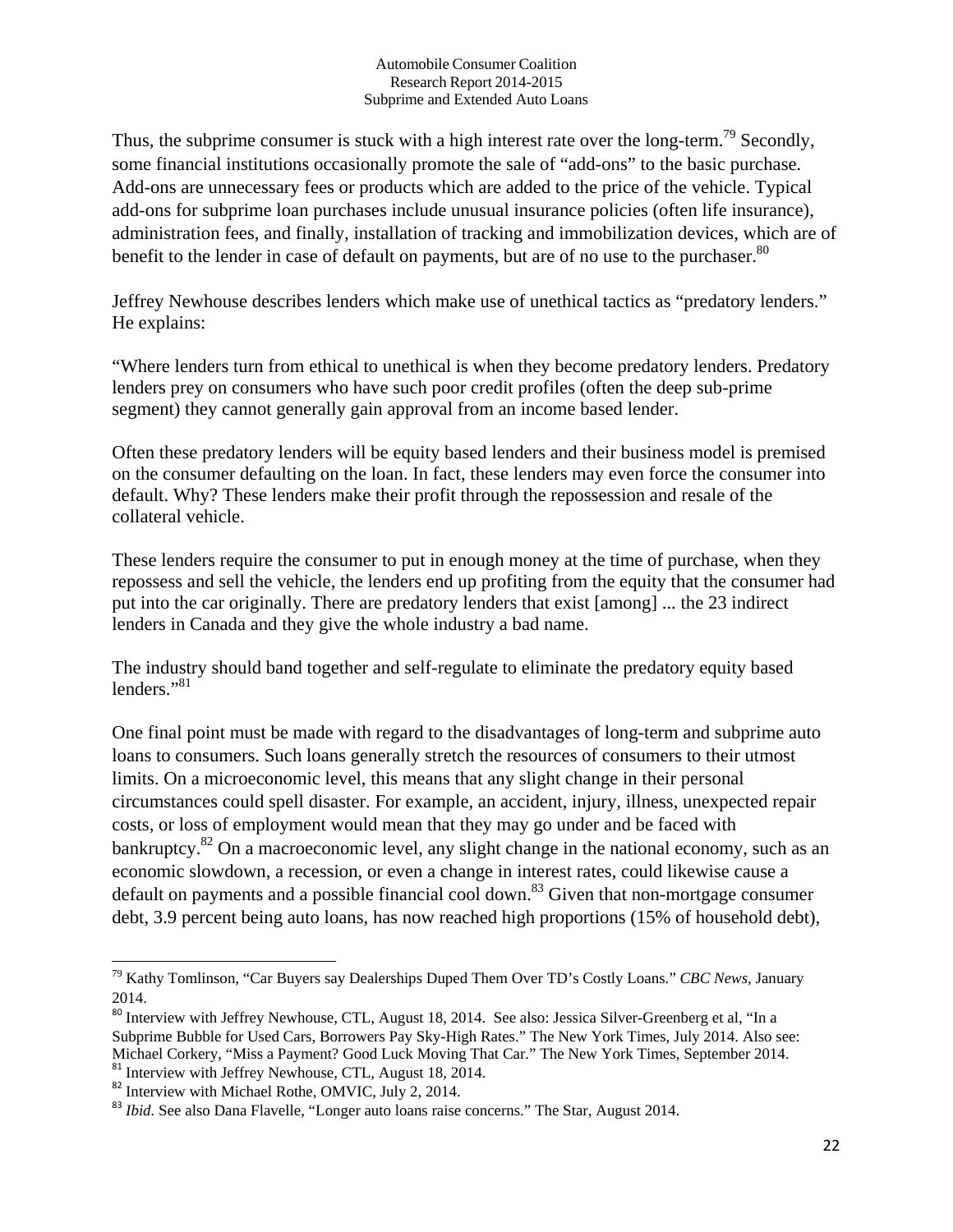these dangers are very real and could affect an enormous number of consumers.<sup>84</sup> So serious is the situation, that the former Minister of Finance, Jim Flaherty, even felt compelled to address the issue publicly.<sup>85</sup>

With regard to disadvantages for dealerships and manufacturers, the central question revolves around the long-term sustainability of such loans. In other words, while such loans promote sales and general prosperity in the short-term, there remains a serious question whether they can continue in the long-term. As consumers approach the limit of the amount of debt they can take on, they quite naturally cease to make new purchases or, at least, make new purchases less frequently and/or of a lower value. This means that, in the long-term, despite all incentives, dealers and manufacturers will be faced with declining sales. Consequently, it is not unreasonable to assume that in the near future, consumers will purchase cars of lesser value and generally make purchases less frequently. This consumer attitude might be summed up as: "We have to make do with what we've got." Indeed, the very nature of the long-term loan, which extends over a longer period than in previous times, means that consumers will be discouraged from making new purchases as frequently as in the past. Or to put it another way, as Ian Christman of VSA says: "One disadvantage to the industry is that consumers may become so stretched that they cannot afford a new car in 5-6 years and the auto industry has a slow down [partly of its own making] much like the 2008 US housing market." <sup>86</sup>

Mitsubishi Canada's president and CEO, Kenichiro Yamamoto, has expressed concern over the trend towards ever-longer auto loans. "(Mitsubishi's) concern is that in the event interest rates rise, there is the potential for a 'freeze-out' of a portion of new vehicle buyers who will be tied into long loans at low interest rates on vehicles with negative equity. These buyers will not be able to afford higher payments than they are currently making, and will have to hold on to their existing vehicles until their loans are retired."<sup>87</sup>

Just as there are a number of important shortcomings to these loans for consumers as well as the auto industry (dealerships, and manufacturers,) so too there are simmering problems (disadvantages) for the financial industry. It has already been suggested that increasing debt for most consumers cannot be sustained over the long-haul. The result will be that an increasing number of defaults will eventually occur, and these will present a direct threat to the health of financial institutions. Although the number of defaults thus far has been quite manageable, there are already signs that the situation may change soon.<sup>88</sup> Some lenders in the United States are already lowering their underwriting criteria for subprime auto loans. The situation has already become so serious, that, on August 4, 2014, General Motors Financial revealed that it was being

<sup>&</sup>lt;sup>84</sup> See, in particular, p. 12, of Equifax, "Canadian Consumer Credit Trends Q4 2014. See the Bank of Canada report and Transunion graphs cited in notes 59 and 23 above. Also see Roma Luciw, "Car-buying will fuel record consumer debt in 2014, report forecasts." The Globe and Mail, December 2014.

<sup>&</sup>lt;sup>85</sup> Garry Marr and Barbara Shecter, "How Canada's auto loan bubble has become a ticking time bomb." Financial Post, November 2014.<br><sup>86</sup> Interview with Ian Christman, VSA, July 9, 2014.

 $87$  Interview with Kenichiro Yamamoto and Takayuki Yatabe, Mitsubishi Canada, September 20, 2014.

<sup>88</sup> Shannon Rohan, "Subprime-Lending in Canada." Share.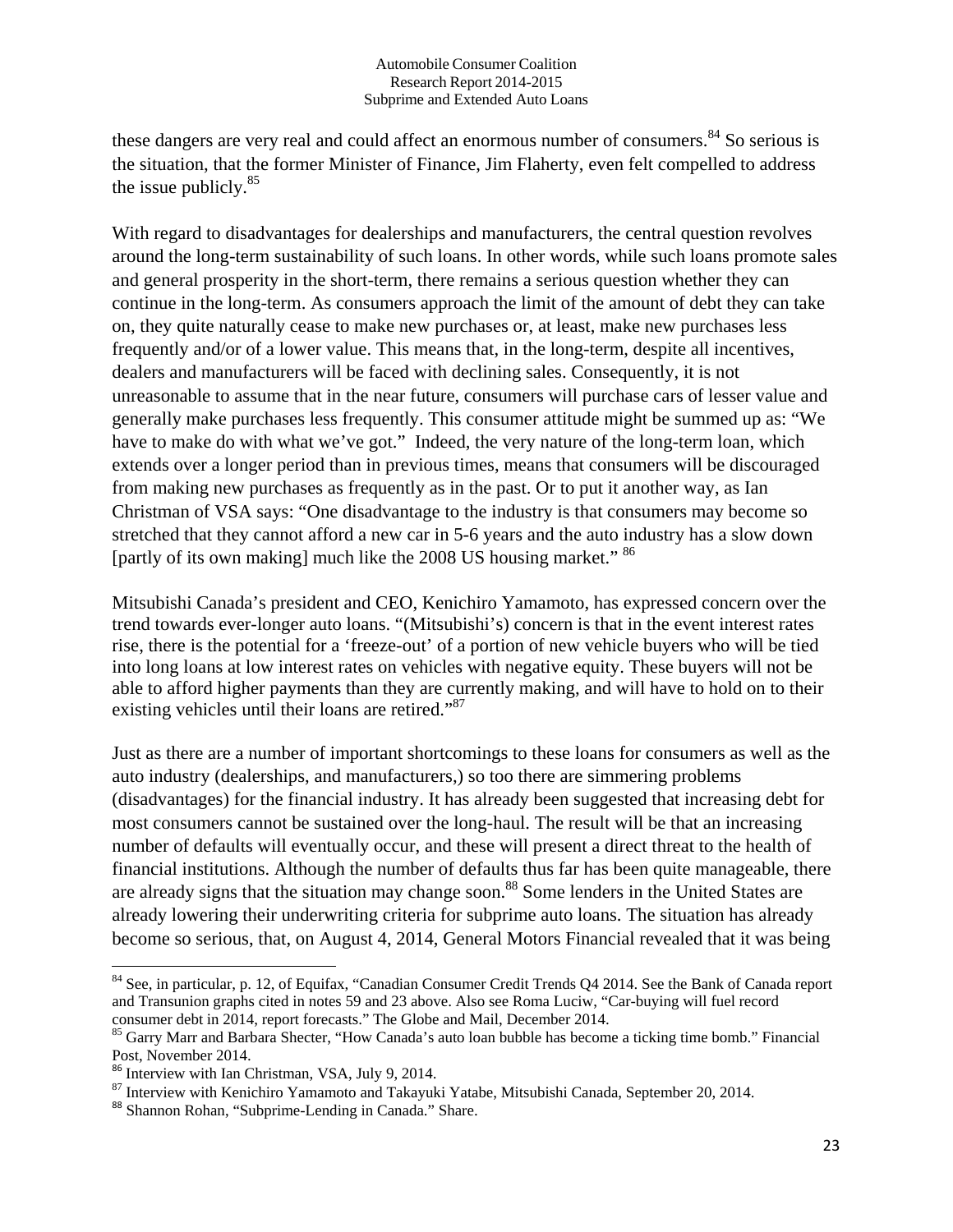investigated by the Federal Department of Justice with regard to underwriting criteria and the pooling of auto loan securities. $89$  Given the fact that subprime loans are somewhat more extensive in the United States than in Canada, but that long-term loans are more prevalent in Canada than in the United States, if a financial bubble were to burst in the United States, there is a possibility that Canada might not be as fortunate as it was in 2008 in avoiding its negative consequences.

## CURRENT REGULATIONS AND EFFORTS AT CONSUMER PROTECTION

At present, long-term and subprime auto loans, when financed through dealerships, are not regulated at the federal level. The primary reason for this is that this aspect of the industry falls under fourteen different legal jurisdictions, both federal and provincial. Banks are federally regulated with regard to certain transactions, such as loans and mortgages, with consumers.<sup>90</sup>

Auto dealerships, on the other hand, are regulated by the provinces. For example, provincial agencies, such as OMVIC in Ontario and VSA in British Columbia, license dealerships, and these licenses are dependent upon fulfillment of certain obligations. For example, in British Columbia, VSA strives to insure that "the consumer must know the entire cost to them under a finance agreement and their rights and obligations and the customer must easily understand the cost of borrowing money over the term of the agreement."<sup>91</sup> In Ontario, OMVIC administrates the *Ontario Motor Vehicles Act*, with regard to oversight, certain educational initiatives, and complaint handling.92 In Quebec, OPC administrates the *Consumer Protection Act* (CPA). For example, it enforces the prohibition of engine immobilizers for repossession of a vehicle.<sup>93</sup>

However, there remains one big lacuna in the regulatory scheme which is aimed at protecting consumers: in so far as concerns auto loans, private loan companies unaffiliated with either banks or dealerships remain unregulated.<sup>94</sup> While regulation of businesses of this type would be extremely difficult, the present situation has made possible a number of abuses and problematic situations. For example, predatory lenders can and often do charge exorbitant interest rates, add on hidden fees, and make loans on the basis of lax credit worthiness.<sup>95</sup> In fact, there are numerous websites online which offer guaranteed approval for auto and other loans regardless of the credit history and the financial condition of the borrower.

Given the enormous recent growth of long-term and subprime loans, the growing probability of future defaults, and, in the absence of sufficient government regulation and/or intervention in the

  $89$  Thomson Reuters, "GM Financial subpoenaed of subprime auto loans." CBC News, August 2014.<br><sup>90</sup> Interview with Michael Rothe, OMVIC, July 2, 2014.

<sup>&</sup>lt;sup>90</sup> Interview with Michael Rothe, OMVIC, July 2, 2014.<br><sup>91</sup> Interview with Ian Christman, VSA, July 9, 2014.

<sup>&</sup>lt;sup>92</sup> Interview with Michael Rothe, OMVIC, July 2, 2014.

<sup>&</sup>lt;sup>93</sup> See Apendix D: "

 $^{94}$  Interview with Jeffrey Newhouse, CTL, August 18, 2014.

<sup>&</sup>lt;sup>95</sup> Interview with Michael Rothe, OMVIC, July 2, 2014.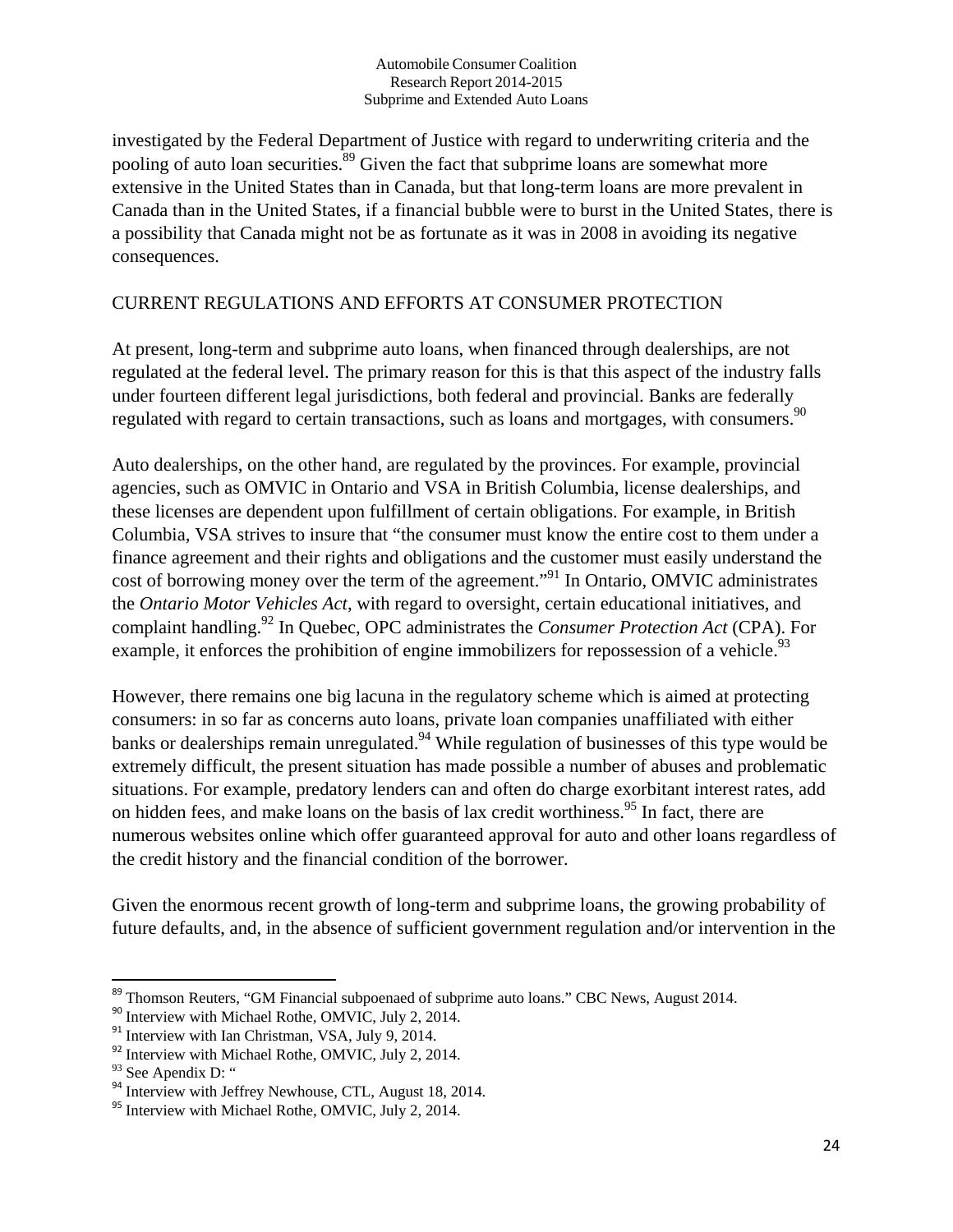system, industry itself as of late begun to take measures that, it hopes, would reduce the popularity and wide use of these loans.

For example, Nissan Canada has recently introduced a financing option called the Opportunity Program, which is specifically designed for consumers with a "challenged" credit history. The program, which is only available on Nissan's most affordable model, the Micra, offers consumers financing or lease terms up to sixty months, with an interest rate set at 9.98 percent. The result is that consumers who would otherwise have to go with a high-cost, subprime loan on a used vehicle of questionable quality, can now purchase a new vehicle, with a new vehicle warranty, at a far more reasonable price.<sup>96</sup>

Another strategy that some manufacturers, including Nissan, Mitsubishi, General Motors and Ford, are trying is switching from "incentivized financing" to "incentivized leasing."<sup>97</sup> Manufacturers are hoping that replacing long-term financing deals with short-term leasing deals, similar to those that existed before the financial crisis of 2008, will offer a number of benefits: 1) Consumers will still be offered a low monthy/bi-weekly payment option, but one without the negative equity problem that comes with long-term financing. 2) Dealerships and manufacturers will benefit due to the shorter trade-in cycle that leasing provides when compared to financing. This ostensibly gives dealerships the opportunity to sell more cars, especially to those consumers who are returning their leased vehicles.<sup>98</sup>

Private financial institutions have also begun to take measures into their own hands in an effort to reduce certain risks of loans to consumers and the industry as a whole. President and CEO of CTL, Jeffrey Newhouse, is soliciting interest in creating an associate body that will support members of Canada's consumer automotive finance industry. Newhouse says: "These participants include each major bank, OEM captives such as Honda Finance, GM Financial, etc., as well as a few credit unions and insurance companies running traditional lending portfolios." The members that will form the council will include a consumer representative, government representative, and industry representatives. The council will represent the interests of the organization members, operating under the principles of ethical and responsible lending practices. Newhouse believes that the creation of a self-regulating council for finance industry could help stop the predatory lending practices that exist in the market  $99$ 

<sup>&</sup>lt;sup>96</sup> Interview with David Williams, Nissan Canada, August 11, 2014.

 $97$  Scott Deveau, "Auto industry gears up for another record sales year, but raises flags on long-term financing." Financial Post, January 2014.

<sup>98</sup> Greg Keenan, "GM Canada Chief Concerned About Credit Driven Car Bubble." The Globe and Mail, October 2013.

 $99$  Interview with Jeffrey Newhouse, CTL, August 18, 2014.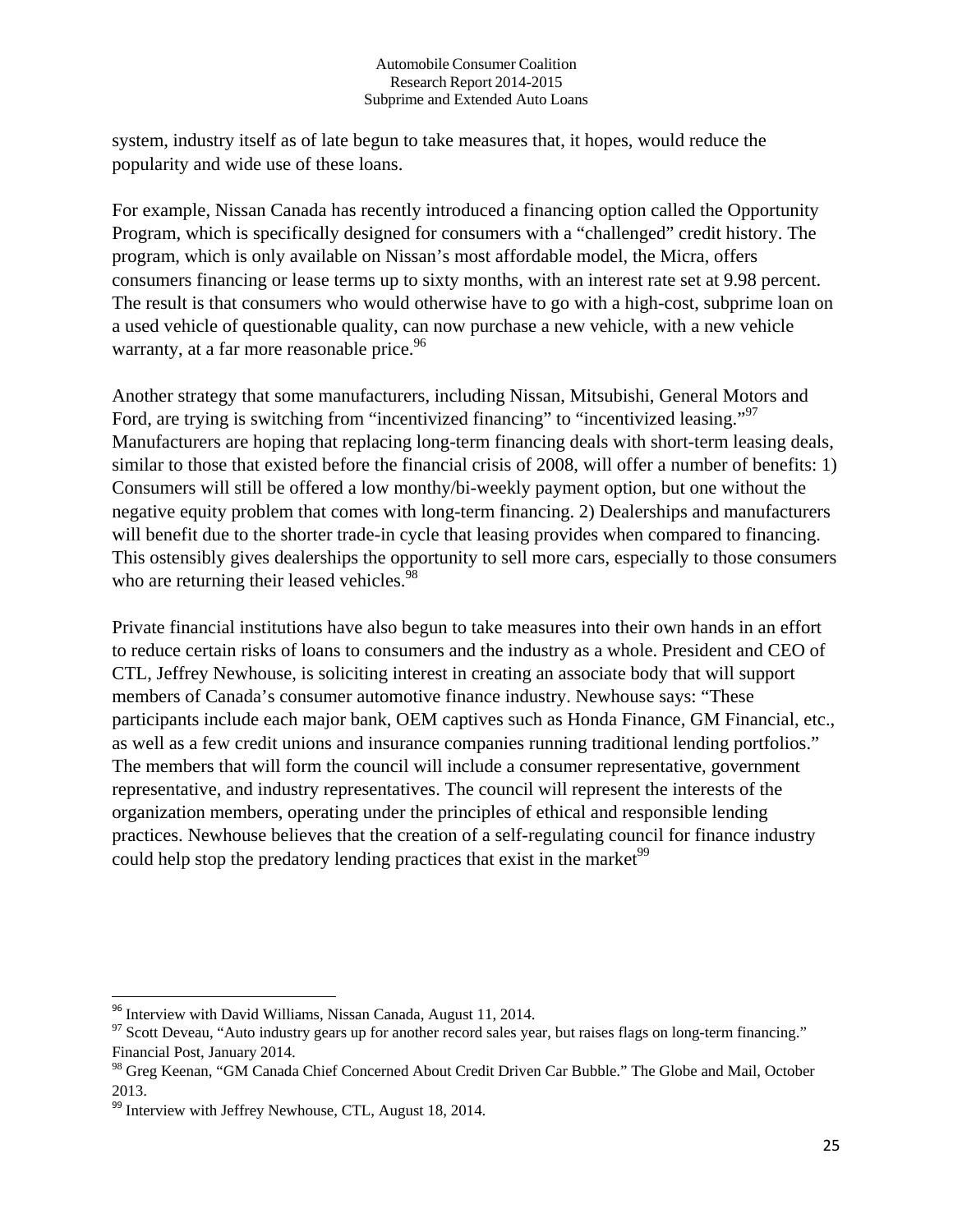### CONSUMER SURVEY RESULTS AND ANALYSIS

The ACC commissioned Vision Critical to conduct a consumer survey in July of 2014. The purpose of the survey was to determine the vehicle purchase behaviours of Canadian consumers. Specifically, the ACC wanted to determine how consumers are presently financing their vehicle purchases, what factors influenced their decisions, and whether their own purchasing behaviours, such as the length of their loan, complement what they believe to be appropriate financial decisions.

The survey was completed by 1016 Canadians (Angus Reid Forum Panellists) who currently own or lease a vehicle. The margin of error—which measures sampling variability—was +/- 3.1%, 19 times out of 20. The sample information that was collected was broken down by age, gender, education, household income, language, and location. (For exact figures regarding the sample demographic, please see Appendix.)

Of the 1016 respondents, 59 percent said they purchased their car new, while 41 percent purchased a used vehicle. 82 percent purchased their car from a dealership. 53 percent either financed their vehicle purchase through a dealership, or took out a personal loan or line of credit. 7 percent said they leased, and 33 percent said they paid in cash.

Of those respondents who financed their vehicle, 63 percent said it was because of the low interest rate and 35 percent said it was because of the low payments. 32 percent said they couldn't pay for the vehicle any other way. The average interest rate for both financed and leased vehicles was 2.62 percent, however, 19 percent of the respondents had an interest rate of zero percent. 31 percent did not say what their interest rate was.

When asked about what factors they considered when purchasing their vehicle, 44 percent of respondents said that they factored the increasing cost of fuel into their purchasing decision. 35 percent considered maintenance costs increasing with time, and 25 percent considered increasing insurance costs. 65 percent of respondents said they have money set aside for repairs. Of those who have set aside money, \$2700 is reported as the average amount. 30 percent said they have no money set aside for repairs.

In terms of length of vehicle ownership, 31 percent of respondents said they intend to keep their vehicle for nine years or more. When asked how long they had kept their last vehicle, however, only 25 percent said they had kept their vehicle for nine years or more. 19 percent said they had kept their last vehicle for only 3 years or less. On average, the respondents said they had spent about \$22,000 purchasing their last vehicle.

Of those respondents who financed or leased a vehicle, 31 percent said the duration of their loan/lease was 49-60 months. 23 percent said their loan/lease was for 61 months or longer. Very significantly, when asked what they would recommend as the maximum time period to payback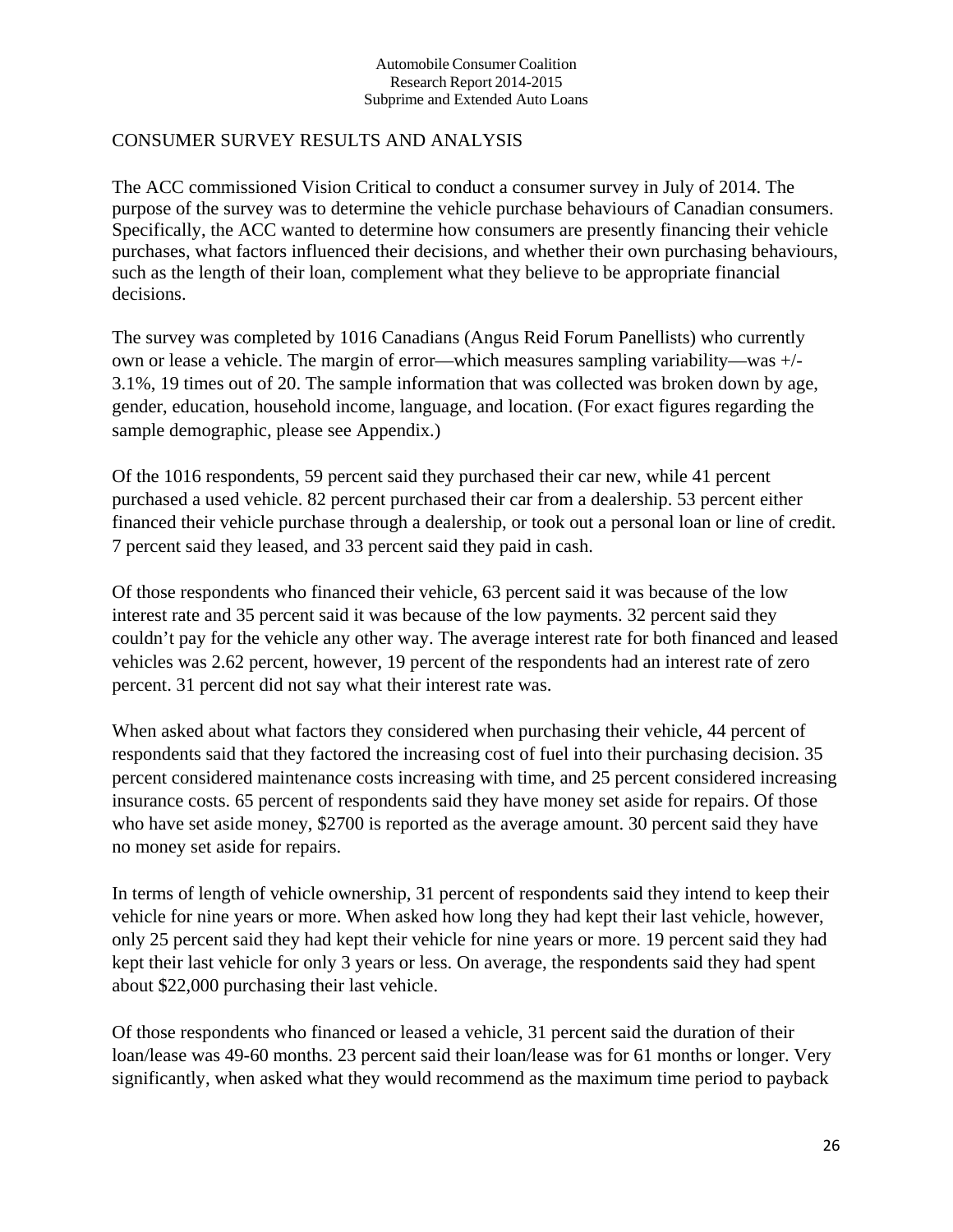a loan on a vehicle, 82 percent recommended a maximum of five years or less. Only 11 percent recommended six years or more.

Our survey data suggested that consumers most often both took out loans for about five years, and recommended loans of five years or less. However, this does not conform to external data described elsewhere in this report which supports the notion that most car loans are now much longer. For example, in the data provided by J. D. Power & Associates, 69 percent of all new car loans in Canada are presently financed for six years (72 months) or even longer.<sup>100</sup>

Three important points can be made about the data given above:

**Firstly, it seems that consumers know that they are presently taking on more debt than they would recommend to others**, or more than they themselves would have liked to. But the reality is that longer term loans are the only option that their finances presently allow. They are a very unattractive choice, but the only one.

**Secondly, not all consumers keep their cars for as long as they originally planned to**. This important fact ties closely into the negative equity issue, for such consumers often then buy a new car and simply pile one debt onto another one. Alternatively, they might have had to sell a vehicle for significantly less than what they already owed. However, there is some evidence to support the notion that consumers keep their new vehicles for eight to nine years, and this evidence is widely referenced in the Canadian press.<sup>101</sup>

**Thirdly, about one third of all consumers have no money at all set aside for repairs.** This sometimes becomes a serious problem where, after a time, more and more money needs to be put into a vehicle which is growing ever older and in need of more and more repairs. Such expenses are added to the original cost of the loan.

<sup>&</sup>lt;sup>100</sup> The discrepancy between the ACC data and the J.D. Power data is probably due to the fact that J.D. Power only considered new car purchases in 2013/2014, whereas the ACC considered both new and used car purchases over a longer period. This discrepancy in the data is unsurprising, however, as it does confirm the fact that long-term loans are constantly on the increase.

<sup>&</sup>lt;sup>101</sup> Interview with DesRosiers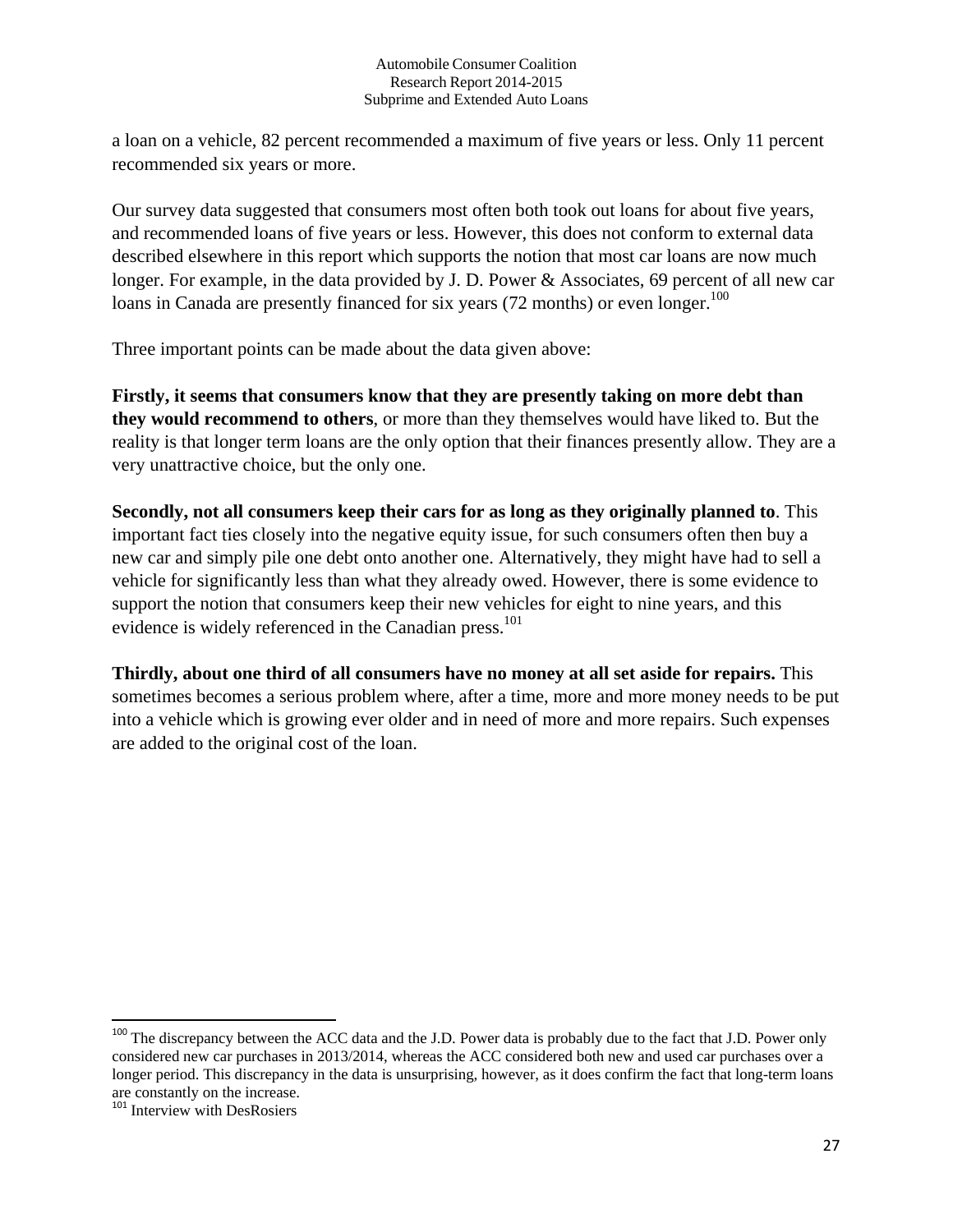## **UNRESOLVED QUESTIONS FOR FUTURE RESEARCH**

There are three points touched upon in this report, or mentioned by various stakeholders, which are of considerable potential importance, but which require further investigation of an empirical nature:

1) The question of whether the portion of a mortgage or refinanced mortgage used to purchase a car should be amortized over a period similar to what the average auto loan would be (that is, four to five years).

2) The question of whether responsible regulators should restrict the immediate use of vehicle immobilization devices and should prohibit ostensibly excessive surcharges and penalties imposed by lenders who recoup late payments in cases of temporary defaults.<sup>102</sup>

3) Where current law and regulation exists, as especially in the case of Quebec, the question of whether such rules should be more thoroughly enforced. For example, Quebec's Consumer Protection Act currently requires that an instalment sale financing contract apply only to goods sold on the same day as the financing started. However, according to one of the stakeholders consulted, this requirement is not thoroughly enforced. Empirical data should be collected on this subject.<sup>103</sup>

<sup>&</sup>lt;sup>102</sup> Regarding prohibition of immobilizers and current practice in Quebec, see Appendix 103 Regarding current enforcement of such regulations in Quebec, see *ibid*.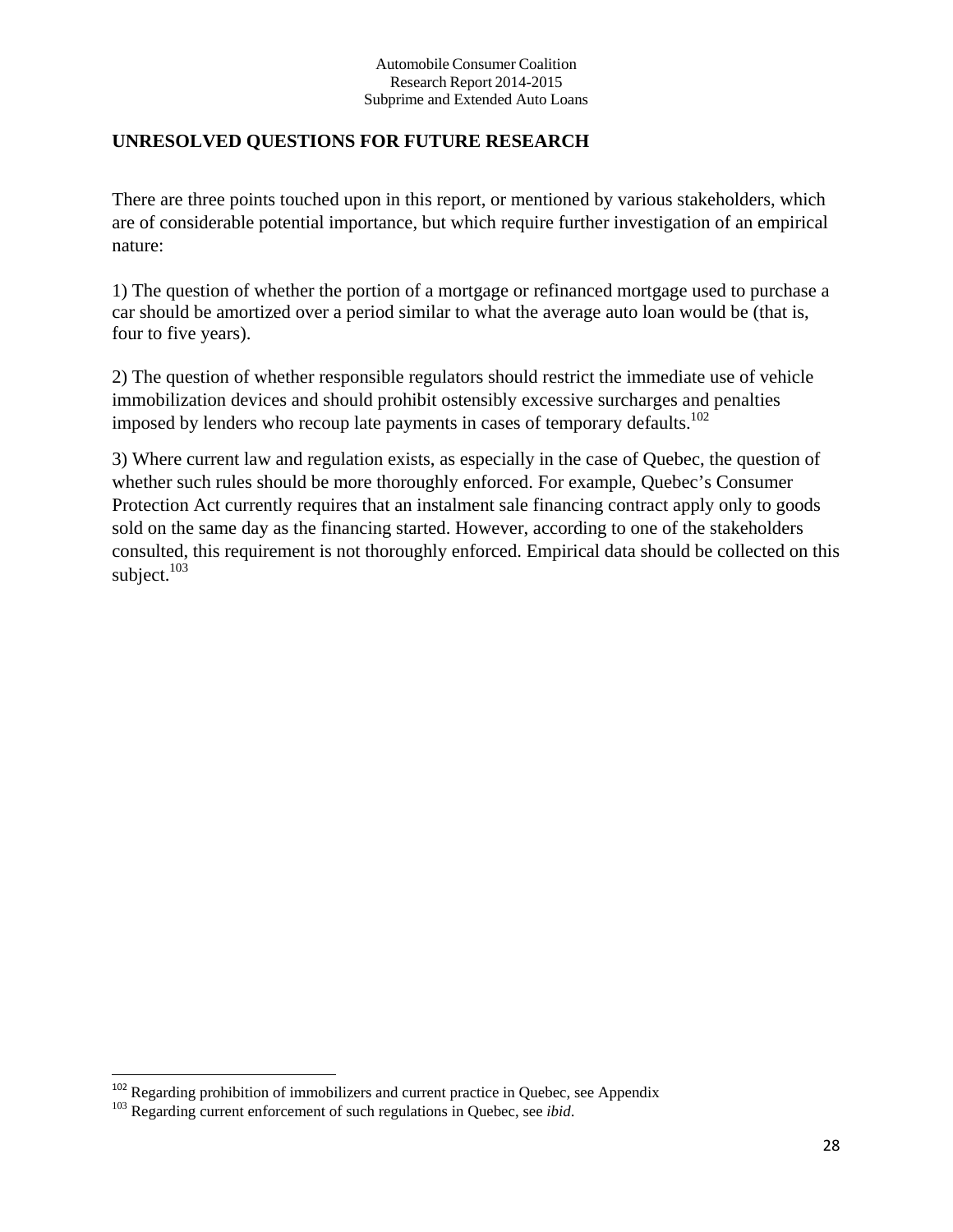## **RECOMMENDATIONS**

On the basis of extensive research of the question and the materials given above, the following recommendations can be made and the following actions taken:

- 1) The formation of a self-regulating council for private lenders. Potentially subsidized in part by the government but still separate from the government.
- 2) Responsible regulators should implement regulations regarding the use of a disclosure statement from dealerships to the vehicle purchasers that clearly states the expected growth of negative equity over the course of the loan.
- 3) Responsible regulators should implement regulations regarding the use of an amortization schedule from dealerships to the vehicle purchasers that clearly states the projected vehicle value during the life of the loan.<sup>104</sup>
- 4) Loan financiers should be required to note in their advertisements the maximum amount of interest they will charge on loans so as not to lure people in with a promise of low interest. The interest rate should be in a print-size and typeface equivalent to the lowest interest rate in the ad.
- 5) Repossessed and resold cars must be reported to a government body. Any repossessions and re-sales that happen more than twice on the same vehicle identification number should be investigated to discourage financiers from forcing defaults on loans.
- 6) Responsible regulators should adopt similar rules to housing loans such as income verification and minimum down payment requirements.
- 7) After consultation with experts, a limit should be established on how much negative equity can be taken on from a previously owned vehicle.
- 8) Stakeholders, including provincial regulators and dealerships, should increase public awareness of the pitfalls of taking out long-term or subprime loans through an extensive education campaign.

<sup>&</sup>lt;sup>104</sup> For an example of an amortization schedule, see Appendix: "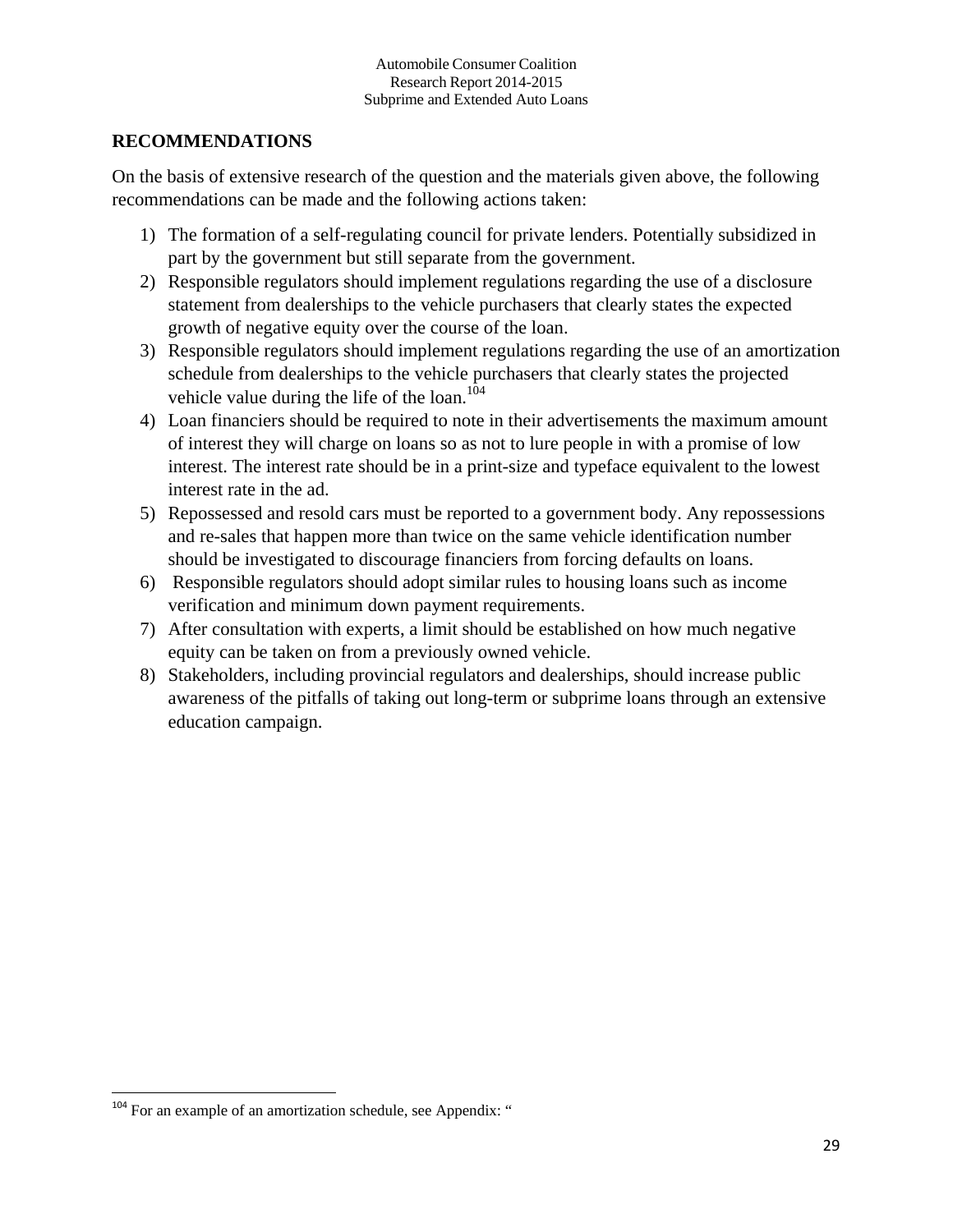## **BIBLIOGRAPHY**

### **Canadian Sources**

Alini, Erica, "How worried should you be about U.S. subprime auto loans?" *Canadian Business*, April 2013.

Bank of Canada, "Assessment of Vulnerabilities and Risks." *Financial System Review,* December 2014. Web: http://www.bankofcanada.ca/wp-content/uploads/2014/12/fsr-december2014.pdf March 29, 2015.

Cato, Jeremy, "Longer loan terms means 'the monthly payment is king." *The Globe and Mail,*  October 2014.

Cato, Jeremy, "Three ways car dealers can sell cars faster and make buyers happy." *The Globe and Mail,* March 2014.

Cato, Jeremy, "Want to keep your car payment under \$200 per month? You've got options." *The Globe and Mail,* May 2014.

Cato, Jeremy, "Savvy shoppers knock about \$4,000 off car prices in Canada." *The Globe and Mail,* May 2014.

Cato, Jeremy, "Deals of the week: Kia Optima, Ford Mustang, GMC Terrain, and Dodge Ram." *The Globe and Mail,* May 2013.

Cato, Jeremy, "Negative equity woes? Sparkling car sales sweeteners ease the pain." *The Globe and Mail,* December 2013.

DBRS, "Rating Canadian Auto Retail Loan and Lease Securitizations." January 2012. Web: http://www.dbrs.com/research/273532/rating-canadian-auto-retail-loan-and-leasesecuritizations.pdf Accessed on: March 29, 2015.

Deveau, Scott, "Auto industry gears up for another record sales year, but raises flags on longterm financing." *Financial Post,* January 2014.

Equifax, "Canadian Consumer Credit Trends Q4 2014." Web: http://www.equifax.com/international/canada/documents/credit\_trends\_Q42014.pdf Accessed on: March 29, 2015.

Flavelle Dana, "Longer auto loans raise concerns." *The Star*, August 2014.

Goetz, Michael, "Financing, That's Stretching It!" *Autosphere,* July 2014.

Goetz, Michael, "Canadian subprime lenders primed for growth." *Canadian Auto World*, September 2013.

Ignjatovic, Dina, "Canadian Auto Sales to Remain Strong, But Further Upside Limited." *TD Economics report*, March 2013. Accessed on: March 29, 2015.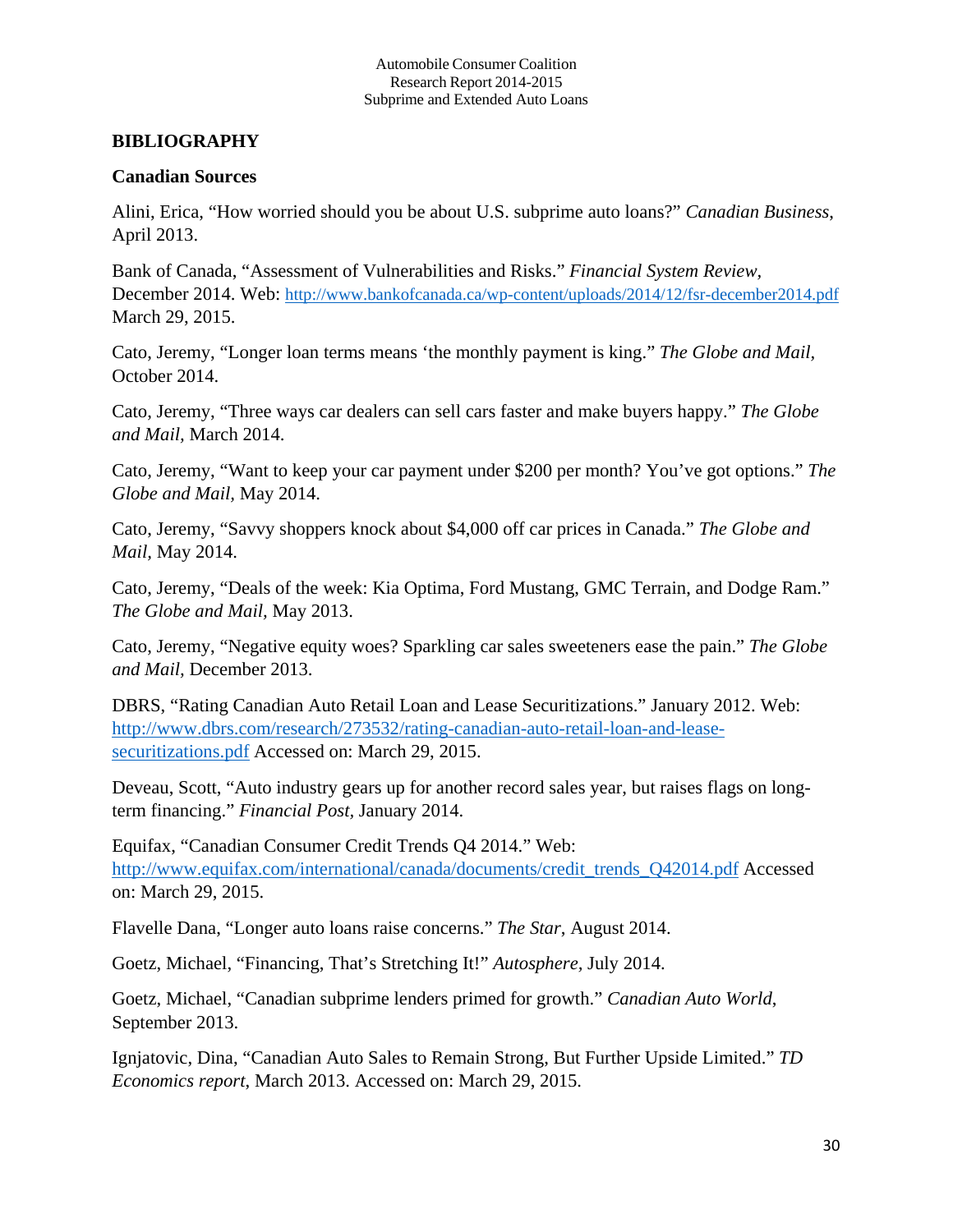Ignjatovic, Dina, "Canadian Auto Sales to Downshift from Fifth to Fourth Gear." *TD Economics Report*, October 2014. Accessed on: March 29, 2015.

Keenan, Greg. "December sales surge helps auto industry post new record." *The Globe and Mail*, January 2015.

Keenan, Greg. "Bank of Canada raises alarm over growing consumer auto debt." *The Globe and Mail*, December, 2014.

Keenan, Greg. "Long-term car loans a worrying trend for auto, financing industry." *The Globe and Mail*, November 2014.

Keenan, Greg, "Debt-burdened Canadians succumb to lure of long-term car loans." *The Globe and Mail*, July 2012.

Keenan, Greg, "GM Canada Chief Concerned About Credit Driven Car Bubble." *The Globe and Mail*, October 2013.

Keenan, Greg, "Lengthy car loans have auto industry anxious over negative equity epidemic." *The Globe and Mail*, November 2012.

Kirby, Jason. "When will Canada's subprime car loan bubble burst?" *Canadian Business*, May 2015.

Marr, Garry, and Shecter, Barbara, "How Canada's auto loan bubble has become a ticking time bomb." *Financial Post,* November 2014.

Marr, Garry, "Canada's cheap car loans have eerie trappings of housing crisis." *Financial Post*, February 2013.

Marr, Garry, "Canadian consumer debt hits record high as car loans rise: survey." *Financial Post*, February, 2013.

McClearn, Matthew, "Driving us into debt." *Canadian Business*, March 2013.

Mitchel, Roger, "Prime vs. Subprime Auto Trends." Equifax, April 2013.

Option consommateurs, "The highs and lows of long-term financing." June 2015. Accessed on May 20, 2015.

Perkins, Tara, "TD kicking tires at Chrysler Financial." *The Globe and Mail*, December 2010.

Ragan, Christopher, "Canada's job recovery may not be the world's envy after all." *The Globe and Mail,* October 2013.

Robertson, Grant, "TD driving hard for auto loans." *The Globe and Mail*, February 2012.

Robertson, Grant, and Keenan, Greg, "Car dealerships next battleground for Canada's banks." *The Globe and Mail*, April 2013.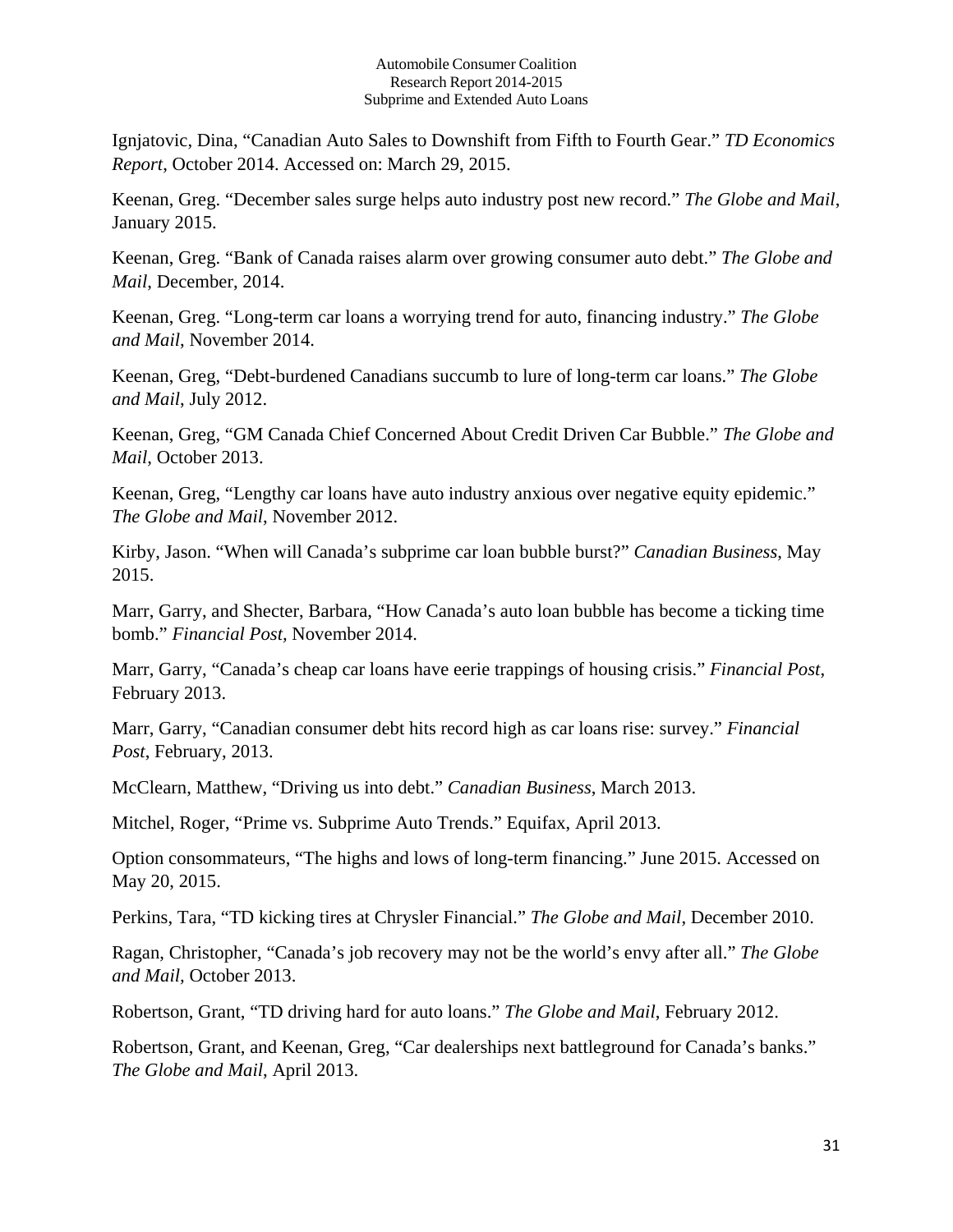Rodriguez, Vivianne, "Sales of subprime car loan securities soar." *The Globe and Mail*, March 2013.

Sorensen, Chris, "Car sales skyrocket amid fears of high consumer debts and a slowing economy." *Maclean's*, June 2013.

Sturgeon, Jamie, "Rise of the 8 year car loan." *Global News*, February 2014.

Tomlinson, Kathy, "Couple Feel Robbed by 25% Interest TD Car Loan." *CBC News*, January 2014.

Tomlinson, Kathy, "Car Buyers say Dealerships Duped Them Over TD's Costly Loans." *CBC News*, January 2014.

Transunion Credit Bureau, "Canada Market Trends Q2 2013." Web: http://www.transunion.ca/docs/business/servicesolutions/riskmanagement/INT-CA-2013\_Q2\_Infographic.pdf Accessed on: March 29, 2015.

Transunion Credit Bureau, "Average Total Consumer Debt Excluding Mortgage for Canada (Q4 2013 to Q4 2014 Include Projections)." Web: http://www.transunion.ca/docs/business/emarketing/Q1\_2007-Q4\_2014-Canada-Debt\_Chart.pdf Accessed on: March 29, 2015.

Yew, Madhavi Acharya-Tom, Accelerating auto loans leave Canadian banks at risk: Moody's." *The Star*, October 2014.

## **American Sources**

Cafariello, Joseph, "The Rise of the Subprime Auto Loan." *Wealth Daily*, September 2013.

Corkery, Michael and Silver-Greenberg, Jessica, "Miss a Payment? Good Luck Moving That Car." The New York Times, September 2014.

Henry, David, "Ally Financial bets on risky subprime car loans." *Reuters,* May 2011.

Plumer, Brad, "Are auto loans the next subprime market to worry about?" *Washington Post*, July 2012.

Lowney, Damon, "More car buyers favoring longer term loans up to 10 years." www.autoblog.com, July 2013.

Mollenkamp, Carrick, "Special Report: How the Fed fueled an explosion in subprime auto loans." *Reuters*, April 2013.

Silver-Greenberg, Jessica et al, "In a Subprime Bubble for Used Cars, Borrowers Pay Sky-High Rates." *The New York Times*, July 2014.

Silver-Greenberg, Jessica et al, "Lenders Again Dealing Credit to Risky Clients." *The New York Times*, April 2012.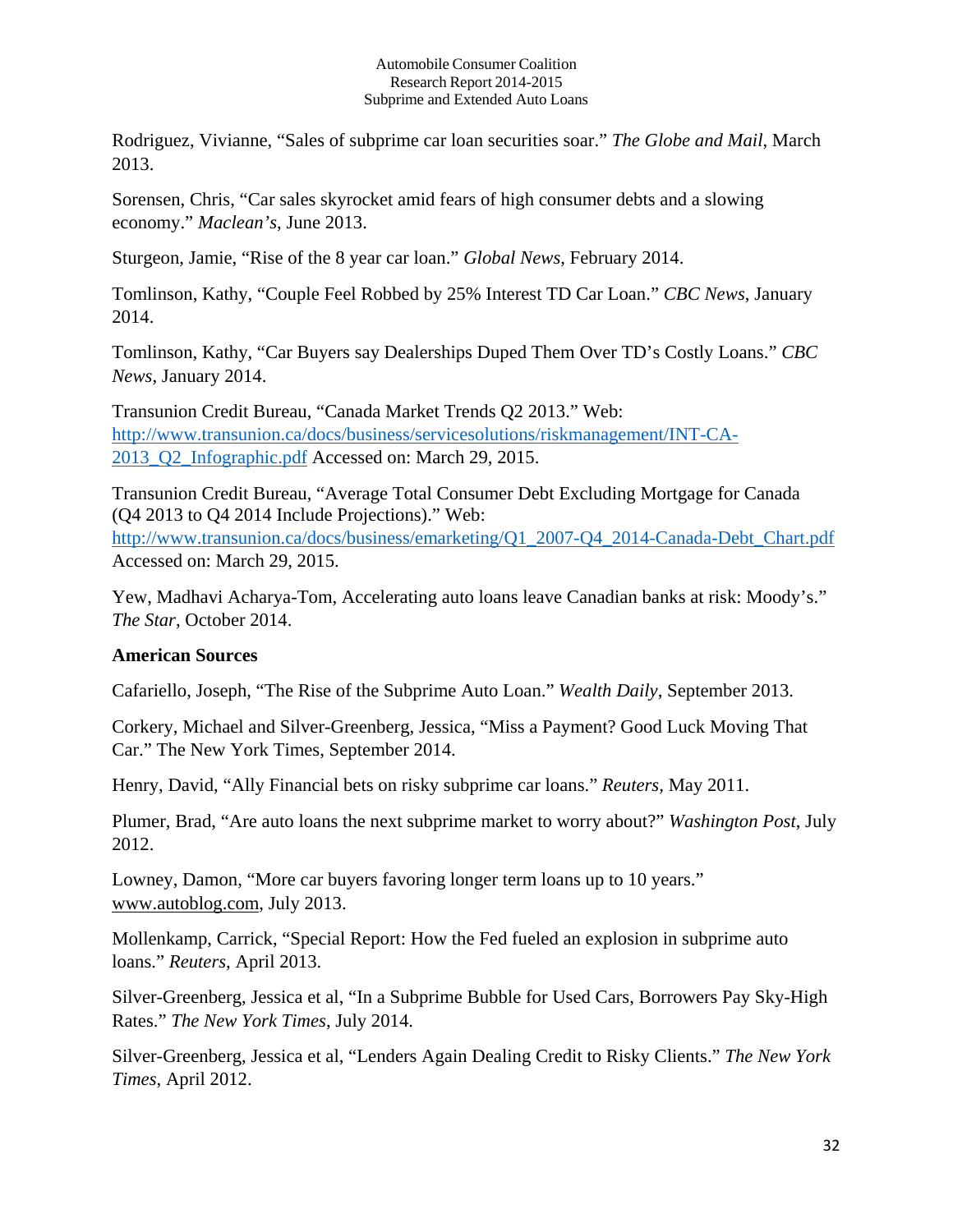Woodyard, Chris, "More new-car buyers opt for 7-year loans." *USA Today*, October 2013.

http://dealbook.nytimes.com/2014/07/19/in-a-subprime-bubble-for-used-cars-unfit-borrowerspay-sky-high-rates/?\_php=true&\_type=blogs&\_r=0

## **Legislation**

Business Practices and Consumer Protection Act S.B.C. 2004

Motor Vehicle Dealers Act, 2002

Quebec Consumer Protection Act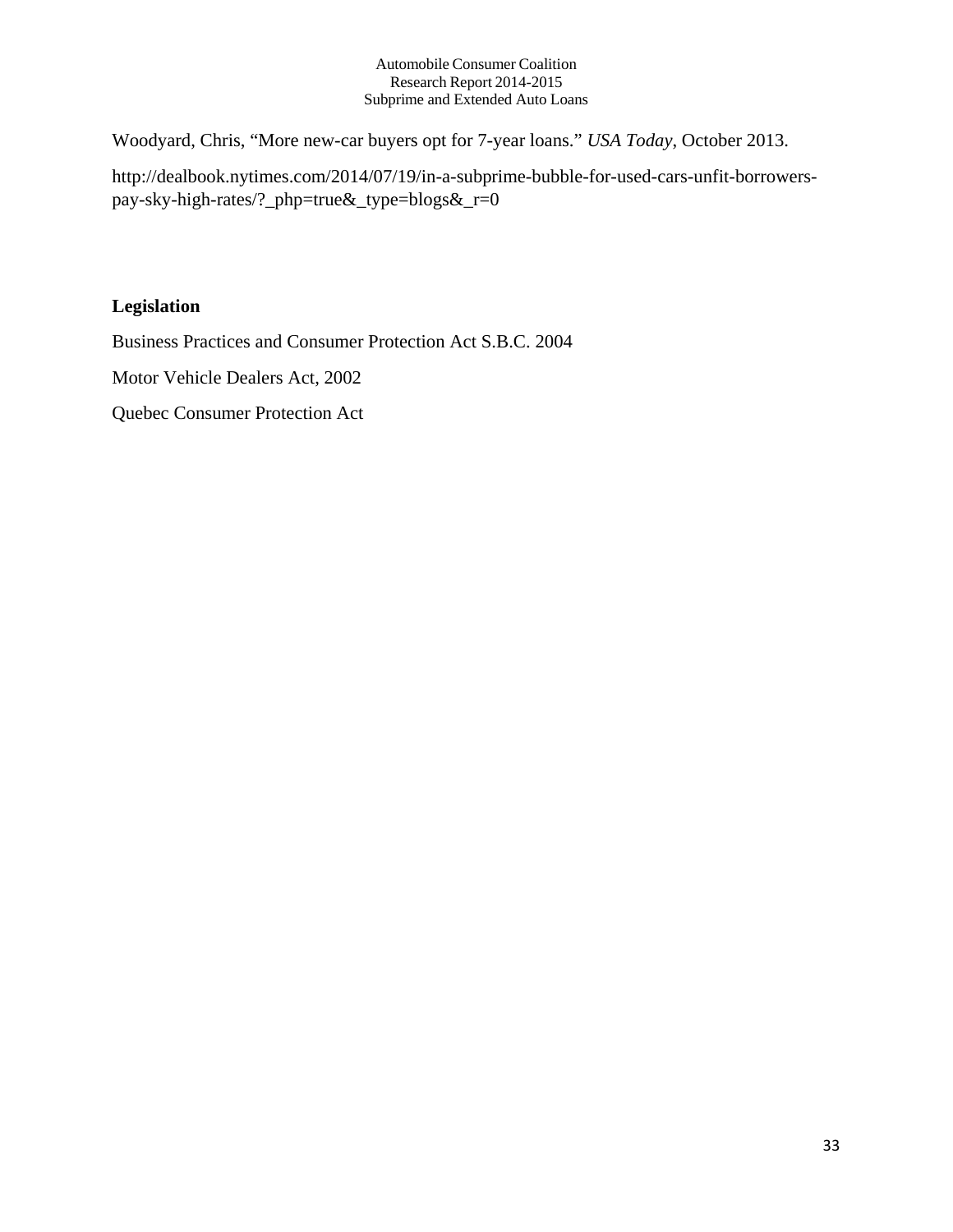## **RESEARCH TEAM**

### **Shahram (Shari) Prymak**

Shahram Prymak organized the research and composition of the report, conducted interviews with stakeholders and coordinated the project's operation. Mr. Prymak holds Bachelor degrees (BSc and BEd) from the University of Toronto and York University respectively, with Sociology as one of his majors in the former. In the last four years, he has published nearly a hundred articles on many aspects of the automobile industry. His work has appeared on automobile websites as well as in consumer oriented newsletters. As a working member of the Automobile Consumer Coalition, Mr. Prymak's experience as an automobile expert has also helped countless consumers with many aspects of automobile ownership. As well as working in print and on the internet, Mr. Prymak has hosted programs on both television and radio.

### **Mohamed Bouchama**

Mr. Bouchama helped in the development of the report methodology and helped conduct interviews. Mr. Bouchama is Ontario's best-known automobile consumer advocate and is the founder and Executive Director of Automobile Consumer Coalition. For over two decades, he has had daily involvement in assisting vehicle buyers to find the lowest prices and has listened to and helped thousands of consumers with virtually every aspect of vehicle ownership. Mr. Bouchama has hosted automobile related programs on television and radio for fifteen years and has granted hundreds of media interviews during his career and has been featured in *The Toronto Star, The Globe and Mail,* and *The Toronto Sun*. Mr. Bouchama has also lobbied on behalf of vehicle consumers and advised governments at the federal and provincial levels.

## **George Iny**

George Iny helped in the development of the report methodology and helped conduct interviews. Mr. Iny is the Director of the Automobile Protection Association. He is the principal author of over twenty reports on auto retailing and auto repairs, warranties and leasing. He has made representations on legislation to committees of the Quebec National Assembly, and has been interviewed as an expert on the auto industry by all of the major Canadian media. George is a member of the Consumer Protection Advisory Committee of OMVIC, the Ontario auto dealer regulator, and has spoken at a conference on auto fraud organized for Canadian regulators. Mr. Iny holds a law degree from McGill University.

### **Sasa Jurovicki**

Sasa Jurovicki reviewed economic themes in the report. Mr. Jurovicki is a senior accountant at MNP LLP as well as the vice-treasurer for the Canadian-Croatian Chamber of Commerce. He holds an Honours Bachelor degree in Business Administration from York University and is currently completing his designation as a Chartered Professional Accountant. Mr. Jurovicki has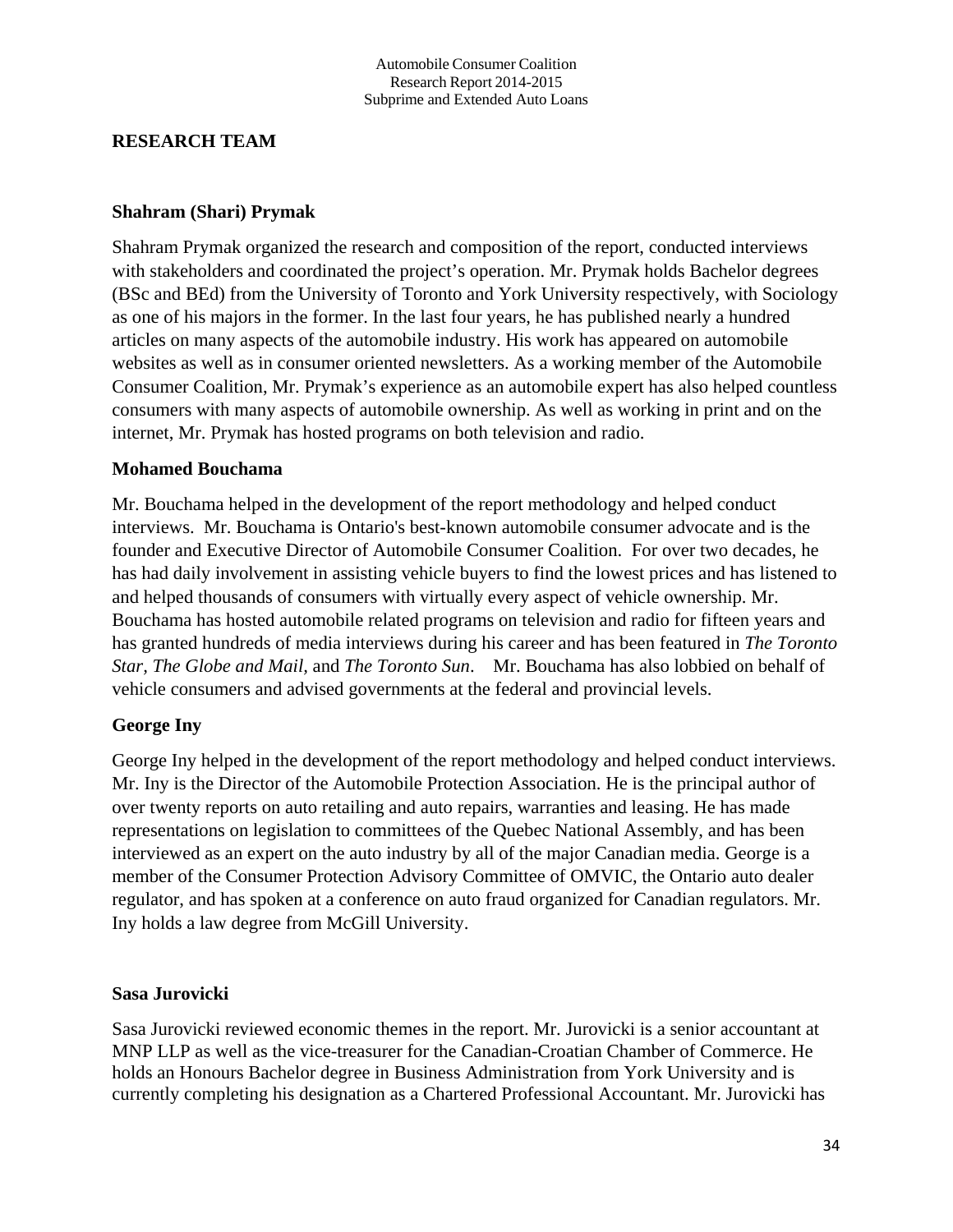many years of experience in consulting at the corporate and consumer level, and has written on various financial matters for the *Financial Post*. With experience in reviewing and assessing loan terms for clients, Mr. Jurovicki will provide insight into the interdependent nature of our findings and their impact on lenders, borrowers, industry, and government stakeholders.

## **Peter Silverman**

Dr. Silverman (PhD, Toronto; Master of Arts, UBC) is one of the report consultants. Dr. Silverman is a Canadian television business journalist based in Toronto, Ontario. His journalism career began in 1974 as a reporter for Global Television Network; in 1981, he moved to CityTV, where he became a reporter for that station's CityPulse news program (now known as CityNews). He was host of *Silverman Helps*, an ombudsman-type feature for consumers between 1989 and 2008. In September 2008, Silverman joined Toronto radio station Newstalk 1010 to host a Saturday morning radio show called *The Peter Silverman Show*. He has also worked as an advertising executive entrepreneur and as a professor at the University of Toronto. Dr. Silverman won the Man of the Year Award from the Consumers' Choice Award for Business Excellence in 2006; he has also received awards from the Toronto chapter of Association of Certified Fraud Examiners, and has also been appointed to the Order of Ontario.

## **Thomas M. Prymak**

Dr. Prymak (PhD, Toronto; BA, MA, Manitoba) is the report's literary editor. Dr. Prymak, a historian, has been writing, editing, and publishing in various fields of the humanities for over twenty-five years. His personal bibliography includes four books and over 125 articles published in various peer-reviewed journals, as well as in magazines and newspapers. Three of his books were published by the country's most prestigious academic publisher, the University of Toronto Press.

Besides working in print, Dr. Prymak has experience in both television and radio. As early as the 1970s, he produced and hosted a program on non-profit community TV in Winnipeg, Manitoba. He has occasionally been interviewed on both TV and radio regarding issues of public interest.

## **Atif A. Kubursi**

Atif Kubursi is the report methodologist. Dr. Kubursi is Emeritus Professor of Economics and also taught in the elite Arts and Science Programme at McMaster University. Dr. Kubursi taught economics at Purdue University in Indiana, USA, was Senior Academic Visitor at Cambridge University, UK in 1974/75 and a Fellow of the Middle East Policy Institute at Harvard University between 1989 and 1998.

He also served as the Acting Executive Secretary, and Undersecretary General, of the United Nations Economic and Social Commission for Western Asia in 2006, 2007 and 2008, and as Senior Development Officer at UNIDO in Vienna in 1982. He is the recipient of the Canadian Centennial Medal. Dr. Kubursi has published over 250 articles, 12 books, and many technical reports and is a frequent TV commentator on Canadian economic issues and Middle Eastern Affairs.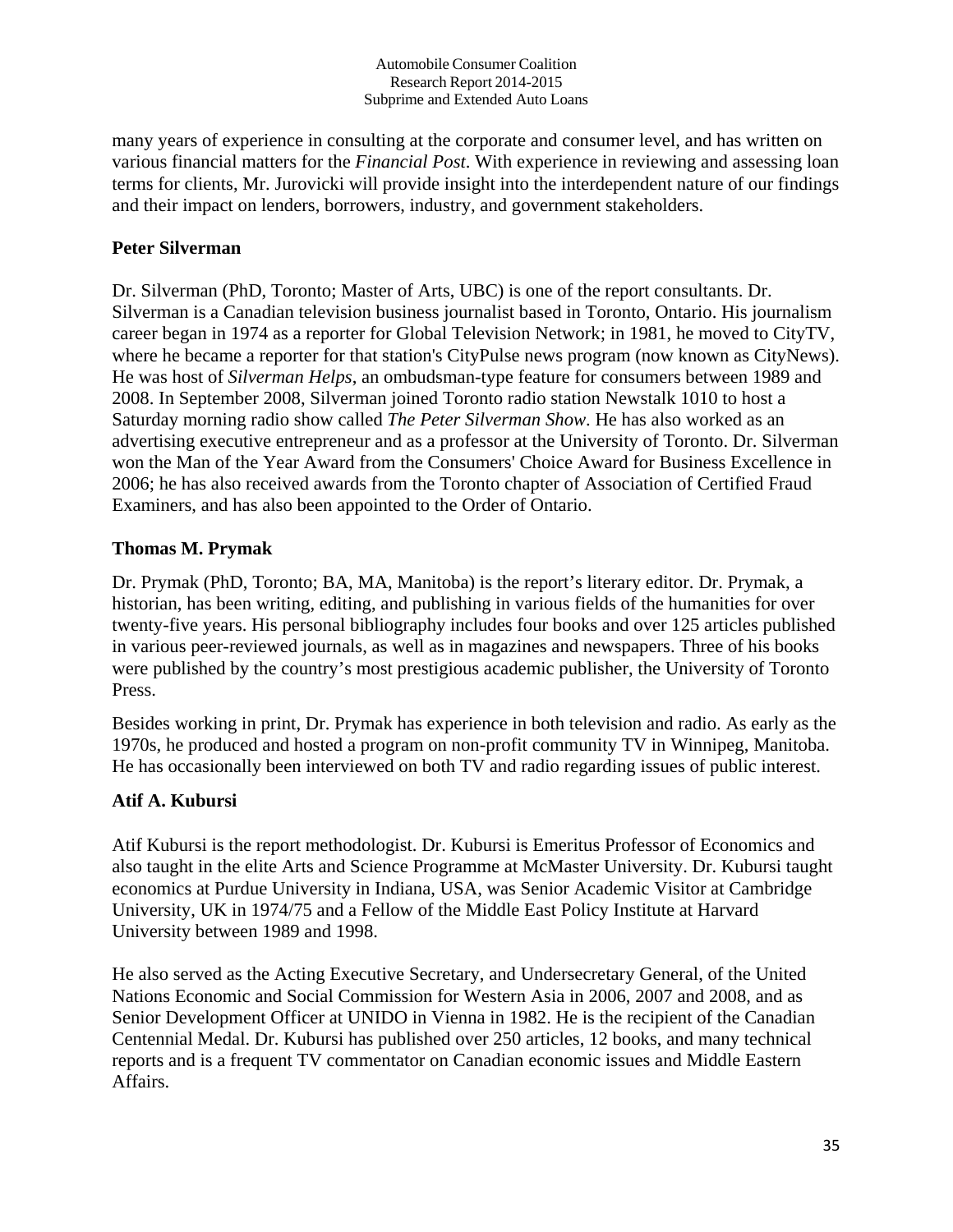## **APPENDICES**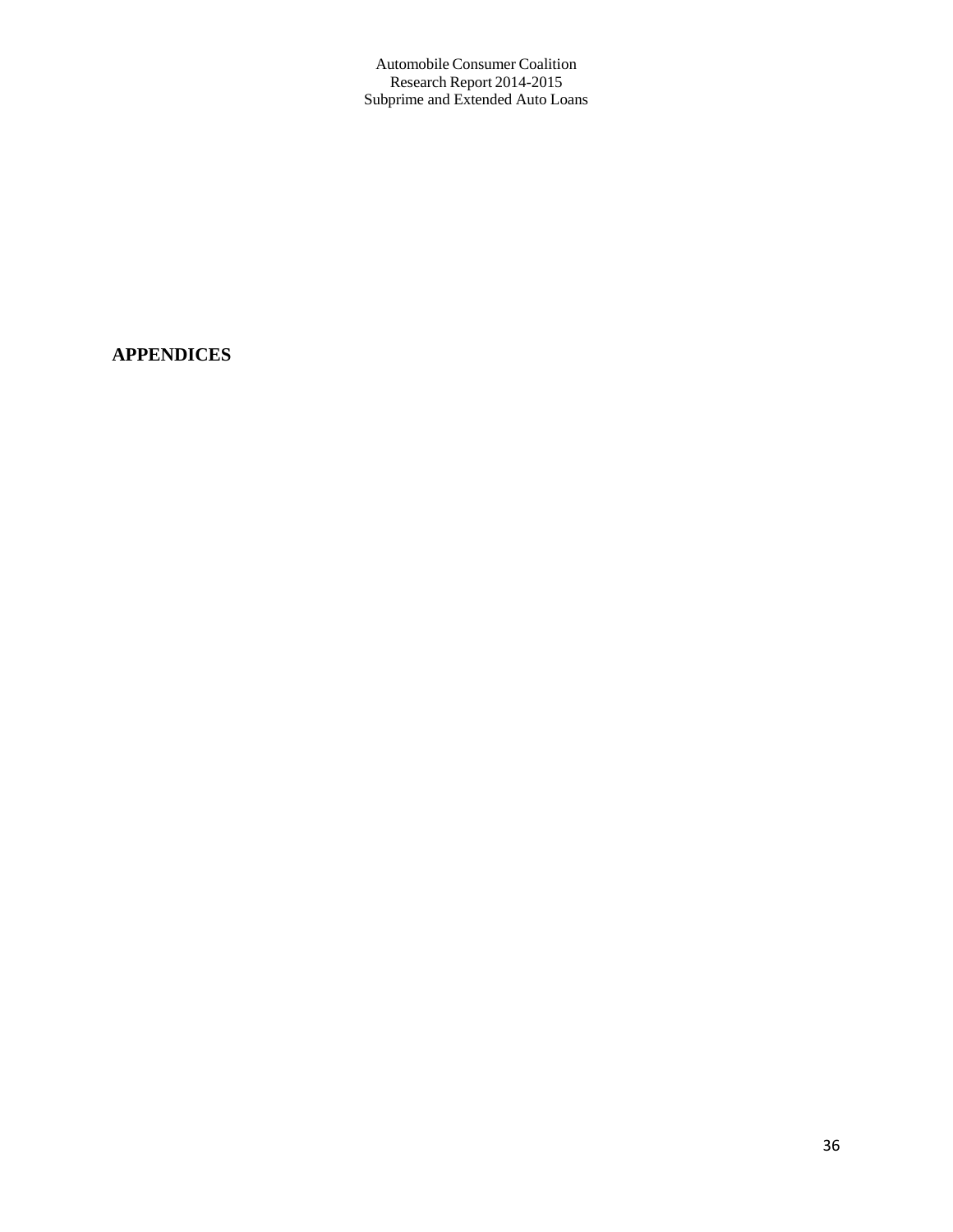### **APPENDIX A:**

## **STAKEHOLDER CONTACT LIST**

Ontario Motor Vehicle Industry Council (OMVIC) http://www.omvic.on.ca/ Michael Rothe

Motor Vehicles Sales Authority of B.C. (VSA) http://www.mvsabc.com/ Ian Christman, registrar 604-575-6166 ian@mvsabc.com

Alberta Motor Vehicle Industry Council (AMVIC) http://www.amvic.org/ John Bachinski, executive director (780) 462-0860 jbachinski@amvic.org

Office de la Protection du Consommateur (OPC) http://www.opc.gouv.qc.ca/ Marc Migneault, avocat juriste de l'État

Auto Showplace www.autoshowplace.ca Kevin Bavelaar, Owner

Ready Honda www.readyhonda.ca Bob Redinger, Owner and General Manager

Erin Mills Mitsubishi www.erinmillsmitsubishi.ca Mitch Cadesky, General Manager

Canadian Title Loans www.ctlcorp.ca Jeffrey Newhouse, President and C.E.O (905) 815-9510 jnewhouse@ctlcorp.ca

Canadian Finance & Leasing Association www.cfla-acfl.ca Matthew Poirier, Policy Director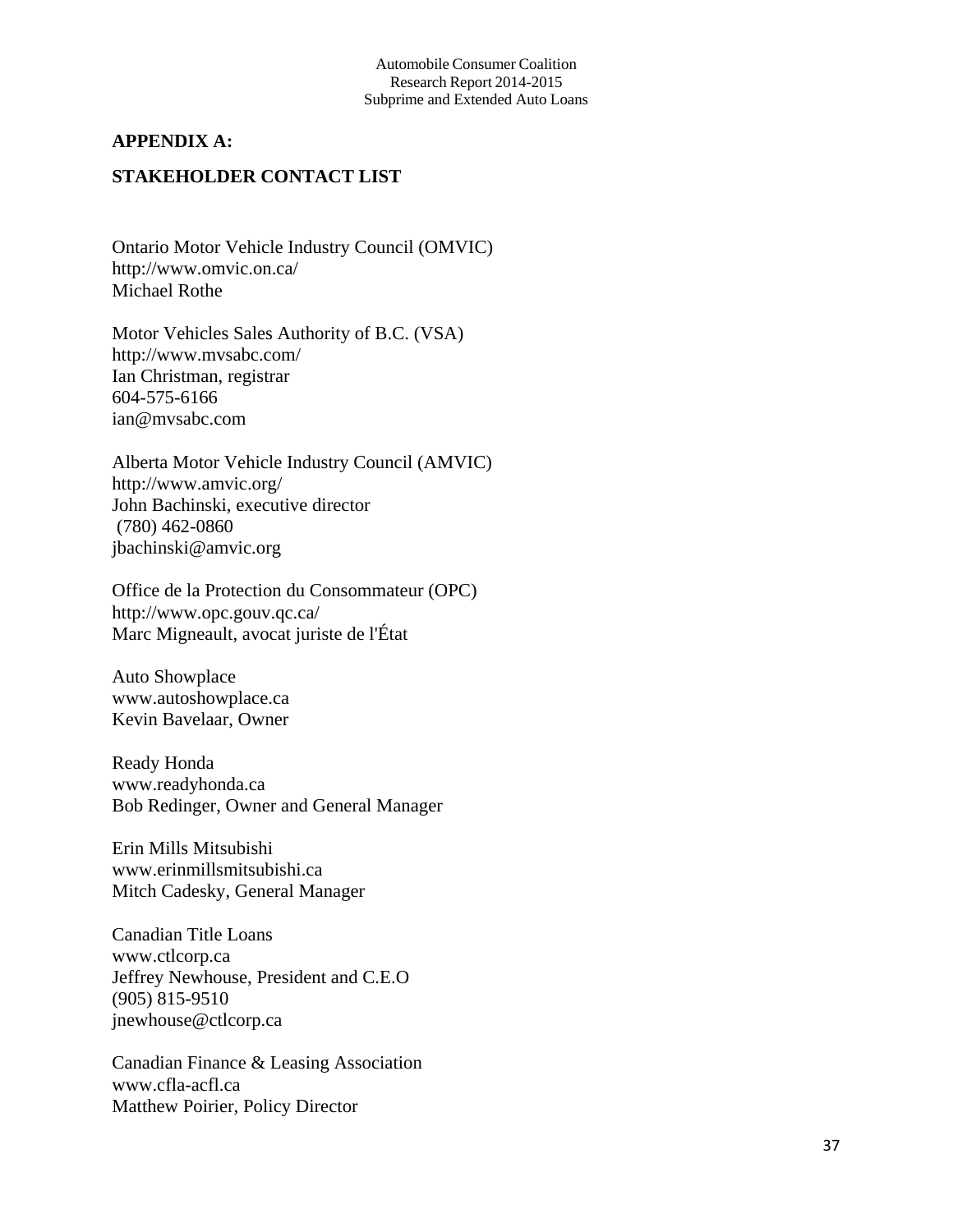(877) 213-7373

Nissan Canada www.nissan.ca David Williams, Senior Manager, Sales & Marketing

Mitsubishi Canada www.mitsubishi-motors.ca Mr. Kenichiro Yamamoto, President and CEO, and Mr. Takayuki Yatabe, Senior Vice President

DesRosiers Automotive Consultants Inc. www.desrosiers.ca Dennis DesRosiers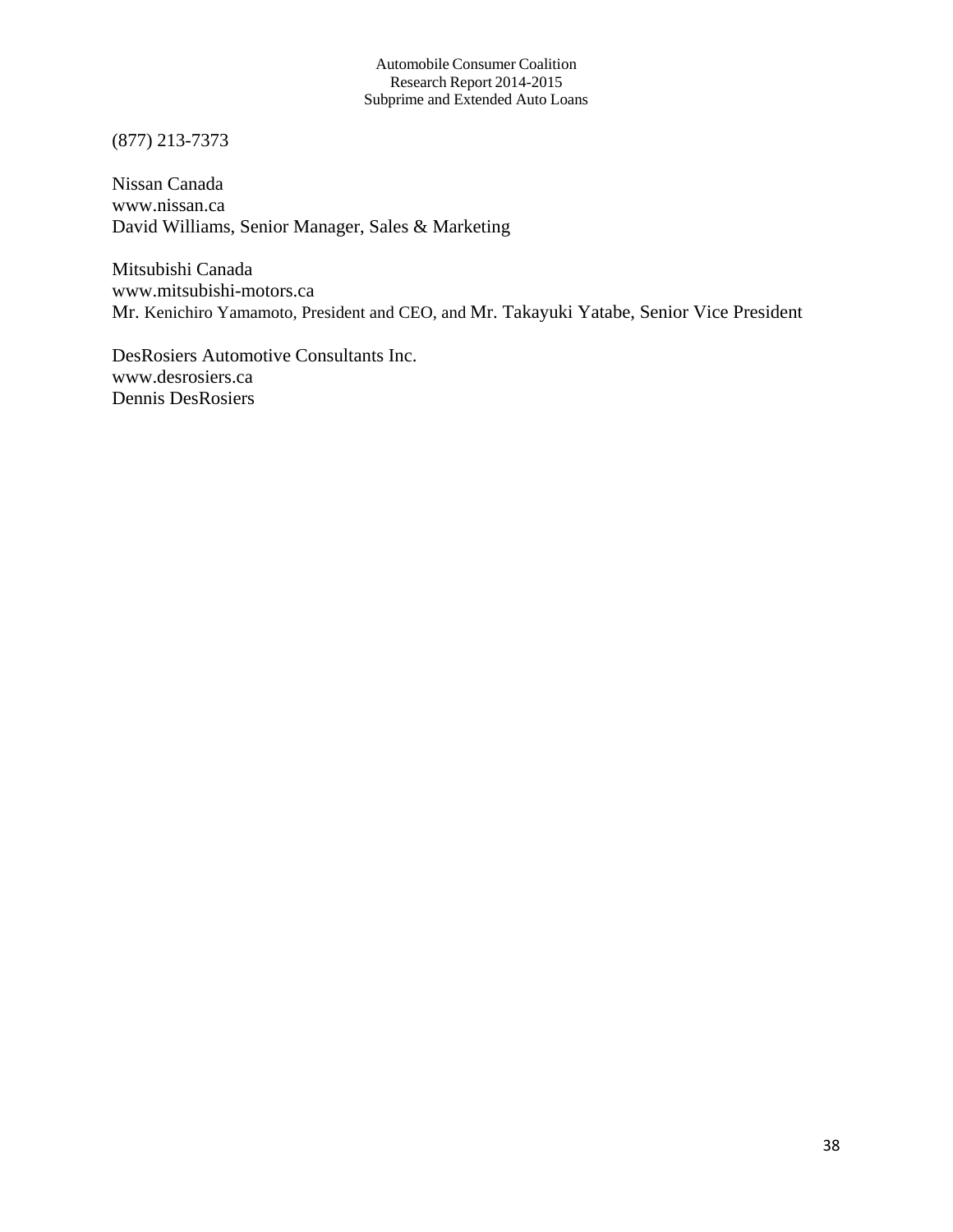#### **APPENDIX B:**

# **SAMPLE AMMORTIZATION SCHEDULE<sup>105</sup>**

**Car Loan (2014 Mazda 6)** 

**Interest Rate: 3.99% Amount of Payment: \$461.12 Monthly Amount of Loan: \$29,482.00 (includes MSRP, freight/PDI, and taxes) Amortization Period: 72 Months**

| Date             | Payment  | Interest | Principal | <b>Balance</b> | MSRP/Value | Depreciation | <b>Equity</b> |
|------------------|----------|----------|-----------|----------------|------------|--------------|---------------|
|                  |          |          |           |                |            |              |               |
| Opening -        |          |          |           |                |            |              |               |
| 31-Dec-2014      | 0.00     | 0.00     | 0.00      | 29,482.00      | 24,495.00  | 0.00         | $-4,987.00$   |
| 31-Jan-15        | 461.12   | 98.03    | 363.09    | 29,118.91      |            |              |               |
|                  |          |          |           |                |            |              |               |
| 28-Feb-15        | 461.12   | 96.82    | 364.30    | 28,754.61      |            |              |               |
| 31-Mar-15        | 461.12   | 95.61    | 365.51    | 28,389.10      |            |              |               |
| 30-Apr-15        | 461.12   | 94.39    | 366.73    | 28,022.37      |            |              |               |
| 31-May-15        | 461.12   | 93.17    | 367.95    | 27,654.42      |            |              |               |
| 30-Jun-15        | 461.12   | 91.95    | 369.17    | 27,285.25      |            |              |               |
| 31-Jul-15        | 461.12   | 90.72    | 370.40    | 26,914.85      |            |              |               |
| 31-Aug-15        | 461.12   | 89.49    | 371.63    | 26,543.22      |            |              |               |
| 30-Sep-15        | 461.12   | 88.26    | 372.86    | 26,170.36      |            |              |               |
| 31-Oct-15        | 461.12   | 87.02    | 374.10    | 25,796.26      |            |              |               |
| 30-Nov-15        | 461.12   | 85.77    | 375.35    | 25,420.91      |            |              |               |
| 31-Dec-15        | 461.12   | 84.52    | 376.60    | 25,044.31      |            |              |               |
|                  |          |          |           |                |            |              |               |
| 1 Year           |          |          |           |                |            |              |               |
| <b>SUBTOTALS</b> | 5,533.44 | 1,095.75 | 4,437.69  | 25,044.31      | 17,146.50  | 7,348.50     | $-7,897.81$   |
|                  |          |          |           |                |            |              |               |
| 31-Jan-16        | 461.12   | 83.27    | 377.85    | 24,666.46      |            |              |               |
| 29-Feb-16        | 461.12   | 82.02    | 379.10    | 24,287.36      |            |              |               |
| 31-Mar-16        | 461.12   | 80.76    | 380.36    | 23,907.00      |            |              |               |
| 30-Apr-16        | 461.12   | 79.49    | 381.63    | 23,525.37      |            |              |               |
| 31-May-16        | 461.12   | 78.22    | 382.90    | 23,142.47      |            |              |               |
| 30-Jun-16        | 461.12   | 76.95    | 384.17    | 22,758.30      |            |              |               |
| 31-Jul-16        | 461.12   | 75.67    | 385.45    | 22,372.85      |            |              |               |
|                  |          |          |           |                |            |              |               |

<sup>105</sup> The ACC would like to thank Sasa Jurovicki of MNP LLP for producing the amortization schedule sample.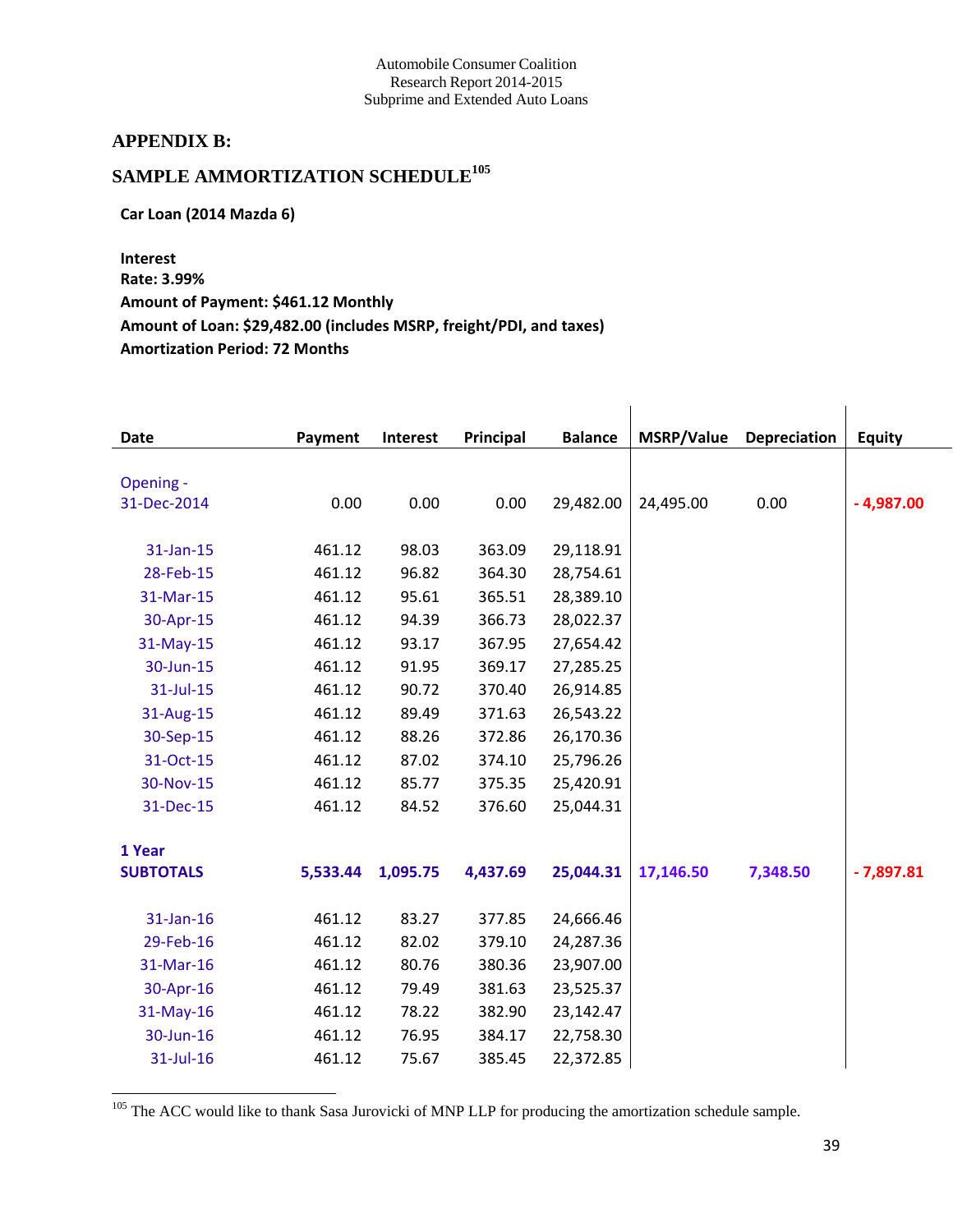| 31-Aug-16        | 461.12   | 74.39  | 386.73   | 21,986.12 |           |          |             |
|------------------|----------|--------|----------|-----------|-----------|----------|-------------|
| 30-Sep-16        | 461.12   | 73.10  | 388.02   | 21,598.10 |           |          |             |
| 31-Oct-16        | 461.12   | 71.81  | 389.31   | 21,208.79 |           |          |             |
| 30-Nov-16        | 461.12   | 70.52  | 390.60   | 20,818.19 |           |          |             |
| 31-Dec-16        | 461.12   | 69.22  | 391.90   | 20,426.29 |           |          |             |
| 2 Year           |          |        |          |           |           |          |             |
| <b>SUBTOTALS</b> | 5,533.44 | 915.42 | 4,618.02 | 20,426.29 | 13,717.20 | 3,429.30 | $-6,709.09$ |
| 31-Jan-17        | 461.12   | 67.92  | 393.20   | 20,033.09 |           |          |             |
| 28-Feb-17        | 461.12   | 66.61  | 394.51   | 19,638.58 |           |          |             |
| 31-Mar-17        | 461.12   | 65.30  | 395.82   | 19,242.76 |           |          |             |
| 30-Apr-17        | 461.12   | 63.98  | 397.14   | 18,845.62 |           |          |             |
| 31-May-17        | 461.12   | 62.66  | 398.46   | 18,447.16 |           |          |             |
| 30-Jun-17        | 461.12   | 61.34  | 399.78   | 18,047.38 |           |          |             |
| 31-Jul-17        | 461.12   | 60.01  | 401.11   | 17,646.27 |           |          |             |
| 31-Aug-17        | 461.12   | 58.67  | 402.45   | 17,243.82 |           |          |             |
| 30-Sep-17        | 461.12   | 57.34  | 403.78   | 16,840.04 |           |          |             |
| 31-Oct-17        | 461.12   | 55.99  | 405.13   | 16,434.91 |           |          |             |
| 30-Nov-17        | 461.12   | 54.65  | 406.47   | 16,028.44 |           |          |             |
| 31-Dec-17        | 461.12   | 53.29  | 407.83   | 15,620.61 |           |          |             |
| 3 Year           |          |        |          |           |           |          |             |
| <b>SUBTOTALS</b> | 5,533.44 | 727.76 | 4,805.68 | 15,620.61 | 10,973.76 | 2,743.44 | $-4,646.85$ |
| 31-Jan-18        | 461.12   | 51.94  | 409.18   | 15,211.43 |           |          |             |
| 28-Feb-18        | 461.12   | 50.58  | 410.54   | 14,800.89 |           |          |             |
| 31-Mar-18        | 461.12   | 49.21  | 411.91   | 14,388.98 |           |          |             |
| 30-Apr-18        | 461.12   | 47.84  | 413.28   | 13,975.70 |           |          |             |
| 31-May-18        | 461.12   | 46.47  | 414.65   | 13,561.05 |           |          |             |
| 30-Jun-18        | 461.12   | 45.09  | 416.03   | 13,145.02 |           |          |             |
| 31-Jul-18        | 461.12   | 43.71  | 417.41   | 12,727.61 |           |          |             |
| 31-Aug-18        | 461.12   | 42.32  | 418.80   | 12,308.81 |           |          |             |
| 30-Sep-18        | 461.12   | 40.93  | 420.19   | 11,888.62 |           |          |             |
| 31-Oct-18        | 461.12   | 39.53  | 421.59   | 11,467.03 |           |          |             |
| 30-Nov-18        | 461.12   | 38.13  | 422.99   | 11,044.04 |           |          |             |
| 31-Dec-18        | 461.12   | 36.72  | 424.40   | 10,619.64 |           |          |             |
|                  |          |        |          |           |           |          |             |
| 4 Year           |          |        |          |           |           |          |             |
| <b>SUBTOTALS</b> | 5,533.44 | 532.47 | 5,000.97 | 10,619.64 | 8,779.01  | 2,194.75 | $-1,840.63$ |
| 31-Jan-19        | 461.12   | 35.31  | 425.81   | 10,193.83 |           |          |             |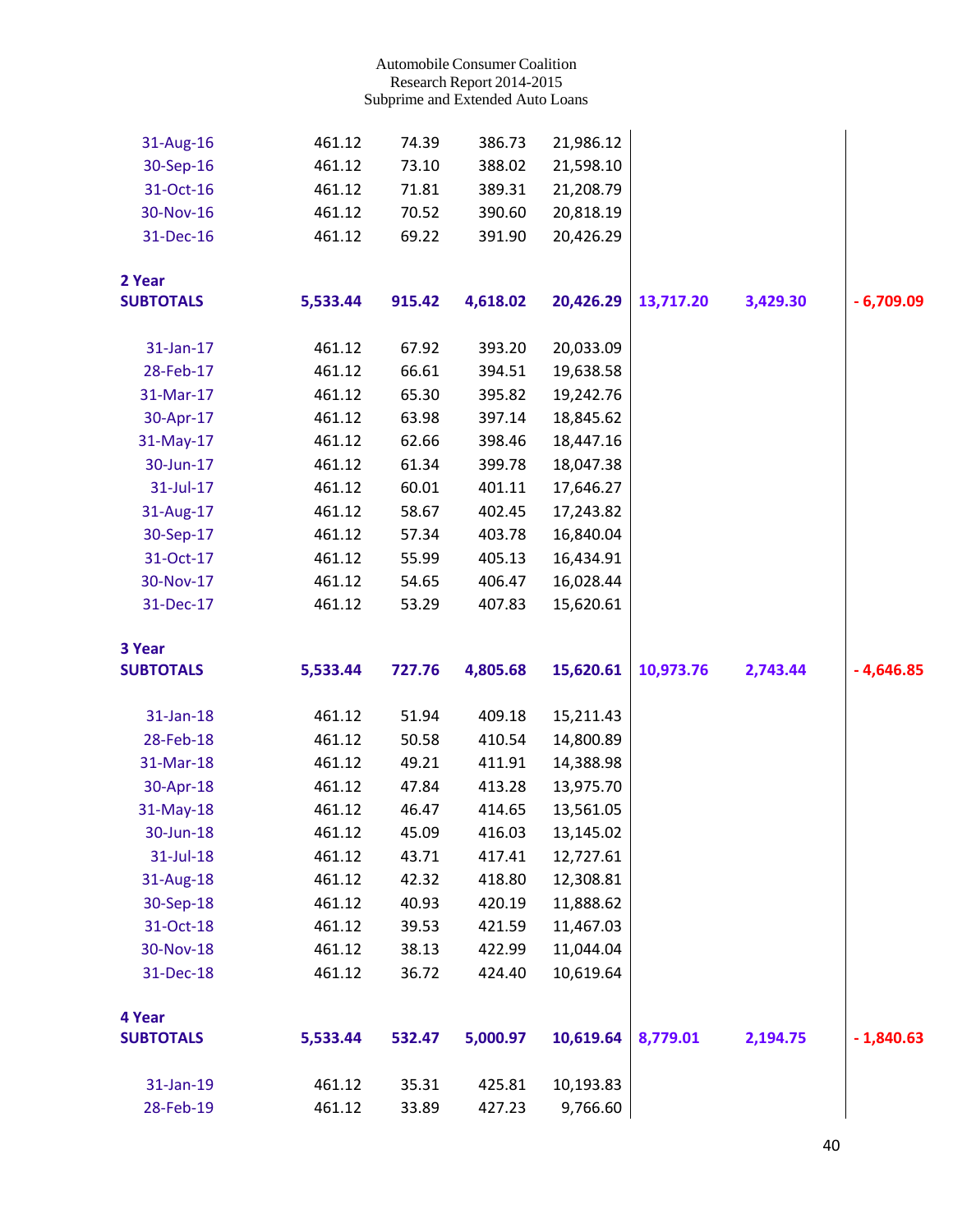| <b>TOTALS</b>              | 33,200.36 3,718.36 |        | 29,482.00 |          |          |          |          |
|----------------------------|--------------------|--------|-----------|----------|----------|----------|----------|
| 6 Year<br><b>SUBTOTALS</b> | 5,533.16           | 117.74 | 5,415.42  | 0.00     | 5,618.57 | 1,404.64 | 5,618.57 |
| 31-Dec-20                  | 460.84             | 1.53   | 459.31    | 0.00     |          |          |          |
| 30-Nov-20                  | 461.12             | 3.05   | 458.07    | 459.31   |          |          |          |
| 31-Oct-20                  | 461.12             | 4.57   | 456.55    | 917.38   |          |          |          |
| 30-Sep-20                  | 461.12             | 6.08   | 455.04    | 1,373.93 |          |          |          |
| 31-Aug-20                  | 461.12             | 7.59   | 453.53    | 1,828.97 |          |          |          |
| 31-Jul-20                  | 461.12             | 9.09   | 452.03    | 2,282.50 |          |          |          |
| 30-Jun-20                  | 461.12             | 10.59  | 450.53    | 2,734.53 |          |          |          |
| 31-May-20                  | 461.12             | 12.08  | 449.04    | 3,185.06 |          |          |          |
| 30-Apr-20                  | 461.12             | 13.57  | 447.55    | 3,634.10 |          |          |          |
| 31-Mar-20                  | 461.12             | 15.05  | 446.07    | 4,081.65 |          |          |          |
| 29-Feb-20                  | 461.12             | 16.53  | 444.59    | 4,527.72 |          |          |          |
| 31-Jan-20                  | 461.12             | 18.01  | 443.11    | 4,972.31 |          |          |          |
| <b>SUBTOTALS</b>           | 5,533.44           | 329.22 | 5,204.22  | 5,415.42 | 7,023.21 | 1,755.80 | 1,607.79 |
| 5 Year                     |                    |        |           |          |          |          |          |
| 31-Dec-19                  | 461.12             | 19.47  | 441.65    | 5,415.42 |          |          |          |
| 30-Nov-19                  | 461.12             | 20.94  | 440.18    | 5,857.07 |          |          |          |
| 31-Oct-19                  | 461.12             | 22.40  | 438.72    | 6,297.25 |          |          |          |
| 30-Sep-19                  | 461.12             | 23.85  | 437.27    | 6,735.97 |          |          |          |
| 31-Aug-19                  | 461.12             | 25.30  | 435.82    | 7,173.24 |          |          |          |
| 31-Jul-19                  | 461.12             | 26.74  | 434.38    | 7,609.06 |          |          |          |
| 30-Jun-19                  | 461.12             | 28.18  | 432.94    | 8,043.44 |          |          |          |
| 31-May-19                  | 461.12             | 29.62  | 431.50    | 8,476.38 |          |          |          |
| 30-Apr-19                  | 461.12             | 31.05  | 430.07    | 8,907.88 |          |          |          |
| 31-Mar-19                  | 461.12             | 32.47  | 428.65    | 9,337.95 |          |          |          |
|                            |                    |        |           |          |          |          |          |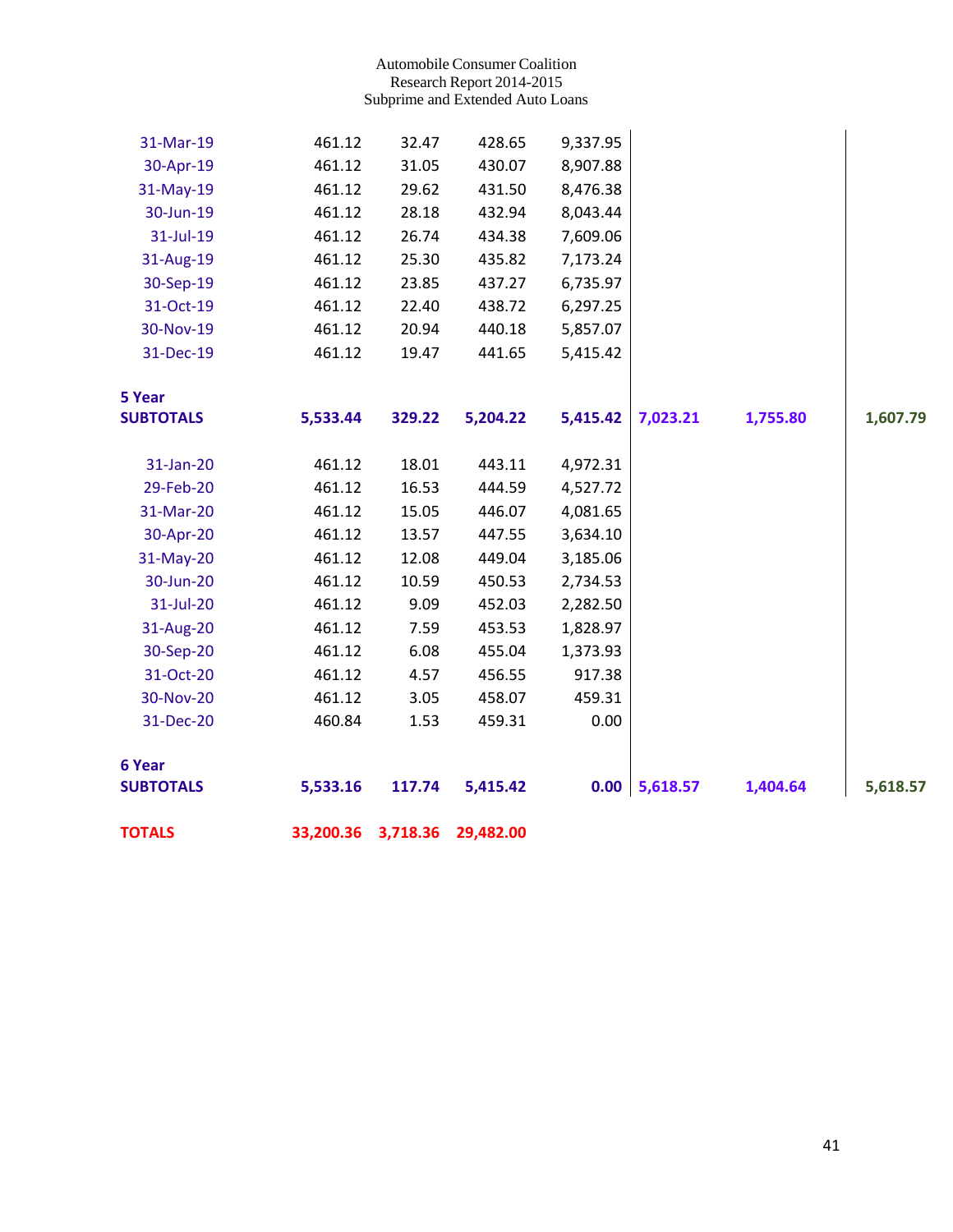## **APPENDIX C:**

## **CONSUMER SURVEY QUESTIONNAIRE**

Q1 Do you currently own or lease a vehicle?

Yes, I own/lease a vehicle on my own Yes, I own/lease a vehicle with someone else No

[TERMINATE IF NO]

[SINGLE CHOICE BUTTONS]  $Q<sub>2</sub>$ 

If a friend or family member were buying a vehicle, what would you recommend as the maximum time period for them to payback a loan on a vehicle?

3 years or less 4 years 5 years 6 years 7 years 8 years 9 years or more Don`t know

## [SINGLE CHOICE BUTTONS]

Q3

If you have more than one vehicle, please think about your primary vehicle for the rest of the survey.

Did you buy the vehicle you own from a dealership or was it a private sale?

[ROTATE] From a dealership Private sale Not sure [ANCHOR]

[SINGLE CHOICE BUTTONS]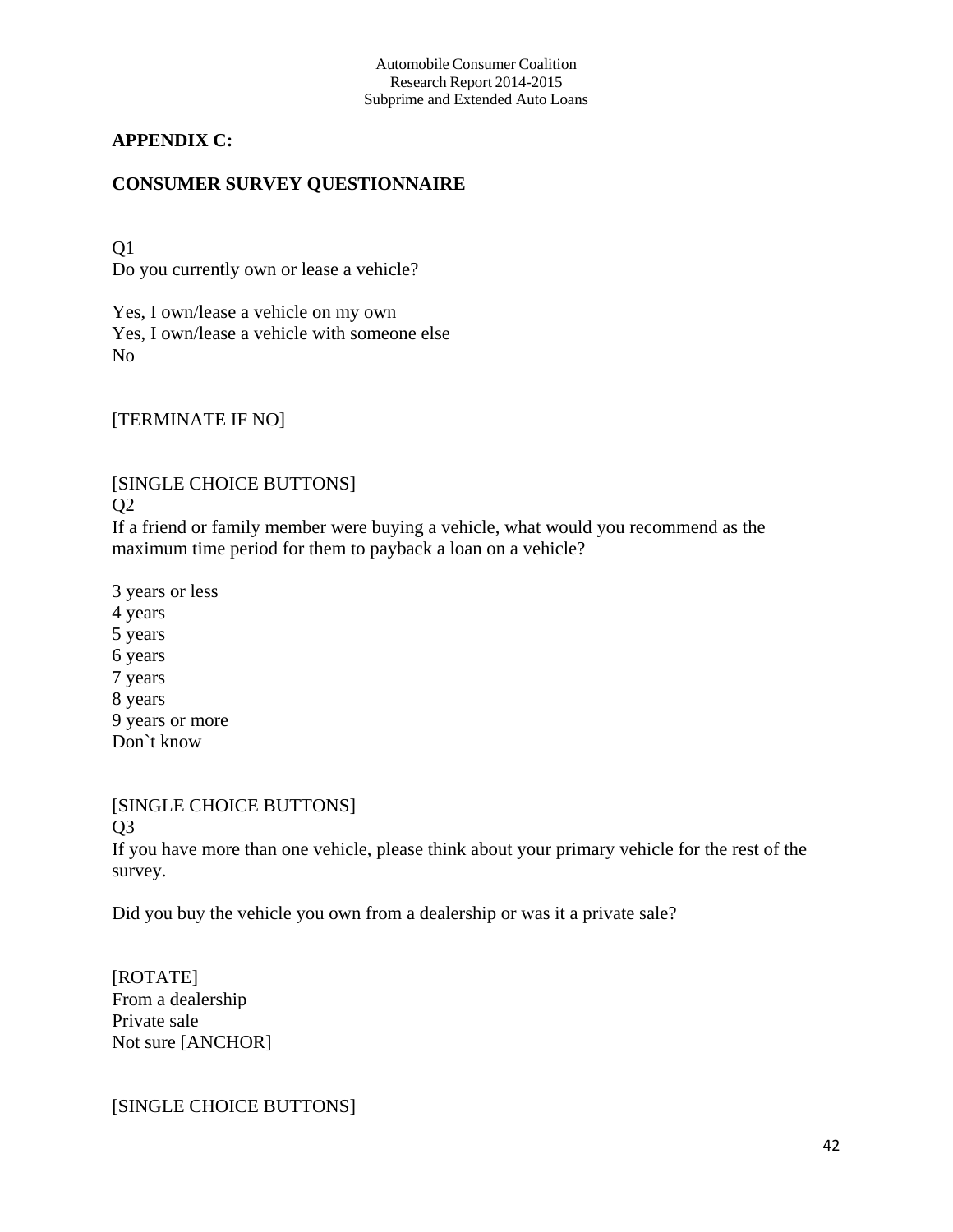Q4 Was it a new or used vehicle at the time you acquired it?

[ROTATE] New Used

## [SINGLE CHOICE BUTTONS]

Q5

How long do you intend to keep your current vehicle? Please include all years from when your first acquired it to when you will no longer own it.

3 years or less 4 years 5 years 6 years 7 years 8 years 9 years or more Don`t know

[SINGLE CHOICE] Q6 How did you pay for the vehicle?

[RANDOMIZE]

Cash purchase Lease Financing through the dealership [NOT SHOWN IF PRIVATE SALE] Personal loan or line of credit Other [SPECIFY, ANCHOR] Someone else paid for it [ANCHOR] Not applicable – My vehicle was not paid for (e.g., hand-me-down, trade-in, etc.) [ANCHOR]

[IF FINANCING ASK Q7]

# [MULTI CHOICE BUTTONS] – SELECT UP TO THREE

Q7

You previously stated that you are financing your vehicle. Why did you decide to finance your vehicle? Please select the up three main reasons why you decided to finance.

[RANDOMIZE]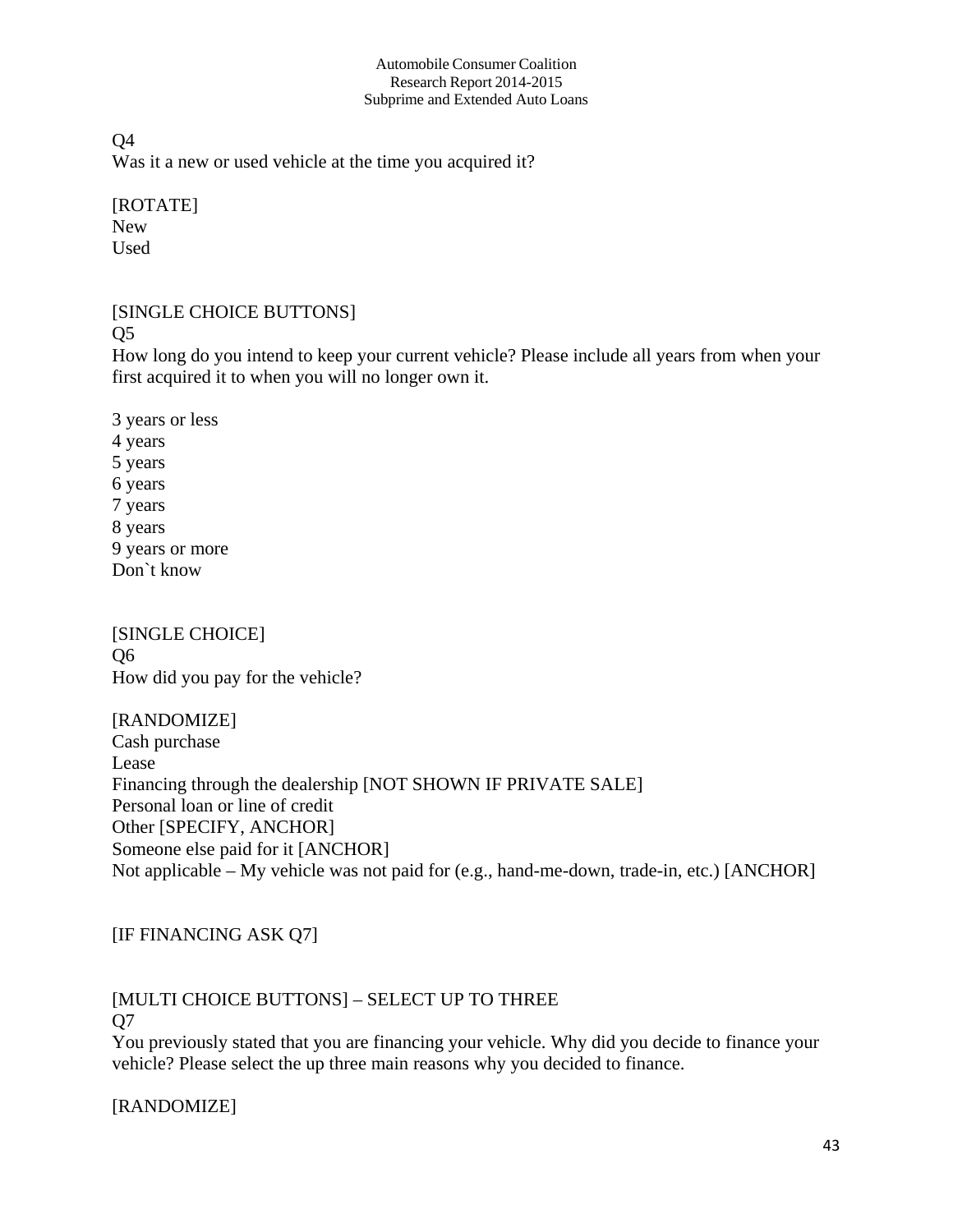Advertising Dealer recommended Low payments Low interest rate Family member/friend told me to I couldn't pay for the vehicle any other way (e.g., I did not have enough cash/could not qualify for a loan) Other [SPECIFY, ANCHOR]

## [IF NOT SOMEONE ELSE OR NA IN Q6 ASK Q8]

[MULTI CHOICE BUTTONS] Q8 When deciding to buy your vehicle, did you factor in any of the following scenarios?

[RANDOMIZE] The increasing cost of fuel Maintenance costs increasing over time Insurance costs increasing Being out of work Increased housing costs (mortgage rate, rent, etc.) None of the above [ANCHOR, EXCLUSIVE]

[ASK ALL]

[SINGLE CHOICE BUTTONS] Q9

Do you have money set aside or available for have a major breakdown or accident (i.e., any expenses that are not covered by insurance, like deductibles, etc.)? (If you do not have a warranty, have you set money aside for emergency repairs?)

Yes No Not applicable/Don't know

[IF YES ASK Q10]

[OPEN NUMERIC] Q10 If your vehicle needed major repairs, approximately how much could you afford?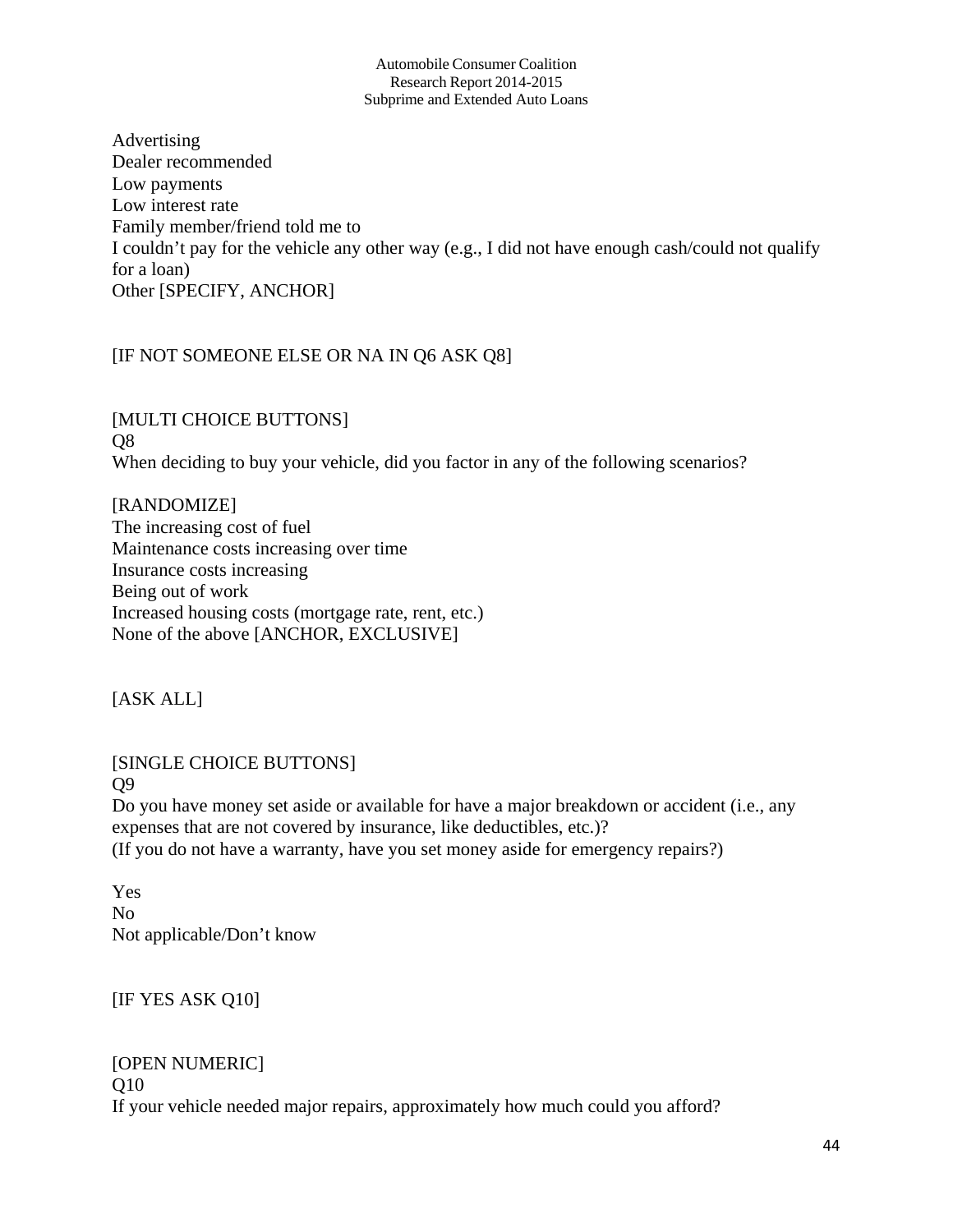\$\_\_\_\_\_ [MIN: \$100 and MAX: \$10,000] Prefer not to say [EXCLUSIVE]

## [IF NOT SOMEONE ELSE OR NA IN Q6 ASK Q11]

[OPEN NUMERIC]

Q11

Approximately, how much did you pay for your vehicle excluding taxes? Please be assured all information will be kept confidential.

\$\_\_\_\_\_\_ [MIN: \$2000 and MAX: \$80,000] Prefer not to say [EXCLUSIVE]

## [IF LEASING, FINANCING, OR THROUGH LOAN IN Q6 ASK Q12-Q15]

[SINGLE CHOICE BUTTONS] Q12 What is the duration of the lease or loan on your vehicle?

36 months or less/3 years or less 37-48 month / More than 3 years to 4 years 49-60 months / More than 4 years to 5 years 61-72 months / More than 5 years to 6 years 73-84 months / More than 6 years to 7 years 85-96 months / More than 7 years to 8 years 97 or more / More than 8 years There is no fixed duration on my lease/loan

[SINGLE CHOICE BUTTONS] Q13 What is your payment period?

Monthly Bi-weekly Weekly Other [SPECIFY]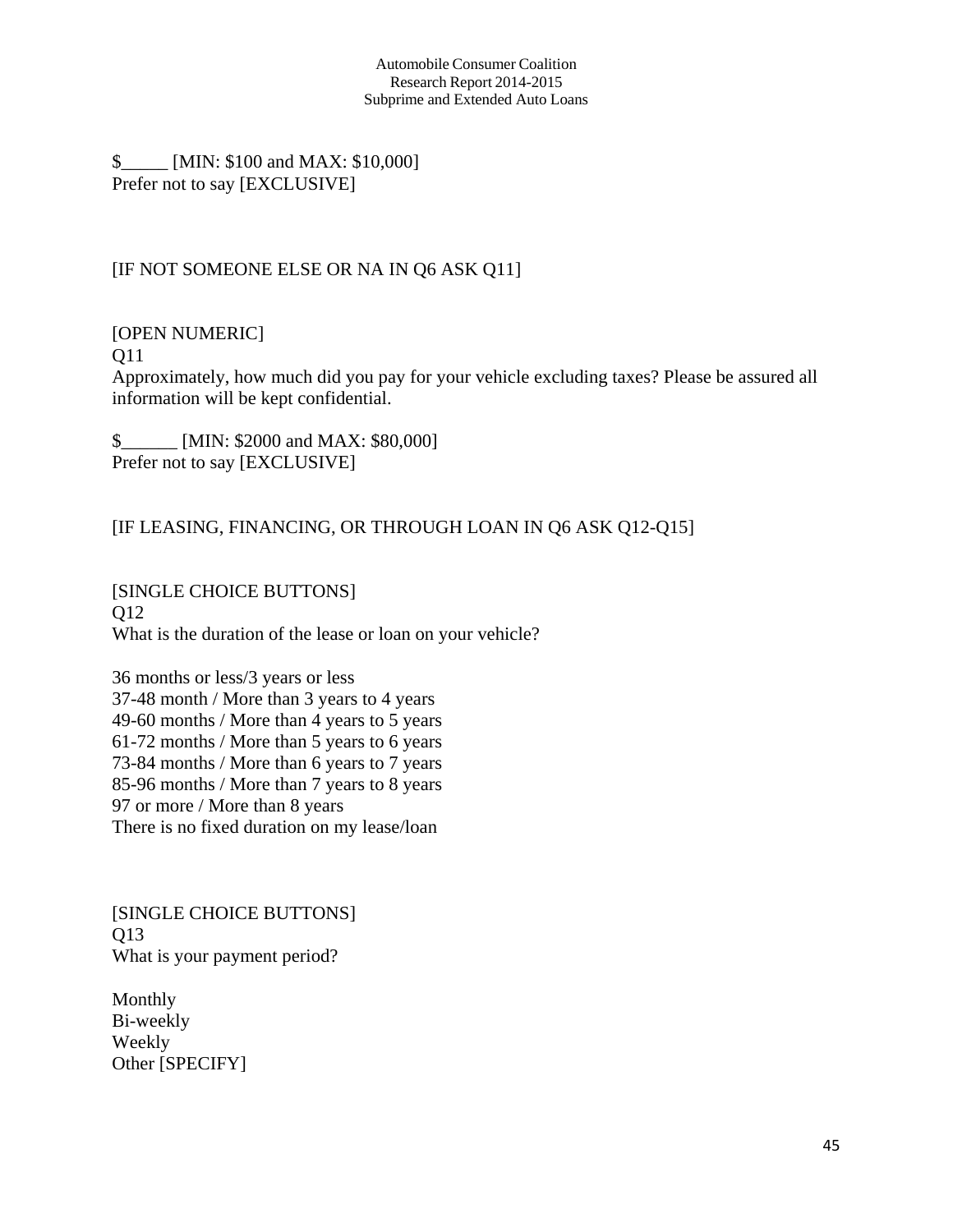[OPEN NUMERIC] Q14 Approximately, how much is your [INSERT Q13] payment?

\$\_\_\_\_\_\_\_\_ [MIN: \$20 and MAX: \$5000] Prefer not to say [EXCLUSIVE]

[OPEN NUMERIC] Q15 What is your interest rate (APR)?

\_\_\_\_\_\_% [NO MIN and MAX: 10.00] Prefer not to say [EXCLUSIVE]

[ASK ALL]

[SINGLE CHOICE BUTTONS] Q16 Finally, how long did you keep your last vehicle?

3 years or less 4 years 5 years 6 years 7 years 8 years 9 years or more Don`t know Not applicable – This is my first vehicle